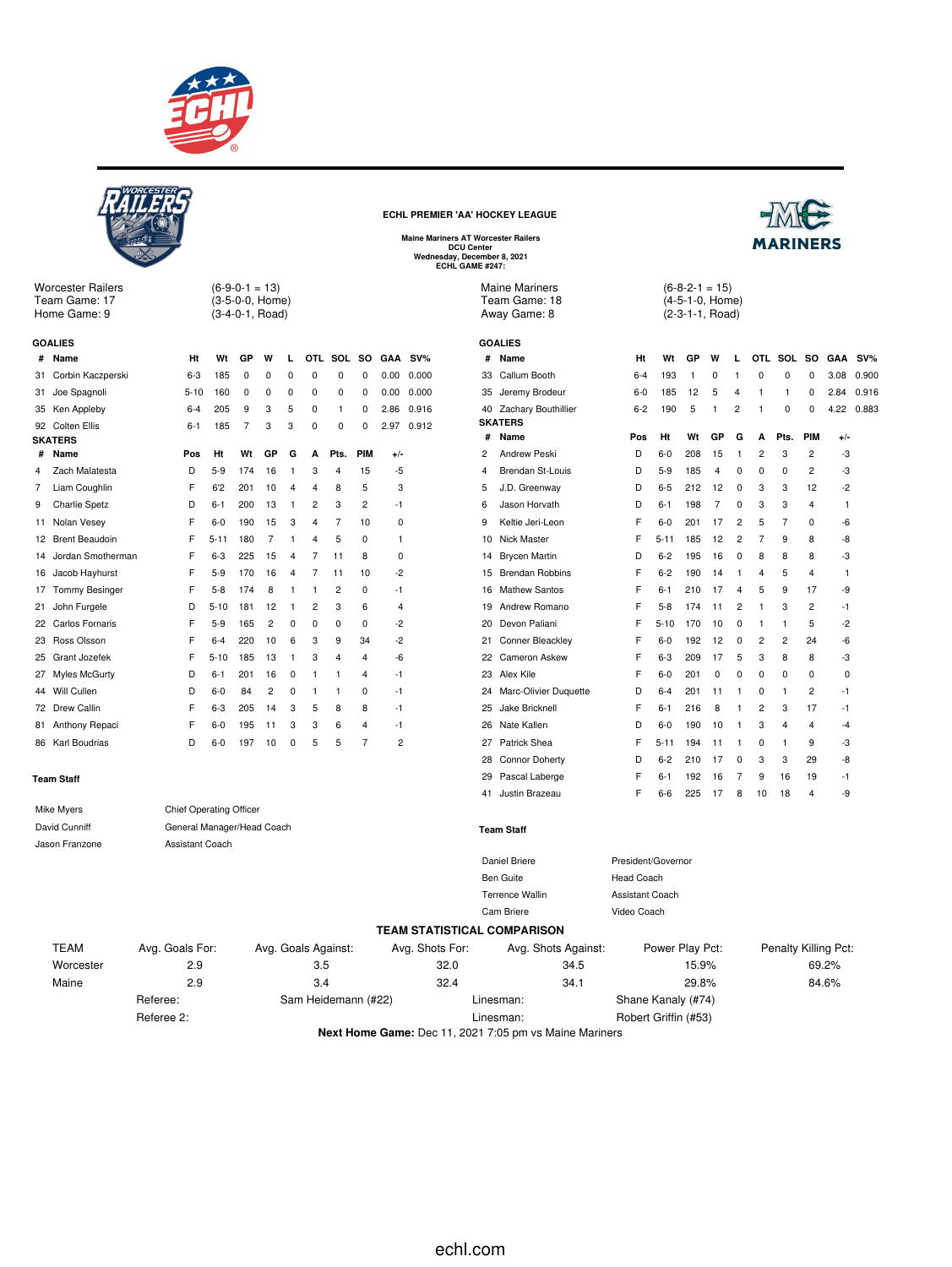#### **Standings**

| Eastern<br><b>North</b> |                                                    |           |           |                |                |                |                |    |            |    |    |            |     |                |         |                 |                 |                 |                 |
|-------------------------|----------------------------------------------------|-----------|-----------|----------------|----------------|----------------|----------------|----|------------|----|----|------------|-----|----------------|---------|-----------------|-----------------|-----------------|-----------------|
| Rank                    | Team                                               | <b>GP</b> | <b>GR</b> | W              | L.             |                | OTL SOL PTS    |    | <b>PCT</b> | GF | GA | PIM        |     | <b>RW ROW</b>  | S/O     | Home            | Away            | P <sub>10</sub> | <b>STK</b>      |
| 1                       | Newfoundland Growlers                              | 18        | 54        | 14             | 4              | $\mathbf 0$    | 0              | 28 | 0.778      | 67 | 41 | 241        | 12  | 13             | $1 - 0$ | $5 - 4 - 0 - 0$ | $9 - 0 - 0 - 0$ | $7 - 3 - 0 - 0$ | $0 - 2 - 0 - 0$ |
| 2                       | Reading Royals                                     | 18        | 54        | 8              | 5              | $\overline{4}$ | $\mathbf{1}$   | 21 | 0.583      | 51 | 58 | 170 7      |     | 8              | $0 - 1$ | $4 - 1 - 2 - 0$ | $4 - 4 - 2 - 1$ | $4 - 4 - 2 - 0$ | $2 - 0 - 0 - 0$ |
| 3                       | Trois-Rivières Lions                               |           | 17 55     | 10             | $\overline{7}$ | $\mathbf 0$    | $\mathbf 0$    | 20 | 0.588      | 63 | 54 | 225 7      |     | 9              | $1 - 0$ | $4 - 5 - 0 - 0$ | $6 - 2 - 0 - 0$ | $7 - 3 - 0 - 0$ | $6 - 0 - 0 - 0$ |
| 4                       | Adirondack Thunder                                 | 18        | 54        | 9              | 8              | -1             | 0              | 19 | 0.528      | 51 | 61 | 249 9      |     | 9              | $0 - 0$ | $4 - 4 - 1 - 0$ | $5 - 4 - 0 - 0$ | $6 - 4 - 0 - 0$ | $4 - 0 - 0 - 0$ |
| 5                       | <b>Maine Mariners</b>                              | 17        | 55        | 6              | 8              | $\overline{2}$ | -1             | 15 | 0.441      | 50 | 58 | 175        | - 6 | 6              | $0 - 1$ | $4 - 5 - 1 - 0$ | $2 - 3 - 1 - 1$ | $3 - 5 - 1 - 1$ | $0 - 4 - 0 - 1$ |
| 6                       | <b>Worcester Railers</b>                           | 16        | 56        | 6              | 9              | $\mathbf 0$    | $\mathbf{1}$   | 13 | 0.406      | 47 | 56 | 179        | 5   | 5              | $1 - 1$ | $3 - 5 - 0 - 0$ | $3 - 4 - 0 - 1$ | $5 - 5 - 0 - 0$ | $0 - 1 - 0 - 0$ |
| South                   |                                                    |           |           |                |                |                |                |    |            |    |    |            |     |                |         |                 |                 |                 |                 |
| Rank                    | Team                                               | GP        | GR        | W              | L              |                | OTL SOL PTS    |    | <b>PCT</b> | GF | GA | <b>PIM</b> |     | <b>RW ROW</b>  | S/O     | Home            | Away            | P <sub>10</sub> | <b>STK</b>      |
| $\mathbf{1}$            | Orlando Solar Bears                                | 19        | 53        | 11             | $\overline{7}$ | $\overline{1}$ | 0              | 23 | 0.605      | 57 | 57 | 209        | 8   | 10             | $1 - 0$ | $8 - 1 - 0 - 0$ | $3 - 6 - 1 - 0$ | $7 - 3 - 0 - 0$ | $1 - 0 - 0 - 0$ |
| $\overline{c}$          | Florida Everblades                                 | 19        | 53        | 8              | 6              | $\overline{c}$ | 3              | 21 | 0.553      | 58 | 57 | 288        | 8   | 8              | $0 - 3$ | $2 - 6 - 0 - 2$ | $6 - 0 - 2 - 1$ | $3 - 3 - 2 - 2$ | $0 - 3 - 0 - 0$ |
| 3                       | Norfolk Admirals                                   | 19        | 53        | 10             | 8              | 0              | $\mathbf{1}$   | 21 | 0.553      | 56 | 57 | 275 6      |     | 9              | $1 - 1$ | $6 - 1 - 0 - 0$ | $4 - 7 - 0 - 1$ | $4 - 5 - 0 - 1$ | $1 - 0 - 0 - 0$ |
| $\overline{4}$          | Jacksonville Icemen                                | 19        | 53        | 9              | 8              | $\mathbf{1}$   | $\mathbf{1}$   | 20 | 0.526      | 50 | 52 | 242 5      |     | $\overline{7}$ | $2 - 1$ | $6 - 4 - 0 - 0$ | $3 - 4 - 1 - 1$ | $6 - 4 - 0 - 0$ | $0 - 1 - 0 - 0$ |
| 5                       | South Carolina Stingrays                           | 17        | 55        | 9              | 6              | $\overline{c}$ | 0              | 20 | 0.588      | 49 | 51 | 228 5      |     | $\overline{7}$ | $2 - 0$ | $6 - 2 - 2 - 0$ | $3 - 4 - 0 - 0$ | $4 - 4 - 2 - 0$ | $4 - 0 - 2 - 0$ |
| 6                       | Atlanta Gladiators                                 | 17        | 55        | 8              | 7              | $\overline{c}$ | $\mathbf 0$    | 18 | 0.529      | 45 | 47 | 293        | -7  | 8              | $0 - 0$ | $6 - 3 - 1 - 0$ | $2 - 4 - 1 - 0$ | $3 - 5 - 2 - 0$ | $0 - 1 - 0 - 0$ |
| $\overline{7}$          | Greenville Swamp Rabbits                           | 16        | 56        | $\overline{7}$ | $\overline{7}$ | $\overline{1}$ | $\mathbf{1}$   | 16 | 0.500      | 48 | 48 | 200 5      |     | $\overline{7}$ | $0 - 1$ | $4 - 3 - 1 - 0$ | $3 - 4 - 0 - 1$ | $5 - 3 - 1 - 1$ | $2 - 0 - 1 - 1$ |
| Western<br>Central      |                                                    |           |           |                |                |                |                |    |            |    |    |            |     |                |         |                 |                 |                 |                 |
| Rank                    | Team                                               | GP        | GR        | W              | L.             |                | OTL SOL PTS    |    | <b>PCT</b> | GF | GA | PIM        |     | <b>RW ROW</b>  | S/O     | Home            | Away            | P <sub>10</sub> | <b>STK</b>      |
| $\mathbf{1}$            | <b>Toledo Walleye</b>                              | 17        | 55        | 12             | 5              | $^{\circ}$     | $\mathbf 0$    | 24 | 0.706      | 72 | 50 | 164 9      |     | 12             | $0 - 0$ | $7 - 2 - 0 - 0$ | $5 - 3 - 0 - 0$ | $7 - 3 - 0 - 0$ | $4 - 0 - 0 - 0$ |
| $\overline{2}$          | Fort Wayne Komets                                  | 18        | 54        | 10             | 6              | $\overline{2}$ | $\mathbf 0$    | 22 | 0.611      | 52 | 44 | 244 10     |     | 10             | $0-0$   | $6 - 2 - 1 - 0$ | $4 - 4 - 1 - 0$ | $4 - 5 - 1 - 0$ | $0 - 1 - 0 - 0$ |
| 3                       | <b>Wheeling Nailers</b>                            | 17        | 55        | 10             | 6              | $\overline{1}$ | 0              | 21 | 0.618      | 61 | 56 | 334 7      |     | 10             | $0-0$   | $5 - 2 - 0 - 0$ | $5 - 4 - 1 - 0$ | $6 - 3 - 1 - 0$ | $5 - 0 - 1 - 0$ |
| 4                       | Kalamazoo Wings                                    | 16        | 56        | 10             | 6              | $\mathbf 0$    | 0              | 20 | 0.625      | 51 | 49 | 212 9      |     | 10             | $0 - 0$ | $5 - 2 - 0 - 0$ | $5 - 4 - 0 - 0$ | $7 - 3 - 0 - 0$ | $0 - 1 - 0 - 0$ |
| 5                       | Cincinnati Cyclones                                | 18        | 54        | 9              | 9              | 0              | 0              | 18 | 0.500      | 55 | 52 | 317        | 8   | 8              | $1 - 0$ | $5 - 4 - 0 - 0$ | $4 - 5 - 0 - 0$ | $4 - 6 - 0 - 0$ | $0 - 4 - 0 - 0$ |
| 6                       | Indy Fuel                                          |           | 18 54     | 6              | 9              | $\overline{c}$ | $\mathbf{1}$   | 15 | 0.417      | 53 | 60 | 297        | 6   | 6              | $0 - 1$ | $4 - 4 - 0 - 0$ | $2 - 5 - 2 - 1$ | $4 - 4 - 2 - 0$ | $2 - 0 - 1 - 0$ |
| $\overline{7}$          | <b>Iowa Heartlanders</b>                           |           | 19 53     | 5              | 11             | $\overline{2}$ | $\mathbf{1}$   | 13 | 0.342      | 51 | 83 | 277 5      |     | 5              | $0 - 1$ | $3 - 4 - 2 - 1$ | $2 - 7 - 0 - 0$ | $3 - 5 - 1 - 1$ | $1 - 0 - 0 - 0$ |
| <b>Mountain</b>         |                                                    |           |           |                |                |                |                |    |            |    |    |            |     |                |         |                 |                 |                 |                 |
| Rank                    | Team                                               | <b>GP</b> | <b>GR</b> | W              | L              |                | OTL SOL PTS    |    | <b>PCT</b> | GF | GΑ | <b>PIM</b> | RW  | <b>ROW</b>     | S/O     | Home            | Away            | P10             | <b>STK</b>      |
| $\mathbf{1}$            | Idaho Steelheads                                   | 19        | 53        | 11             | $\overline{7}$ | $\mathbf 0$    | $\mathbf{1}$   | 23 | 0.605      | 56 | 44 | 226 9      |     | 11             | $0 - 1$ | $6 - 3 - 0 - 0$ | $5 - 4 - 0 - 1$ | $6 - 3 - 0 - 1$ | $1 - 0 - 0 - 1$ |
| $\overline{c}$          | <b>Utah Grizzlies</b>                              | 19        | 53        | 11             | $\overline{7}$ | $\mathbf{1}$   | 0              | 23 | 0.605      | 66 | 56 | 307 9      |     | 11             | $0-0$   | $6 - 4 - 0 - 0$ | $5 - 3 - 1 - 0$ | $5 - 4 - 1 - 0$ | $1 - 0 - 0 - 0$ |
| 3                       | <b>Tulsa Oilers</b>                                | 16        | 56        | 10             | -5             | $\mathbf 0$    | $\mathbf{1}$   | 21 | 0.656      | 49 | 41 | 176        | 9   | 10             | $0 - 1$ | $7 - 2 - 0 - 1$ | $3 - 3 - 0 - 0$ | $6 - 3 - 0 - 1$ | $4 - 0 - 0 - 0$ |
| 4                       | Wichita Thunder                                    |           | 17 55     | 10             | 6              | $\mathbf{1}$   | 0              | 21 | 0.618      | 54 | 44 | 247 7      |     | $\overline{7}$ | $3 - 0$ | $6 - 3 - 1 - 0$ | $4 - 3 - 0 - 0$ | $8 - 1 - 1 - 0$ | $0 - 1 - 0 - 0$ |
| 5                       | Rapid City Rush                                    | 20        | 52        | 8              | 9              | $\mathbf{1}$   | $\overline{2}$ | 19 | 0.475      | 62 | 66 | 271        | 6   | 8              | $0 - 2$ | $3 - 4 - 0 - 1$ | $5 - 5 - 1 - 1$ | $5 - 4 - 0 - 1$ | $1 - 0 - 0 - 0$ |
| 6                       | Kansas City Mavericks                              |           | 18 54     | $\overline{7}$ | 10             | $\mathbf{1}$   | 0              | 15 | 0.417      | 51 | 62 | 381        | 6   | 6              | $1 - 0$ | $5 - 4 - 1 - 0$ | $2 - 6 - 0 - 0$ | $3 - 6 - 1 - 0$ | $0 - 1 - 0 - 0$ |
| $\overline{7}$          | Allen Americans<br>$x =$ Clinched Plavoff Position |           | 16 56     | 5              | 8              | 3              | $\Omega$       | 13 | 0.406      | 49 | 70 | 278 4      |     | $\overline{4}$ | $1 - 0$ | $1 - 4 - 2 - 0$ | $4 - 4 - 1 - 0$ | $3 - 6 - 1 - 0$ | $0 - 1 - 0 - 0$ |

x = Clinched Playoff Position y = Clinched Division z = Regular Season Champion

**Monday, December 6 2021**

Kalamazoo 0 at Utah 4 Final

#### **Wednesday, December 8 2021**

Maine at Worcester 10:05 am EST Jacksonville at Atlanta 7:00 pm EST Orlando at Greenville 7:05 pm EST Florida at Norfolk 7:30 pm EST Wheeling at Cincinnati 7:35 pm EST Toledo at Iowa 7:00 pm CST Utah at Tulsa 7:05 pm CST Kansas City at Rapid City 7:05 pm MST South Carolina at Idaho 7:10 pm MST

**Thursday, December 9 2021** Allen at Wichita 7:05 pm CST Utah at Tulsa 7:05 pm CST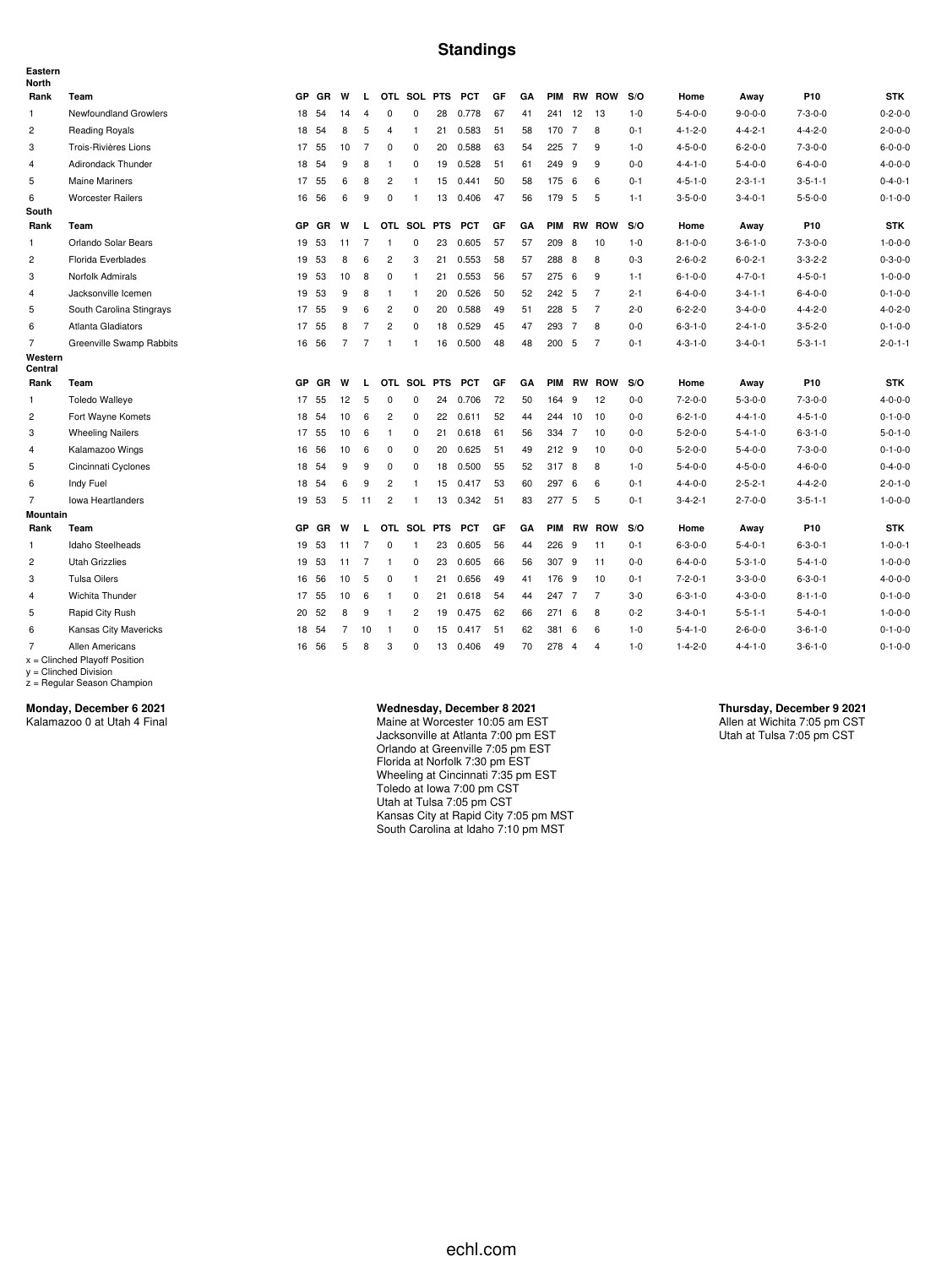## **Conference Standings**

| Eastern        |                          |    |         |                 |                |                |                |    |                   |    |           |             |                |                |                 |                 |                 |                 |
|----------------|--------------------------|----|---------|-----------------|----------------|----------------|----------------|----|-------------------|----|-----------|-------------|----------------|----------------|-----------------|-----------------|-----------------|-----------------|
| Rank           | Team                     |    | GP GR W |                 |                |                |                |    | L OTL SOL PTS PCT | GF |           |             |                | GA S/O RW ROW  | Home            | Away            | P <sub>10</sub> | <b>STK</b>      |
| $\mathbf{1}$   | Newfoundland Growlers    |    | 18 54   | 14              | $\overline{4}$ | $\mathbf 0$    | $\mathbf 0$    | 28 | 0.778             | 67 | 41        | $1 - 0$     | 12             | -13            | $5 - 4 - 0 - 0$ | $9 - 0 - 0 - 0$ | $7 - 3 - 0 - 0$ | $0 - 2 - 0 - 0$ |
| $\overline{c}$ | Orlando Solar Bears      |    | 19 53   | 11              | 7              | $\mathbf{1}$   | $\mathbf 0$    | 23 | 0.605             | 57 | 57        | $1 - 0$ 8   |                | 10             | $8 - 1 - 0 - 0$ | $3 - 6 - 1 - 0$ | $7 - 3 - 0 - 0$ | $1 - 0 - 0 - 0$ |
| 3              | Florida Everblades       | 19 | 53      | 8               | 6              | $\overline{2}$ | 3              | 21 | 0.553             | 58 | 57        | $0 - 3 = 8$ |                | 8              | $2 - 6 - 0 - 2$ | $6 - 0 - 2 - 1$ | $3 - 3 - 2 - 2$ | $0 - 3 - 0 - 0$ |
| $\overline{4}$ | <b>Reading Royals</b>    |    | 18 54   | 8               | 5              | 4              | 1              | 21 | 0.583             | 51 | 58        | $0-1$ 7     |                | 8              | $4 - 1 - 2 - 0$ | $4 - 4 - 2 - 1$ | $4 - 4 - 2 - 0$ | $2 - 0 - 0 - 0$ |
| 5              | Norfolk Admirals         | 19 | 53      | 10              | 8              | 0              | $\mathbf{1}$   | 21 | 0.553             | 56 | 57        | $1 - 1 = 6$ |                | 9              | $6 - 1 - 0 - 0$ | $4 - 7 - 0 - 1$ | $4 - 5 - 0 - 1$ | $1 - 0 - 0 - 0$ |
| 6              | Trois-Rivières Lions     |    | 17 55   | 10 <sup>°</sup> | 7              | 0              | $\Omega$       | 20 | 0.588             | 63 | 54        | $1 - 0$ 7   |                | 9              | $4 - 5 - 0 - 0$ | $6 - 2 - 0 - 0$ | $7 - 3 - 0 - 0$ | $6 - 0 - 0 - 0$ |
| $\overline{7}$ | Jacksonville Icemen      |    | 19 53   | 9               | 8              | 1              | $\mathbf{1}$   | 20 | 0.526             | 50 | 52        | $2 - 1$ 5   |                | $\overline{7}$ | $6 - 4 - 0 - 0$ | $3 - 4 - 1 - 1$ | $6 - 4 - 0 - 0$ | $0 - 1 - 0 - 0$ |
| 8              | South Carolina Stingrays |    | 17 55   | 9               | 6              | $\overline{c}$ | $\mathbf 0$    | 20 | 0.588             | 49 | 51        | $2 - 0$ 5   |                | 7              | $6 - 2 - 2 - 0$ | $3 - 4 - 0 - 0$ | $4 - 4 - 2 - 0$ | $4 - 0 - 2 - 0$ |
| 9              | Adirondack Thunder       |    | 18 54   | 9               | 8              | $\mathbf{1}$   | $\mathbf 0$    | 19 | 0.528             | 51 | 61        | $0 - 0$ 9   |                | 9              | $4 - 4 - 1 - 0$ | $5 - 4 - 0 - 0$ | $6 - 4 - 0 - 0$ | $4 - 0 - 0 - 0$ |
| 10             | Atlanta Gladiators       |    | 17 55   | 8               | $\overline{7}$ | 2              | $\mathbf 0$    | 18 | 0.529             | 45 | 47        | $0 - 0$ 7   |                | 8              | $6 - 3 - 1 - 0$ | $2 - 4 - 1 - 0$ | $3 - 5 - 2 - 0$ | $0 - 1 - 0 - 0$ |
| 11             | Greenville Swamp Rabbits |    | 16 56   | $\overline{7}$  | 7              | 1              | $\mathbf{1}$   | 16 | 0.500             | 48 | 48        | $0 - 1$ 5   |                | $\overline{7}$ | $4 - 3 - 1 - 0$ | $3 - 4 - 0 - 1$ | $5 - 3 - 1 - 1$ | $2 - 0 - 1 - 1$ |
| 12             | <b>Maine Mariners</b>    | 17 | 55      | 6               | 8              | 2              | 1              | 15 | 0.441             | 50 | 58        | $0 - 1$     | -6             | 6              | $4 - 5 - 1 - 0$ | $2 - 3 - 1 - 1$ | $3 - 5 - 1 - 1$ | $0 - 4 - 0 - 1$ |
| 13             | <b>Worcester Railers</b> |    | 16 56   | 6               | 9              | $\mathbf 0$    | 1              | 13 | 0.406             | 47 | 56        | $1 - 1$     | 5              | 5              | $3 - 5 - 0 - 0$ | $3 - 4 - 0 - 1$ | $5 - 5 - 0 - 0$ | $0 - 1 - 0 - 0$ |
| Western        |                          |    |         |                 |                |                |                |    |                   |    |           |             |                |                |                 |                 |                 |                 |
| Rank           | Team                     |    | GP GR   | W               | $\mathbf{L}$   |                | OTL SOL PTS    |    | <b>PCT</b>        | GF | <b>GA</b> |             |                | S/O RW ROW     | Home            | Away            | P <sub>10</sub> | <b>STK</b>      |
| $\mathbf{1}$   | <b>Toledo Walleve</b>    |    | 17 55   | 12              | 5              | 0              | 0              | 24 | 0.706             | 72 | 50        | $0 - 0$ 9   |                | 12             | $7 - 2 - 0 - 0$ | $5 - 3 - 0 - 0$ | $7 - 3 - 0 - 0$ | $4 - 0 - 0 - 0$ |
| $\overline{2}$ | Idaho Steelheads         | 19 | 53      | 11              | 7              | 0              | $\mathbf{1}$   | 23 | 0.605             | 56 | 44        | $0-1$ 9     |                | 11             | $6 - 3 - 0 - 0$ | $5 - 4 - 0 - 1$ | $6 - 3 - 0 - 1$ | $1 - 0 - 0 - 1$ |
| 3              | <b>Utah Grizzlies</b>    |    | 19 53   | 11              | $\overline{7}$ | 1              | 0              | 23 | 0.605             | 66 | 56        | $0 - 0$ 9   |                | 11             | $6 - 4 - 0 - 0$ | $5 - 3 - 1 - 0$ | $5 - 4 - 1 - 0$ | $1 - 0 - 0 - 0$ |
| 4              | Fort Wayne Komets        | 18 | 54      | 10              | 6              | 2              | $\mathbf 0$    | 22 | 0.611             | 52 | 44        | $0 - 0$ 10  |                | 10             | $6 - 2 - 1 - 0$ | $4 - 4 - 1 - 0$ | $4 - 5 - 1 - 0$ | $0 - 1 - 0 - 0$ |
| 5              | <b>Tulsa Oilers</b>      |    | 16 56   | 10              | 5              | 0              | $\overline{1}$ | 21 | 0.656             | 49 | 41        | $0-1$ 9     |                | 10             | $7 - 2 - 0 - 1$ | $3 - 3 - 0 - 0$ | $6 - 3 - 0 - 1$ | $4 - 0 - 0 - 0$ |
| 6              | <b>Wheeling Nailers</b>  |    | 17 55   | 10              | 6              | -1             | $\mathbf 0$    | 21 | 0.618             | 61 | 56        | $0 - 0$ 7   |                | 10             | $5 - 2 - 0 - 0$ | $5 - 4 - 1 - 0$ | $6 - 3 - 1 - 0$ | $5 - 0 - 1 - 0$ |
| $\overline{7}$ | Wichita Thunder          | 17 | 55      | 10              | 6              | $\mathbf{1}$   | $\Omega$       | 21 | 0.618             | 54 | 44        | $3-0$ 7     |                | 7              | $6 - 3 - 1 - 0$ | $4 - 3 - 0 - 0$ | $8 - 1 - 1 - 0$ | $0 - 1 - 0 - 0$ |
| 8              | Kalamazoo Wings          |    | 16 56   | 10              | 6              | 0              | $\mathbf 0$    | 20 | 0.625             | 51 | 49        | $0 - 0$ 9   |                | 10             | $5 - 2 - 0 - 0$ | $5 - 4 - 0 - 0$ | $7 - 3 - 0 - 0$ | $0 - 1 - 0 - 0$ |
| 9              | Rapid City Rush          | 20 | 52      | 8               | 9              | $\mathbf{1}$   | 2              | 19 | 0.475             | 62 | 66        | $0 - 2 = 6$ |                | 8              | $3 - 4 - 0 - 1$ | $5 - 5 - 1 - 1$ | $5 - 4 - 0 - 1$ | $1 - 0 - 0 - 0$ |
| 10             | Cincinnati Cyclones      |    | 18 54   | 9               | 9              | 0              | 0              | 18 | 0.500             | 55 | 52        | $1 - 0$ 8   |                | 8              | $5 - 4 - 0 - 0$ | $4 - 5 - 0 - 0$ | $4 - 6 - 0 - 0$ | $0 - 4 - 0 - 0$ |
| 11             | Indy Fuel                |    | 18 54   | 6               | 9              | $\overline{c}$ | $\mathbf{1}$   | 15 | 0.417             | 53 | 60        | $0-1$ 6     |                | 6              | $4 - 4 - 0 - 0$ | $2 - 5 - 2 - 1$ | $4 - 4 - 2 - 0$ | $2 - 0 - 1 - 0$ |
| 12             | Kansas City Mavericks    |    | 18 54   | $\overline{7}$  | 10             | $\mathbf{1}$   | $\Omega$       | 15 | 0.417             | 51 | 62        | $1 - 0 = 6$ |                | 6              | $5 - 4 - 1 - 0$ | $2 - 6 - 0 - 0$ | $3 - 6 - 1 - 0$ | $0 - 1 - 0 - 0$ |
| 13             | <b>Iowa Heartlanders</b> | 19 | 53      | 5               | 11             | 2              | 1              | 13 | 0.342             | 51 | 83        | $0 - 1$ 5   |                | 5              | $3 - 4 - 2 - 1$ | $2 - 7 - 0 - 0$ | $3 - 5 - 1 - 1$ | $1 - 0 - 0 - 0$ |
| 14             | <b>Allen Americans</b>   | 16 | 56      | 5               | 8              | 3              | $\Omega$       | 13 | 0.406             | 49 | 70        | $1 - 0$     | $\overline{4}$ | 4              | $1 - 4 - 2 - 0$ | $4 - 4 - 1 - 0$ | $3 - 6 - 1 - 0$ | $0 - 1 - 0 - 0$ |
|                | * Division Leader        |    |         |                 |                |                |                |    |                   |    |           |             |                |                |                 |                 |                 |                 |

x = Clinched Playoff Position

y = Clinched Division

z = Regular Season Champion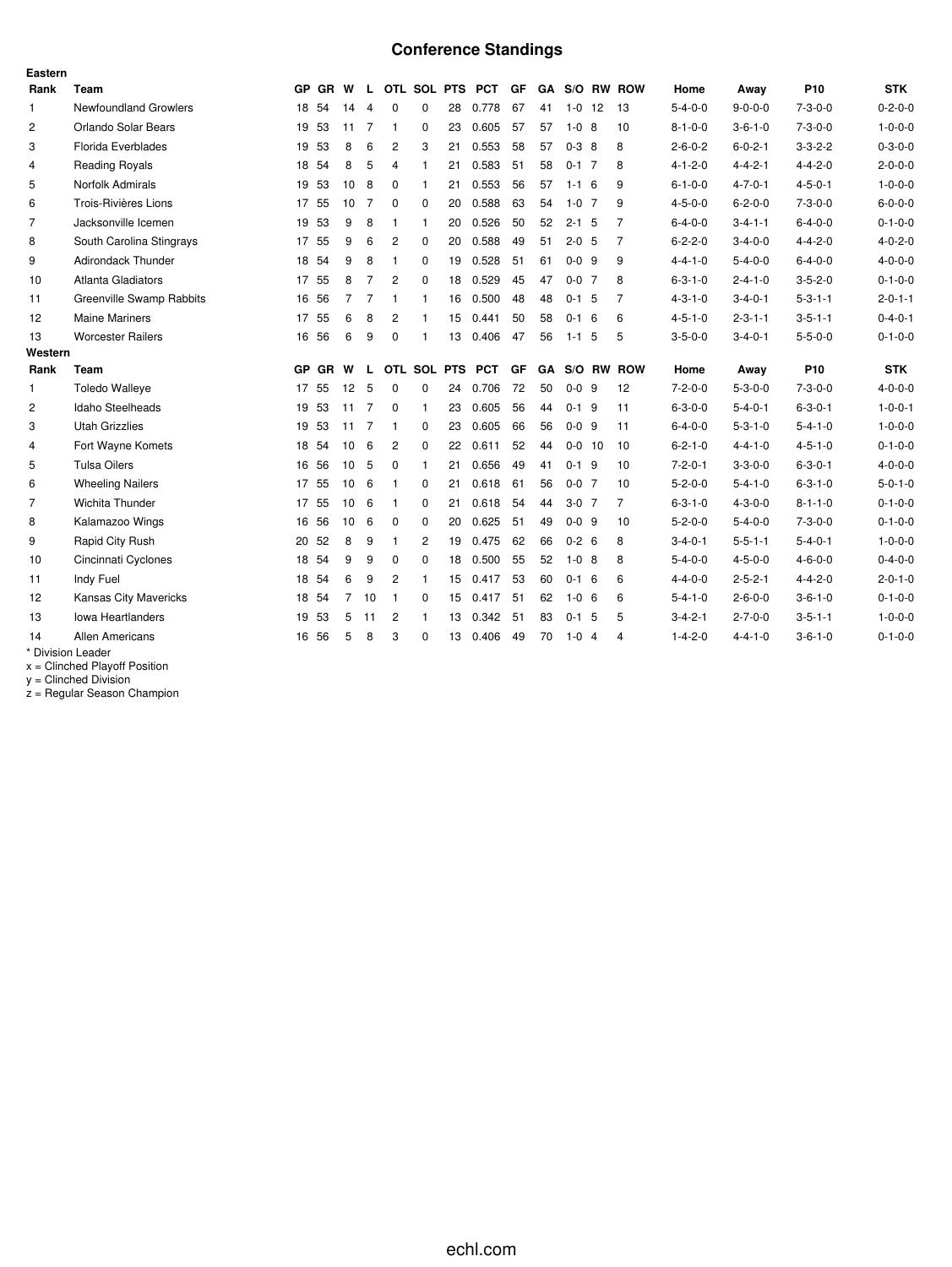### **Attendance Report**

| Team           | Yesterday | <b>Total</b> | Games          | Average |
|----------------|-----------|--------------|----------------|---------|
| Toledo         |           | 63383        | 9              | 7043    |
| Fort Wayne     |           | 60236        | 9              | 6693    |
| Jacksonville   |           | 57122        | 10             | 5712    |
| Tulsa          |           | 51673        | 10             | 5167    |
| Cincinnati     |           | 44122        | 9              | 4902    |
| Idaho          |           | 44093        | 9              | 4899    |
| Orlando        |           | 41546        | 9              | 4616    |
| Florida        |           | 44405        | 10             | 4441    |
| Worcester      |           | 33809        | 8              | 4226    |
| Kalamazoo      |           | 25547        | $\overline{7}$ | 3650    |
| Utah           | 1997      | 35748        | 10             | 3575    |
| Adirondack     |           | 31054        | 9              | 3450    |
| South Carolina |           | 33311        | 10             | 3331    |
| Rapid City     |           | 25978        | 8              | 3247    |
| Reading        |           | 22568        | 7              | 3224    |
| Wichita        |           | 31986        | 10             | 3199    |
| Trois-Rivières |           | 28343        | 9              | 3149    |
| Allen          |           | 21811        | $\overline{7}$ | 3116    |
| Indy           |           | 24326        | 8              | 3041    |
| Norfolk        |           | 21183        | 7              | 3026    |
| Atlanta        |           | 29692        | 10             | 2969    |
| Maine          |           | 26629        | 10             | 2663    |
| Greenville     |           | 20928        | 8              | 2616    |
| Kansas City    |           | 25902        | 10             | 2590    |
| lowa           |           | 18664        | 10             | 1866    |
| Newfoundland   |           | 14143        | 9              | 1571    |
| Wheeling       |           | 10467        | 7              | 1495    |
| League         | 1997      | 888669       | 239            | 3718    |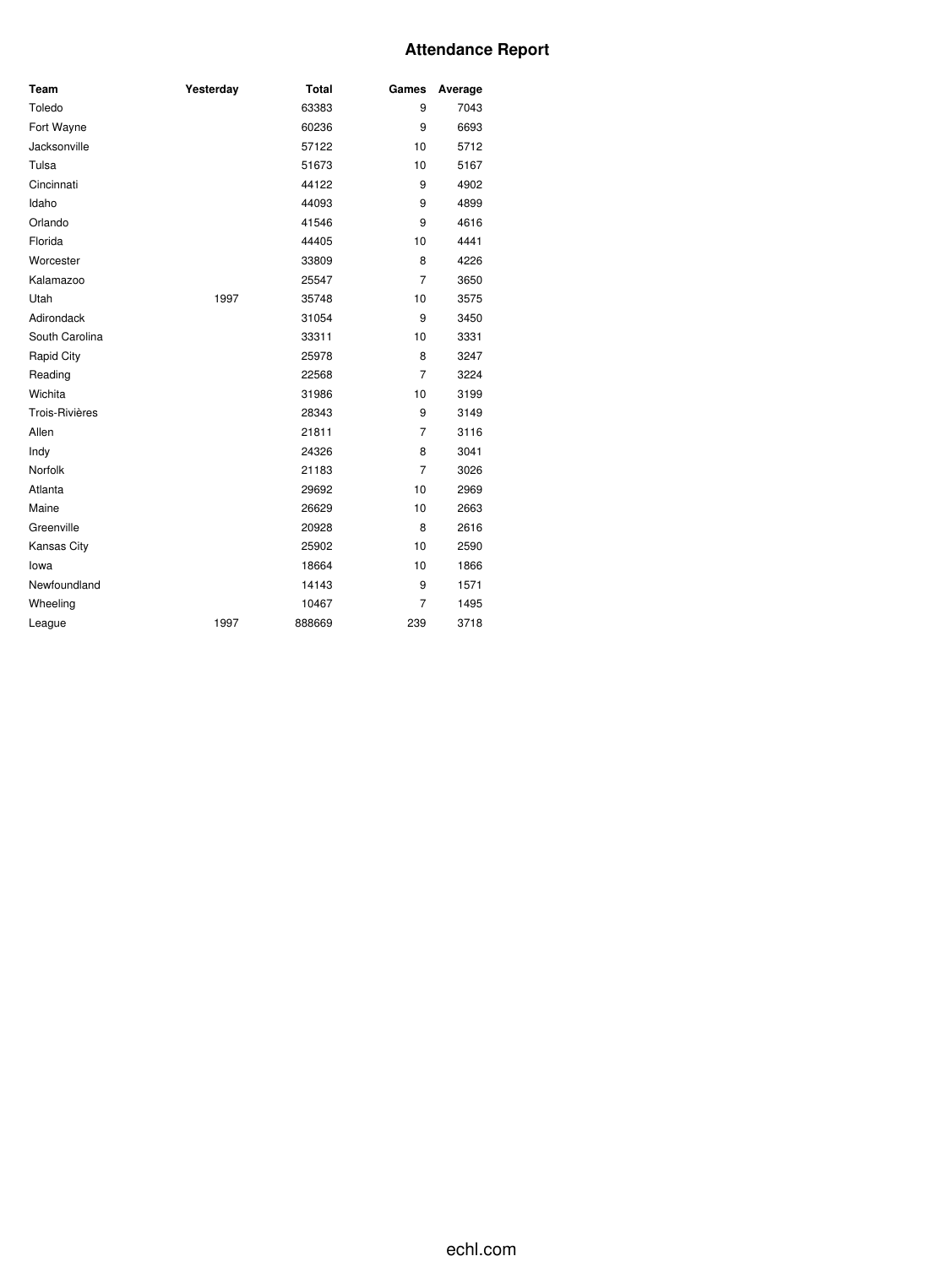#### **Top 20 Scorers**

| Rank                   | Player                    | Team           | GP        | G            | A  | <b>PTS</b> |
|------------------------|---------------------------|----------------|-----------|--------------|----|------------|
| 1                      | <b>TJ Hensick</b>         | <b>TOL</b>     | 17        | 14           | 15 | 29         |
| $\overline{2}$         | Josh Dickinson            | <b>TOL</b>     | 16        | 9            | 16 | 25         |
| 3                      | Patrick Watling           | <b>WHL</b>     | 14        | 9            | 15 | 24         |
| 4                      | Matt Berry                | <b>TOL</b>     | 15        | 9            | 15 | 24         |
| 5                      | Logan Nelson              | R <sub>C</sub> | 20        | 8            | 16 | 24         |
| 6                      | <b>Blake Winiecki</b>     | <b>FLA</b>     | 19        | 13           | 10 | 23         |
| $\overline{7}$         | Peter Abbandonato         | <b>TR</b>      | 17        | 11           | 12 | 23         |
| 8                      | Nick Hutchison            | <b>WHL</b>     | 17        | 8            | 15 | 23         |
| 9                      | Zach O'Brien              | <b>NFL</b>     | 18        | 7            | 16 | 23         |
| 10                     | Aaron Luchuk              | ORL            | 16        | 9            | 13 | 22         |
| 11                     | Charle-Edouard D'Astous   | <b>UTA</b>     | 19        | 12           | 9  | 21         |
| 12                     | <b>Kris Bennett</b>       | IA             | 14        | 10           | 11 | 21         |
| $\star$<br>13          | <b>Brandon Cutler</b>     | <b>UTA</b>     | 18        | 9            | 12 | 21         |
| 14                     | Stephen Baylis            | <b>RC</b>      | 20        | 11           | 9  | 20         |
| 15                     | Olivier Archambault       | <b>TR</b>      | 17        | 6            | 14 | 20         |
| 16                     | <b>Tyler Irvine</b>       | <b>ADK</b>     | 18        | 10           | 9  | 19         |
| 17                     | Jay Dickman               | <b>WIC</b>     | 17        | 6            | 13 | 19         |
| 18                     | Several Players Tied      |                |           |              |    | 18         |
| <b>Minor Penalties</b> |                           |                |           |              |    |            |
| Rank                   | Player                    | Team           | GP        | MinPen       |    |            |
| 1                      | Andrew Nielsen            | <b>UTA</b>     | 19        | 21           |    |            |
| $\overline{c}$         | Marcus Crawford           | KC             | 18        | 19           |    |            |
| 3                      | Cédric Lacroix            | <b>IND</b>     | 17        | 15           |    |            |
| 4                      | Sam Thibault              | <b>NOR</b>     | 19        | 15           |    |            |
| 5                      | Several Players Tied      |                |           | 14           |    |            |
|                        | <b>Power Play Goals</b>   |                |           |              |    |            |
| Rank                   | Player                    | Team           |           | GP PPG       |    |            |
| $\mathbf{1}$           | Peter Abbandonato         | <b>TR</b>      | 17        | 7            |    |            |
| $\overline{c}$         | Several Players Tied      |                |           | 5            |    |            |
| <b>Shots</b>           |                           |                |           |              |    |            |
| Rank                   | Player                    | Team           | <b>GP</b> | <b>Shots</b> |    |            |
| 1                      | Logan Nelson              | <b>RC</b>      | 20        | 89           |    |            |
| 2                      | Jacob Pritchard           | <b>REA</b>     | 18        | 83           |    |            |
| 3                      | <b>Brandon Cutler</b>     | <b>UTA</b>     | 18        | 76           |    |            |
| 4                      | Chase Lang                | <b>NOR</b>     | 19        | 73           |    |            |
| 5                      | <b>Brian Bowen</b>        | <b>UTA</b>     | 18        | 70           |    |            |
|                        | <b>Game Winning Goals</b> |                |           |              |    |            |
| Rank                   | Player                    | Team           | GP        | <b>GWG</b>   |    |            |
| $\mathbf{1}$           | Cody Sylvester            | <b>ATL</b>     | 17        | 4            |    |            |
| $\overline{c}$         | Several Players Tied      |                |           | 3            |    |            |

# **Shootout Goals**

| энооюн соав |                    |              |                |   |  |  |  |  |  |  |  |
|-------------|--------------------|--------------|----------------|---|--|--|--|--|--|--|--|
| Rank        | Player             | Team SOG SOA |                |   |  |  |  |  |  |  |  |
| 1           | Andrew Cherniwchan | SC.          | 2              | 2 |  |  |  |  |  |  |  |
| 2           | Jay Dickman        | <b>WIC</b>   | $\mathcal{P}$  | 2 |  |  |  |  |  |  |  |
| 3           | Derek Lodermeier   | .IAX         | $\mathcal{P}$  | 2 |  |  |  |  |  |  |  |
| 4           | Tim Söderlund      | <b>WIC</b>   | $\overline{2}$ | 2 |  |  |  |  |  |  |  |
| 5           | Peter Crinella     | <b>WIC</b>   | $\mathcal{P}$  | 3 |  |  |  |  |  |  |  |

### **Leaders (Overall)**

| Goals                  |                         |            |           |            |
|------------------------|-------------------------|------------|-----------|------------|
| Rank                   | Player                  | Team       | GP.       | G          |
| 1                      | <b>TJ Hensick</b>       | TOL        | 17        | 14         |
| 2                      | <b>Blake Winiecki</b>   | <b>FLA</b> | 19        | 13         |
| 3                      | Charle-Edouard D'Astous | UTA        | 19        | 12         |
| $\overline{4}$         | Several Players Tied    |            |           | 11         |
| <b>Assists</b>         |                         |            |           |            |
| Rank                   | Player                  | Team       | GP.       | A          |
| 1                      | Josh Dickinson          | <b>TOL</b> | 16        | 16         |
| 2                      | Zach O'Brien            | <b>NFL</b> | 18        | 16         |
| 3                      | Logan Nelson            | RC.        | 20        | 16         |
| 4                      | Several Players Tied    |            |           | 15         |
| <b>Penalty Minutes</b> |                         |            |           |            |
| Rank                   | Player                  | Team       | <b>GP</b> | <b>PIM</b> |
| 1                      | Mikael Robidoux         | KC.        | 7         | 67         |
| 2                      | Andrew Nielsen          | UTA        | 19        | 67         |
| 3                      | * Riley McKay           | <b>IND</b> | 18        | 66         |
| 4                      | Sean Allen              | <b>WIC</b> | 14        | 56         |
| 5                      | Shaw Boomhower          | WHL        | 11        | 55         |
| <b>Major Penalties</b> |                         |            |           |            |
| Rank                   | Player                  | Team       | <b>GP</b> | MajPen     |
| 1                      | Shaw Boomhower          | <b>WHL</b> | 11        | 5          |
| 2                      | Several Players Tied    |            |           | 4          |
|                        |                         |            |           |            |
|                        |                         |            |           |            |

| <b>Short Handed Goals</b>  |                            |            |           |                  |             |            |  |  |  |  |  |  |
|----------------------------|----------------------------|------------|-----------|------------------|-------------|------------|--|--|--|--|--|--|
| Rank                       | Player                     | Team       |           | GP SHG           |             |            |  |  |  |  |  |  |
| $\star$<br>1               | <b>Brandon Cutler</b>      | <b>UTA</b> | 18        | 3                |             |            |  |  |  |  |  |  |
| 2                          | Several Players Tied       |            |           | $\overline{c}$   |             |            |  |  |  |  |  |  |
| <b>Shooting Percentage</b> |                            |            |           |                  |             |            |  |  |  |  |  |  |
| Rank                       | Player                     | Team       | GP        |                  | Goals Shots | <b>PCT</b> |  |  |  |  |  |  |
| 1                          | Justin Almeida             | WHL        | 6         | 9                | 21          | 42.9       |  |  |  |  |  |  |
| 2                          | * Eduards Tralmaks         | <b>MNE</b> | 2         | 4                | 10          | 40.0       |  |  |  |  |  |  |
| 3                          | Noel Hoefenmayer           | NFL        | 7         | 4                | 11          | 36.4       |  |  |  |  |  |  |
| 4                          | Ryan Lohin                 | <b>ALN</b> | 6         | 6                | 18          | 33.3       |  |  |  |  |  |  |
| 5                          | John Albert                | <b>TOL</b> | 11        | 8                | 25          | 32.0       |  |  |  |  |  |  |
| Plus/Minus                 |                            |            |           |                  |             |            |  |  |  |  |  |  |
| Rank                       | Player                     | Team       | <b>GP</b> | $+/-$            |             |            |  |  |  |  |  |  |
| 1                          | Matt Berry                 | TOL        | 15        | 16               |             |            |  |  |  |  |  |  |
| $\overline{c}$             | Mike McKee                 | <b>TUL</b> | 16        | 15               |             |            |  |  |  |  |  |  |
| 3                          | <b>TJ Hensick</b>          | <b>TOL</b> | 17        | 15               |             |            |  |  |  |  |  |  |
| $\overline{4}$             | Charle-Edouard D'Astous    | <b>UTA</b> | 19        | 14               |             |            |  |  |  |  |  |  |
| 5<br>$^{\star}$            | Duggie Lagrone             | <b>TUL</b> | 16        | 13               |             |            |  |  |  |  |  |  |
|                            | <b>Shootout Percentage</b> |            |           |                  |             |            |  |  |  |  |  |  |
| Rank                       | Player                     |            |           | Team SOG SOA SO% |             |            |  |  |  |  |  |  |
| 1                          | Several Players Tied       |            |           |                  | 100.0       |            |  |  |  |  |  |  |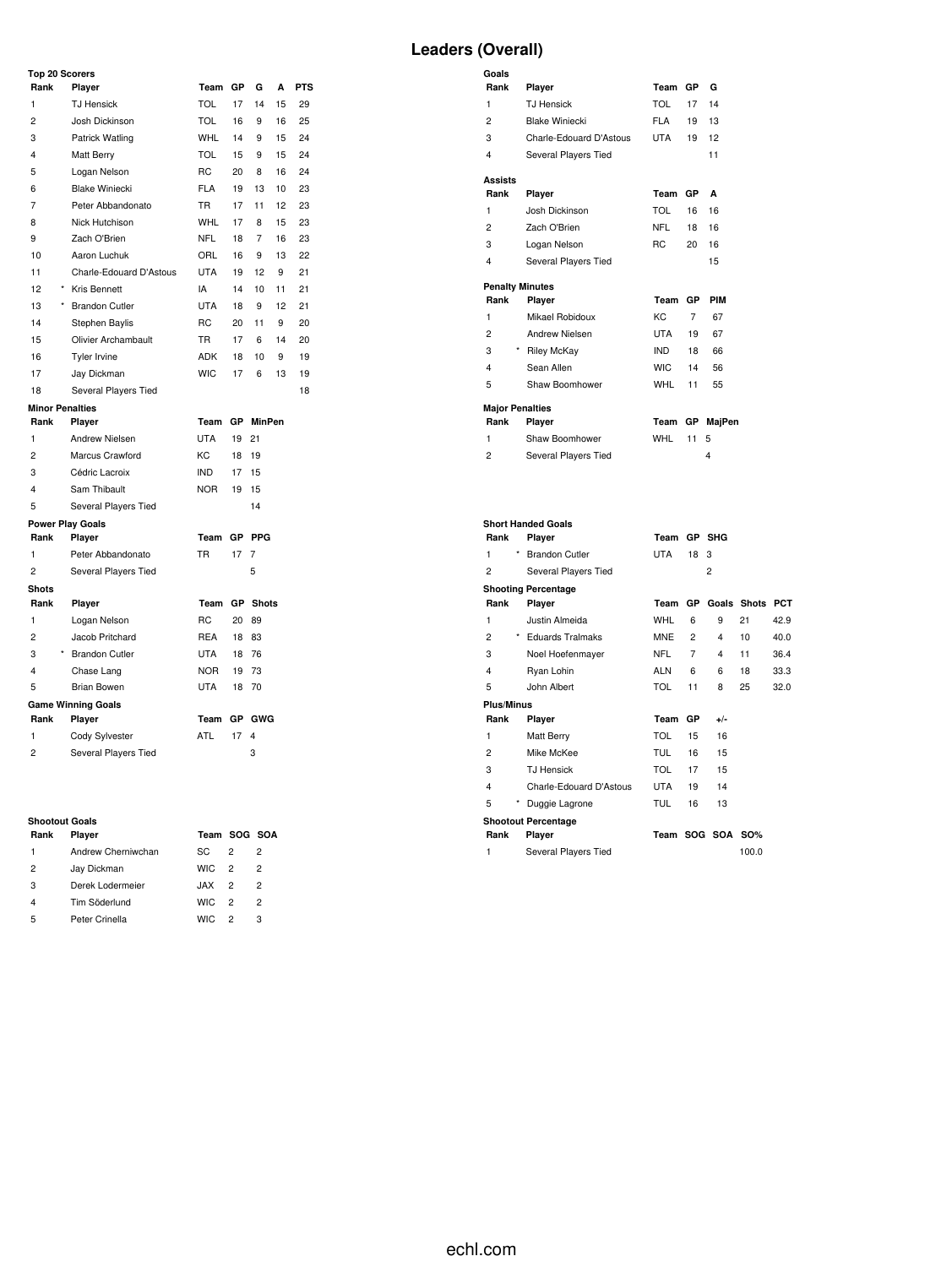## **Leading Goalies**

|      | Top 15 Goalies (by GAA)       |            |    |      |   |                |            |            |           |    |                |                |          |                |     |            |         |            |        |
|------|-------------------------------|------------|----|------|---|----------------|------------|------------|-----------|----|----------------|----------------|----------|----------------|-----|------------|---------|------------|--------|
| Rank | Player                        | Team       | GP | Mins | W | л.             | <b>OTL</b> | <b>SOL</b> | <b>SO</b> | GA |                | <b>GAA SOW</b> |          | SOL SOGA       | SOA | <b>SO%</b> | SA      | <b>SVS</b> | $SV\%$ |
|      | Kaden Fulcher                 | TOL        | 6  | 339  | 3 | 2              | $\Omega$   | 0          |           | 10 | 1.77           | $\Omega$       | 0        | 0              | 0   | 0.000      | 132     | 122        | 0.924  |
| 2    | Samuel Harvey                 | <b>FW</b>  | 6  | 366  | 5 | 0              |            | 0          |           | 11 | $1.80 \quad 0$ |                | 0        | 0              | 0   | 0.000      | 206     | 195        | 0.947  |
| 3    | Jake Kupsky                   | <b>IDH</b> | 7  | 329  | 4 | 2              | 0          | 0          | 2         | 10 | $1.82 \quad 0$ |                | 0        | 0              | 0   | 0.000      | 116     | 106        | 0.914  |
| 4    | Keith Petruzzelli             | <b>NFL</b> | 6  | 356  | 4 | $\overline{2}$ | 0          | 0          |           | 11 | $1.85 \quad 0$ |                | 0        | 0              | 0   | 0.000      | 193     | 182        | 0.943  |
| 5    | <b>Brad Barone</b>            | ORL        | 11 | 622  | 7 | 3              | 0          | 0          |           | 20 | $1.93 \quad 1$ |                | 0        |                | 3   | 0.667      | 380     | 360        | 0.947  |
| 6    | <b>Tyler Parks</b>            | ATL        | 11 | 640  | 7 | 2              | 2          | 0          |           | 22 | $2.06 \quad 0$ |                | 0        | 0              | 0   | 0.000      | 299     | 277        | 0.926  |
|      | <b>Trent Miner</b><br>$\star$ | <b>UTA</b> | 8  | 461  | 5 | 3              | 0          | 0          | 3         | 16 | $2.08 \quad 0$ |                | 0        | 0              | 0   | 0.000      | 224     | 208        | 0.929  |
| 8    | Matt Jurusik                  | <b>IDH</b> | 8  | 456  | 4 | $\overline{2}$ | $\Omega$   | 1          | $\Omega$  | 16 | $2.10 \quad 0$ |                |          | $\overline{2}$ | 3   | 0.333      | 202     | 186        | 0.921  |
| 9    | Daniel Mannella               | TUL        | 10 | 568  | 6 | $\overline{2}$ | $\Omega$   |            | $\Omega$  | 20 | $2.11 \quad 0$ |                |          | 3              | 6   | 0.500      | 273     | 253        | 0.927  |
| 10   | Cam Johnson                   | <b>FLA</b> | 6  | 358  | 3 | $\overline{2}$ |            | $\Omega$   | $\Omega$  | 13 | $2.18 \quad 0$ |                | $\Omega$ | 0              | 0   | 0.000      | 147     | 134        | 0.912  |
| 11   | <b>Beck Warm</b>              | <b>NOR</b> | 11 | 653  | 6 | 4              | $\Omega$   |            |           | 24 | $2.21 \quad 0$ |                |          | 2              | 3   | 0.333      | 354     | 330        | 0.932  |
| 12   | Lukas Parik<br>*              | RC         | 9  | 551  | 5 | $\overline{2}$ |            |            | 0         | 21 | $2.29 \quad 0$ |                |          | 2              | 2   | 0.000      | 284     | 263        | 0.926  |
| 13   | <b>Charles Williams</b>       | <b>JAX</b> | 8  | 485  | 3 | 4              | $\Omega$   |            | $\Omega$  | 19 | $2.35 \quad 0$ |                |          | $\overline{c}$ | 3   | 0.333      | 205     | 186        | 0.907  |
| 14   | Adam Scheel<br>$\star$        | <b>IDH</b> | 6  | 354  | 3 | 3              | $\Omega$   | 0          | $\Omega$  | 14 | $2.37 \quad 0$ |                | 0        | 0              | 0   | 0.000      | 169     | 155        | 0.917  |
| 15   | Ryan Bednard                  | SC         | 9  | 555  | 5 | 4              | 0          | 0          |           | 22 | $2.38$ 2       |                | $\Omega$ |                | 5   | 0.800      | 292 270 |            | 0.925  |

|  |  | ٠ |  |
|--|--|---|--|
|  |  |   |  |

| Rank           | Player                     | Team       | w  |
|----------------|----------------------------|------------|----|
| 1              | Evan Cormier               | NFL        | 10 |
| $\overline{2}$ | Evan Buitenhuis            | <b>WIC</b> | 9  |
| 3              | <b>Philippe Desrosiers</b> | TR         | 8  |
|                | Several Goaltenders Tied   |            |    |

#### **Losses**

| Rank           | Player                   | Team       |   |
|----------------|--------------------------|------------|---|
| 1              | David Tendeck            | RC.        |   |
| $\overline{2}$ | Evan Buitenhuis          | <b>WIC</b> | 6 |
| 3              | Mat Robson               | CIN        | 6 |
| 4              | Hunter Jones             | IA         | 6 |
| 5              | Several Goaltenders Tied |            | 5 |

#### **Mins**

| MILIS |   |                      |                  |     |
|-------|---|----------------------|------------------|-----|
| Rank  |   | Player               | <b>Team Mins</b> |     |
| 1     |   | Evan Buitenhuis      | <b>WIC</b>       | 951 |
| 2     |   | Mat Robson           | CIN              | 778 |
| 3     | * | <b>Mareks Mitens</b> | ADK              | 749 |
| 4     |   | Evan Cormier         | NFL              | 724 |
| 5     |   | Pat Nagle            | <b>RFA</b>       | 722 |
|       |   |                      |                  |     |

#### **Shutouts**

| Rank          | Player                   | Team SO |   |
|---------------|--------------------------|---------|---|
| 1             | * Trent Miner            | UTA     | 3 |
| $\mathcal{P}$ | Mitch Gillam             | IND     | 2 |
| 3             | Jake Kupsky              | IDH     | 2 |
|               | Several Goaltenders Tied |         |   |

*\* indicates rookie*

| Saves          |            |                          |            |     |  |
|----------------|------------|--------------------------|------------|-----|--|
| Rank           |            | Player                   | Team SVS   |     |  |
| $\mathbf{1}$   |            | Evan Buitenhuis          | <b>WIC</b> | 492 |  |
| $\overline{2}$ |            | Pat Nagle                | <b>REA</b> | 393 |  |
| 3              |            | <b>Brad Barone</b>       | ORL        | 360 |  |
| $\overline{4}$ | $^{\star}$ | Mareks Mitens            | ADK        | 357 |  |
| 5              |            | Several Goaltenders Tied |            | 336 |  |

#### **Save Percentage**

| Rank |         | Player             | Team       |    | GA SVS SV% |       |
|------|---------|--------------------|------------|----|------------|-------|
| 1    |         | <b>Brad Barone</b> | ORL        | 20 | 360        | 0.947 |
| 2    |         | Samuel Harvey      | <b>FW</b>  | 11 | 195        | 0.947 |
| 3    |         | Keith Petruzzelli  | NFL        | 11 | 182        | 0.943 |
| 4    | $\star$ | Beck Warm          | <b>NOR</b> | 24 | 330        | 0.932 |
| 5    |         | <b>Trent Miner</b> | UTA        | 16 | 208        | 0.929 |
|      |         |                    |            |    |            |       |

#### **Shootout Wins**

| Rank | Player                   | Team SOW   |                |
|------|--------------------------|------------|----------------|
| 1    | Evan Buitenhuis          | WIC.       | $\overline{2}$ |
| 2    | Ryan Bednard             | SC.        | 2              |
| 3    | * Tyler Wall             | <b>JAX</b> | 2              |
| 4    | Several Goaltenders Tied |            |                |

#### **Shootout Percentage**

| Rank           |            | Player         |            | Team Saves Att SO% |   |       |
|----------------|------------|----------------|------------|--------------------|---|-------|
| 1              |            | * Tyler Wall   | <b>JAX</b> | 5                  | 5 | 1.000 |
| $\overline{2}$ |            | Mat Robson     | CIN        | 3                  | 3 | 1.000 |
| 3              |            | Dylan Wells    | <b>NOR</b> | -3                 | 3 | 1.000 |
| 4              |            | Antoine Bibeau | <b>ALN</b> | 3                  | 3 | 1.000 |
| 5              | $^{\star}$ | Jake Theut     | <b>WIC</b> | 2                  | 2 | 1.000 |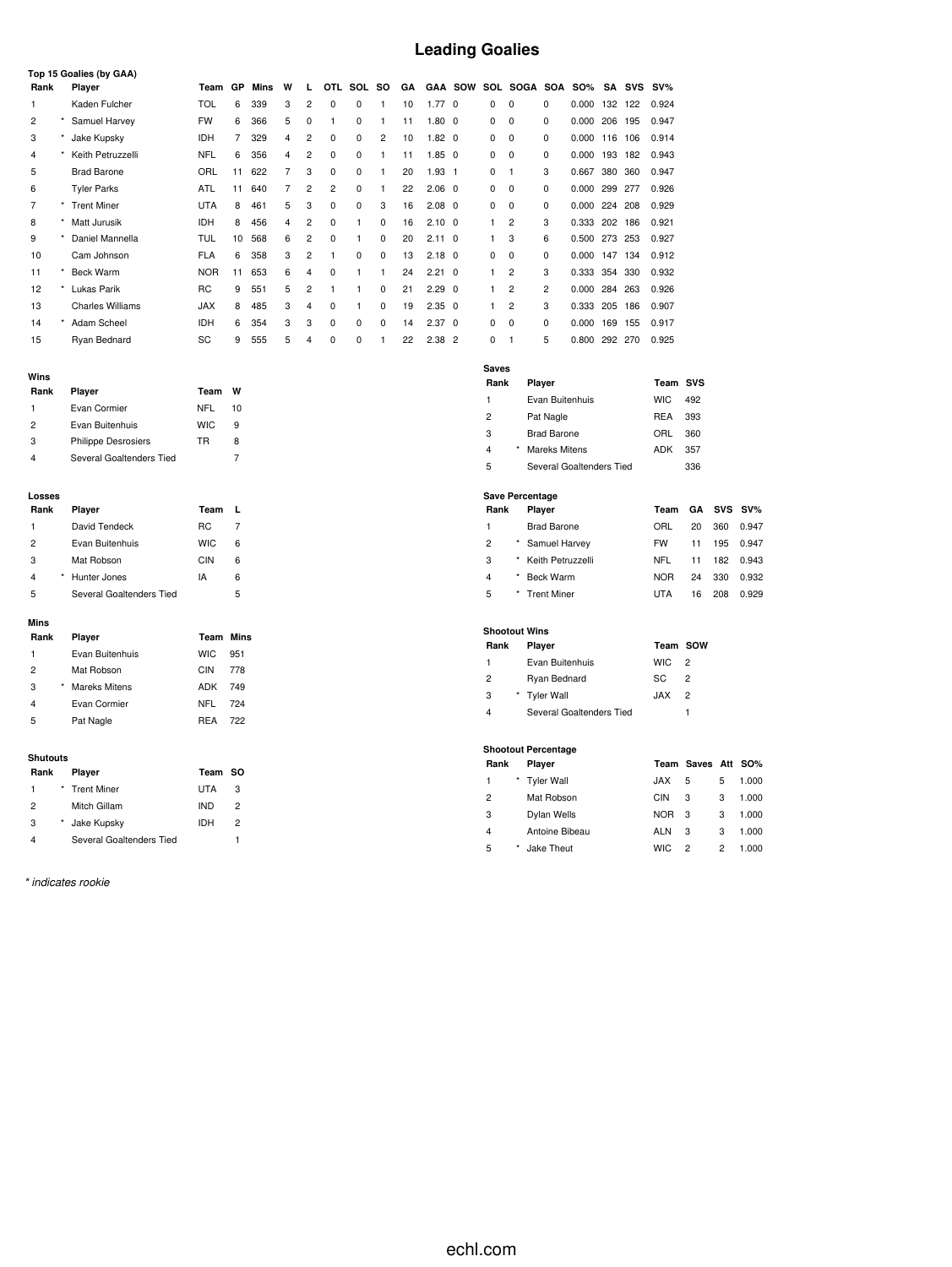### **Top 20 Scorers**

| TOD ZU SCORETS          |            |                           |            |           |                         |                |            |
|-------------------------|------------|---------------------------|------------|-----------|-------------------------|----------------|------------|
| Rank                    |            | Player                    | Team       | GР        | G                       | A              | <b>PTS</b> |
| 1                       |            | Kris Bennett              | IA         | 14        | 10                      | 11             | 21         |
| $\overline{c}$          | $\star$    | <b>Brandon Cutler</b>     | <b>UTA</b> | 18        | 9                       | 12             | 21         |
| 3                       |            | Tyler Irvine              | <b>ADK</b> | 18        | 10                      | 9              | 19         |
| 4                       |            | * Gavin Gould             | <b>ALN</b> | 12        | 5                       | 11             | 16         |
| 5                       | $\star$    | Yauheni Aksiantsiuk       | IDH        | 13        | 8                       | 7              | 15         |
| 6                       | $^\star$   | Patrick Polino            | <b>CIN</b> | 17        | 5                       | 10             | 15         |
| $\overline{7}$          | $\star$    | Luc Brown                 | <b>IDH</b> | 19        | 6                       | 8              | 14         |
| 8                       | $\star$    | Noah Corson               | <b>NOR</b> | 19        | 6                       | 8              | 14         |
| 9                       |            | Chad Yetman               | <b>IND</b> | 15        | 5                       | 9              | 14         |
| 10                      | $\star$    | Jack Doremus              | <b>TUL</b> | 13        | $\overline{7}$          | 6              | 13         |
| 11                      | $\star$    | Alex Gilmour              | <b>TUL</b> | 16        | 6                       | $\overline{7}$ | 13         |
| 12                      | $^{\star}$ | Mason Mannek              | <b>UTA</b> | 19        | 5                       | 8              | 13         |
| 13                      | $^{\star}$ | <b>Bryce Misley</b>       | IA         | 19        | 5                       | 8              | 13         |
| 14                      | $\star$    | Patrick Holway            | SC         | 16        | 1                       | 12             | 13         |
| 15                      | $\star$    | Justin Ducharme           | <b>TR</b>  | 15        | $\overline{7}$          | 5              | 12         |
| 16                      | $^{\star}$ | Logan Coomes              | <b>TUL</b> | 15        | 6                       | 6              | 12         |
| 17                      |            | Carter Johnson            | <b>WIC</b> | 15        | 5                       | 7              | 12         |
| 18                      |            | James Sanchez             | <b>JAX</b> | 15        | 5                       | 7              | 12         |
| 19                      | $\star$    | Orrin Centazzo            | <b>NFL</b> | 16        | 5                       | 7              | 12         |
| 20                      |            | Several Players Tied      |            |           |                         |                | 11         |
| <b>Minor Penalties</b>  |            |                           |            |           |                         |                |            |
| Rank                    |            | Player                    | Team       | <b>GP</b> | <b>MinPen</b>           |                |            |
| $\mathbf{1}$            |            | <b>Riley McKay</b>        | <b>IND</b> | 18        | 13                      |                |            |
| $\overline{c}$          | $\star$    | Alex Gilmour              | TUL        | 16        | 11                      |                |            |
| 3                       |            | Luke Lynch                | <b>JAX</b> | 15        | 10                      |                |            |
| $\overline{4}$          | $\star$    | Fedor Gordeev             | IA         | 19        | 10                      |                |            |
| 5                       |            | Several Players Tied      |            |           | 9                       |                |            |
|                         |            | <b>Power Play Goals</b>   |            |           |                         |                |            |
| Rank                    |            | Player                    | Team       | <b>GP</b> | PPG                     |                |            |
| 1                       |            | <b>Bryce Misley</b>       | IA         | 19        | 5                       |                |            |
| $\overline{2}$          | $\star$    | Dominic Franco            | <b>CIN</b> | 11        | $\overline{\mathbf{4}}$ |                |            |
| 3                       | $\star$    | Kris Bennett              | IA         | 14        | 4                       |                |            |
| $\overline{\mathbf{4}}$ |            | Several Players Tied      |            |           | 3                       |                |            |
| <b>Shots</b>            |            |                           |            |           |                         |                |            |
| Rank                    |            | Player                    | Team       | GP        | <b>Shots</b>            |                |            |
| 1                       |            | <b>Brandon Cutler</b>     | <b>UTA</b> | 18        | 76                      |                |            |
| $\overline{c}$          |            | Tyler Irvine              | ADK        | 18        | 68                      |                |            |
| 3                       |            | Luc Brown                 | <b>IDH</b> | 19        | 64                      |                |            |
| $\overline{4}$          | $^\star$   | <b>Kris Bennett</b>       | IA         | 14        | 63                      |                |            |
| 5                       |            | Noah Corson               | <b>NOR</b> | 19        | 59                      |                |            |
|                         |            | <b>Game Winning Goals</b> |            |           |                         |                |            |
| Rank                    |            | Player                    | Team       | GР        | <b>GWG</b>              |                |            |
| 1                       |            | Logan Coomes              | <b>TUL</b> | 15        | 3                       |                |            |
| $\overline{c}$          | ×          | Isaac Johnson             | <b>NFL</b> | 15        | 3                       |                |            |
| 3                       |            | Several Players Tied      |            |           | $\overline{c}$          |                |            |

#### **Shootout Goals**

| Rank | Player               | Team SOG SOA |  |
|------|----------------------|--------------|--|
|      | Several Players Tied |              |  |

## **Leaders (Rookies)**

| Goals<br>Rank                  |            | Player                           | Team GP    |                 | G              |                 |      |
|--------------------------------|------------|----------------------------------|------------|-----------------|----------------|-----------------|------|
| 1                              |            | * Kris Bennett                   | IA         | 14              | 10             |                 |      |
| 2                              |            | Tyler Irvine                     | ADK        | 18              | 10             |                 |      |
| 3                              |            | * Brandon Cutler                 | <b>UTA</b> | 18              | 9              |                 |      |
| 4                              | $\star$    | Yauheni Aksiantsiuk              | <b>IDH</b> | 13              | 8              |                 |      |
| 5                              |            | Several Players Tied             |            |                 | 7              |                 |      |
| Assists                        |            |                                  |            |                 |                |                 |      |
| Rank                           |            | Player                           | Team       | GP              | А              |                 |      |
| 1                              |            | * Patrick Holway                 | SC         | 16              | 12             |                 |      |
| $\overline{c}$                 |            | * Brandon Cutler                 | <b>UTA</b> | 18              | 12             |                 |      |
| 3                              |            | * Gavin Gould                    | <b>ALN</b> | 12 <sup>2</sup> | 11             |                 |      |
| 4                              |            | * Kris Bennett                   | IA         | 14              | 11             |                 |      |
| 5                              |            | Several Players Tied             |            |                 | 10             |                 |      |
| Rank                           |            | <b>Penalty Minutes</b><br>Player | Team       | GР              | <b>PIM</b>     |                 |      |
| 1                              |            | Riley McKay                      | IND.       | 18              | 66             |                 |      |
| 2                              |            | * Kelly Bent                     | ALN        | 13              | 40             |                 |      |
| 3                              |            | * Chris Ordoobodi                | NOR.       | 14              | 36             |                 |      |
| 4                              |            | * Dominic Franco                 | CIN        | 11              | 34             |                 |      |
| 5                              | $^{\star}$ | Noah Corson                      | <b>NOR</b> | 19              | 34             |                 |      |
|                                |            |                                  |            |                 |                |                 |      |
| <b>Major Penalties</b><br>Rank |            | Player                           | Team       |                 | GP MajPen      |                 |      |
| 1                              |            | * Riley McKay                    | <b>IND</b> | 18              | 4              |                 |      |
| 2                              |            | * Kelly Bent                     | ALN        | 13              | 4              |                 |      |
| 3                              |            | * Chris Ordoobodi                | <b>NOR</b> | 14              | $\overline{4}$ |                 |      |
| 4                              |            | Several Players Tied             |            |                 | 3              |                 |      |
|                                |            | <b>Short Handed Goals</b>        |            |                 |                |                 |      |
| Rank                           |            | Player                           | Team       |                 | GP SHG         |                 |      |
| 1                              |            | * Brandon Cutler                 | <b>UTA</b> | 18              | 3              |                 |      |
| 2                              |            | * Todd Burgess                   | <b>NFL</b> | 3               | 2              |                 |      |
| 3                              |            | Several Players Tied             |            |                 | 1              |                 |      |
|                                |            | <b>Shooting Percentage</b>       |            |                 |                |                 |      |
| Rank                           |            | Player                           | Team       | <b>GP</b>       |                | Goals Shots PCT |      |
| 1                              |            | * Eduards Tralmaks               | <b>MNE</b> | $\overline{2}$  | 4              | 10              | 40.0 |
| $\overline{2}$                 |            | * Félix Paré                     | <b>WHL</b> | 12              | 3              | 10              | 30.0 |
| 3                              |            | * Brett Van Os                   | CIN        | 11              | 3              | 10              | 30.0 |
| 4                              | *          | Yauheni Aksiantsiuk              | IDH        | 13              | 8              | 32              | 25.0 |
| 5                              | *          | Carter Cowlthorp                 | SC         | 12              | 4              | 16              | 25.0 |
| Plus/Minus                     |            |                                  |            |                 |                |                 |      |
| Rank                           |            | Player                           | Team       | GP              | $+/-$          |                 |      |
| 1                              |            | Duggie Lagrone                   | TUL        | 16              | 13             |                 |      |
| 2                              | $\star$    | Josh Maniscalco                  | <b>WHL</b> | 12              | 12             |                 |      |
| 3                              |            | * Matteo Pietroniro              | <b>NFL</b> | 15              | 11             |                 |      |
| 4                              |            | * Brandon Cutler                 | <b>UTA</b> | 18              | 10             |                 |      |
| 5                              | $\star$    | Casey Johnson                    | IDH        | 18              | 10             |                 |      |
|                                |            | <b>Shootout Percentage</b>       |            |                 |                |                 |      |
| Rank                           |            | Player                           |            |                 | Team SOG SOA   | SO%             |      |
| 1                              |            | Several Players Tied             |            |                 |                | 100.0           |      |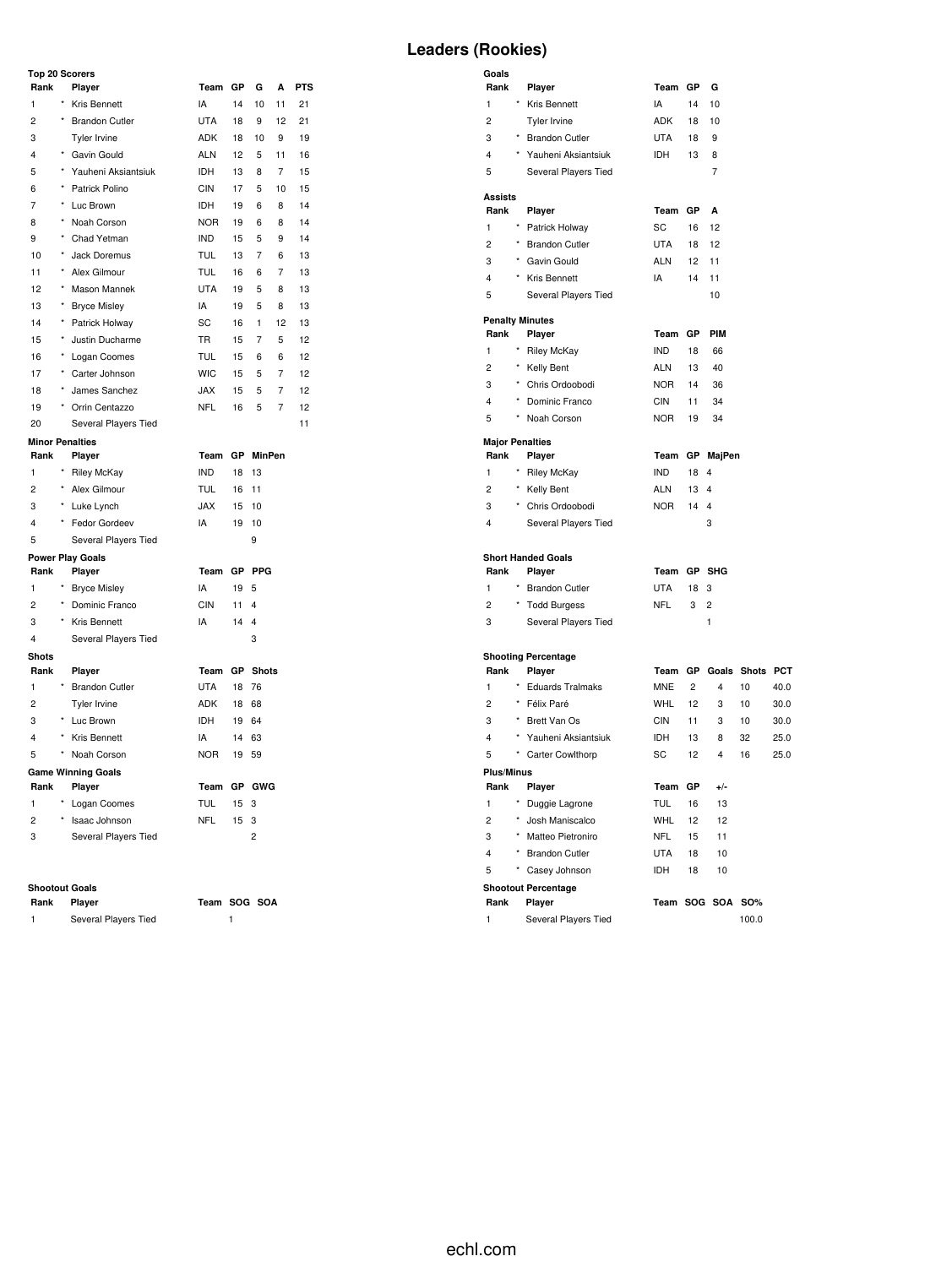### **Top 20 Scorers**

| Rank           | Player                  | Team       | GP | G              | A  | <b>PTS</b> |  |
|----------------|-------------------------|------------|----|----------------|----|------------|--|
| 1              | Charle-Edouard D'Astous | <b>UTA</b> | 19 | 12             | 9  | 21         |  |
| $\overline{c}$ | <b>Brenden Miller</b>   | KAL        | 14 | 5              | 11 | 16         |  |
| 3              | Mike Lee                | <b>IND</b> | 18 | 3              | 13 | 16         |  |
| 4              | Michael Brodzinski      | ORL        | 19 | 4              | 11 | 15         |  |
| 5              | Will Graber             | <b>FW</b>  | 12 | 5              | 9  | 14         |  |
| 6              | Jake McLaughlin         | <b>FLA</b> | 19 | 1              | 13 | 14         |  |
| 7              | Luke Martin             | <b>UTA</b> | 19 | 4              | 9  | 13         |  |
| 8              | <b>Andrew Nielsen</b>   | <b>UTA</b> | 19 | 4              | 9  | 13         |  |
| 9              | <b>Blake Hillman</b>    | <b>TOL</b> | 11 | $\overline{2}$ | 11 | 13         |  |
| 10             | Marcus Crawford         | КC         | 18 | 2              | 11 | 13         |  |
| 11<br>*        | Patrick Holway          | SC         | 16 | 1              | 12 | 13         |  |
| 12             | Tim Davison             | <b>ATL</b> | 17 | 4              | 8  | 12         |  |
| 13             | Jordan Subban           | SC         | 17 | 4              | 8  | 12         |  |
| 14             | Darren Brady            | <b>IDH</b> | 18 | 3              | 9  | 12         |  |
| 15             | Joe Masonius            | <b>ADK</b> | 18 | 2              | 10 | 12         |  |
| 16             | Several Players Tied    |            |    |                |    | 11         |  |

# **Minor Penalties**

| Rank                    | Player                    | Team       | <b>GP</b>       | <b>MinPen</b>  |
|-------------------------|---------------------------|------------|-----------------|----------------|
| 1                       | <b>Andrew Nielsen</b>     | <b>UTA</b> | 19              | 21             |
| 2                       | Marcus Crawford           | KC.        | 18              | 19             |
| 3                       | Sam Thibault              | <b>NOR</b> | 19              | 15             |
| $\overline{\mathbf{4}}$ | Several Players Tied      |            |                 | 12             |
|                         | <b>Power Play Goals</b>   |            |                 |                |
| Rank                    | Player                    | Team       | GP              | <b>PPG</b>     |
| 1                       | Charle-Edouard D'Astous   | <b>UTA</b> | 19              | 4              |
| $\overline{2}$          | Noel Hoefenmayer          | <b>NFL</b> | 7               | 3              |
| 3                       | Luke Martin               | UTA        | 19              | 3              |
| $\overline{\mathbf{4}}$ | Several Players Tied      |            |                 | 2              |
| <b>Shots</b>            |                           |            |                 |                |
| Rank                    | Player                    | Team       | <b>GP</b>       | <b>Shots</b>   |
| 1                       | Charle-Edouard D'Astous   | <b>UTA</b> | 19              | 66             |
| 2                       | Olivier Galipeau          | <b>TR</b>  | 17 <sup>7</sup> | 53             |
| 3                       | Luke Martin               | UTA        | 19              | 53             |
| 4                       | Michael Brodzinski        | ORL        | 19              | 51             |
| 5                       | Darren Brady              | <b>IDH</b> | 18              | 48             |
|                         | <b>Game Winning Goals</b> |            |                 |                |
| Rank                    | Player                    | Team       | GP              | <b>GWG</b>     |
| 1                       | <b>Blake Siebenaler</b>   | <b>FW</b>  | 6               | 2              |
| 2                       | Kris Myllari              | ALN        | 16              | $\overline{2}$ |
| 3                       | Charle-Edouard D'Astous   | UTA        | 19              | $\overline{c}$ |
| 4                       | Several Players Tied      |            |                 | 1              |
|                         |                           |            |                 |                |
| <b>Shootout Goals</b>   |                           |            |                 |                |
|                         |                           |            |                 |                |

| Rank          | Player        | Team SOG SOA |   |
|---------------|---------------|--------------|---|
| $\mathbf{1}$  | Jason Horvath | MNE 1        |   |
| $\mathcal{P}$ | Jordan Subban | SC.          | 2 |
| 3             | Eric Williams | NOR 1        | 2 |

| Goals                  |                            |             |                |                         |    |      |
|------------------------|----------------------------|-------------|----------------|-------------------------|----|------|
| Rank                   | Player                     |             | Team GP        | G                       |    |      |
| 1                      | Charle-Edouard D'Astous    | <b>UTA</b>  | 19             | 12                      |    |      |
| $\overline{c}$         | <b>Brenden Miller</b>      | KAL         | 14             | 5                       |    |      |
| 3                      | Will Graber                | <b>FW</b>   | 12             | 5                       |    |      |
| 4                      | * Chris Ortiz              | <b>WHL</b>  | 12             | 5                       |    |      |
| 5                      | Several Players Tied       |             |                | $\overline{\mathbf{4}}$ |    |      |
| Assists                |                            |             |                |                         |    |      |
| Rank                   | Player                     | Team GP     |                | A                       |    |      |
| 1                      | Mike Lee                   | <b>IND</b>  | 18             | 13                      |    |      |
| $\overline{c}$         | Jake McLaughlin            | <b>FLA</b>  | 19             | 13                      |    |      |
| 3                      | * Patrick Holway           | <b>SC</b>   | 16             | 12                      |    |      |
| 4                      | Several Players Tied       |             |                | 11                      |    |      |
|                        | <b>Penalty Minutes</b>     |             |                |                         |    |      |
| Rank                   | Player                     | Team        | GP             | <b>PIM</b>              |    |      |
| 1                      | Andrew Nielsen             | <b>UTA</b>  | 19             | 67                      |    |      |
| 2                      | Sean Allen                 | <b>WIC</b>  | 14             | 56                      |    |      |
| 3                      | Mathieu Gagnon             | <b>TR</b>   | 14             | 51                      |    |      |
| 4                      | Marcus Crawford            | <b>KC</b>   | 18             | 48                      |    |      |
| 5                      | James Melindy              | <b>NFL</b>  | 16             | 44                      |    |      |
| <b>Major Penalties</b> |                            |             |                |                         |    |      |
| Rank                   | Player                     | Team        |                | GP MajPen               |    |      |
| 1                      | Sean Allen                 | <b>WIC</b>  | 14             | 4                       |    |      |
| $\overline{c}$         | Several Players Tied       |             |                | 3                       |    |      |
|                        | <b>Short Handed Goals</b>  |             |                |                         |    |      |
| Rank                   | Player                     | Team GP SHG |                |                         |    |      |
| 1                      | Several Players Tied       |             |                | 1                       |    |      |
|                        | <b>Shooting Percentage</b> |             |                |                         |    |      |
| Rank                   | Player                     |             |                | Team GP Goals Shots PCT |    |      |
| 1                      | Noel Hoefenmayer           | <b>NFL</b>  | $\overline{7}$ | $\overline{4}$          | 11 | 36.4 |
| $\overline{c}$         | <b>Blake Siebenaler</b>    | <b>FW</b>   | 6              | $\overline{\mathbf{4}}$ | 14 | 28.6 |
| 3                      | * Chris Ortiz              | WHL         | 12             | 5                       | 25 | 20.0 |
| 4                      | * Nathan Larose            | <b>TUL</b>  | 3              | $\overline{c}$          | 10 | 20.0 |
| 5                      | Several Players Tied       |             |                |                         |    | 18.2 |
| Plus/Minus             |                            |             |                |                         |    |      |

**Rank Player Team GP +/-** Mike McKee TUL 16 15 Charle-Edouard D'Astous UTA 19 14 \* Duggie Lagrone TUL 16 13 \* Josh Maniscalco WHL 12 12 Luke Martin UTA 19 12

 Jason Horvath MNE 1 1 100.0 Jordan Subban SC 1 2 50.0 Eric Williams NOR 1 2 50.0

**Rank Player Team SOG SOA SO%**

**Shootout Percentage**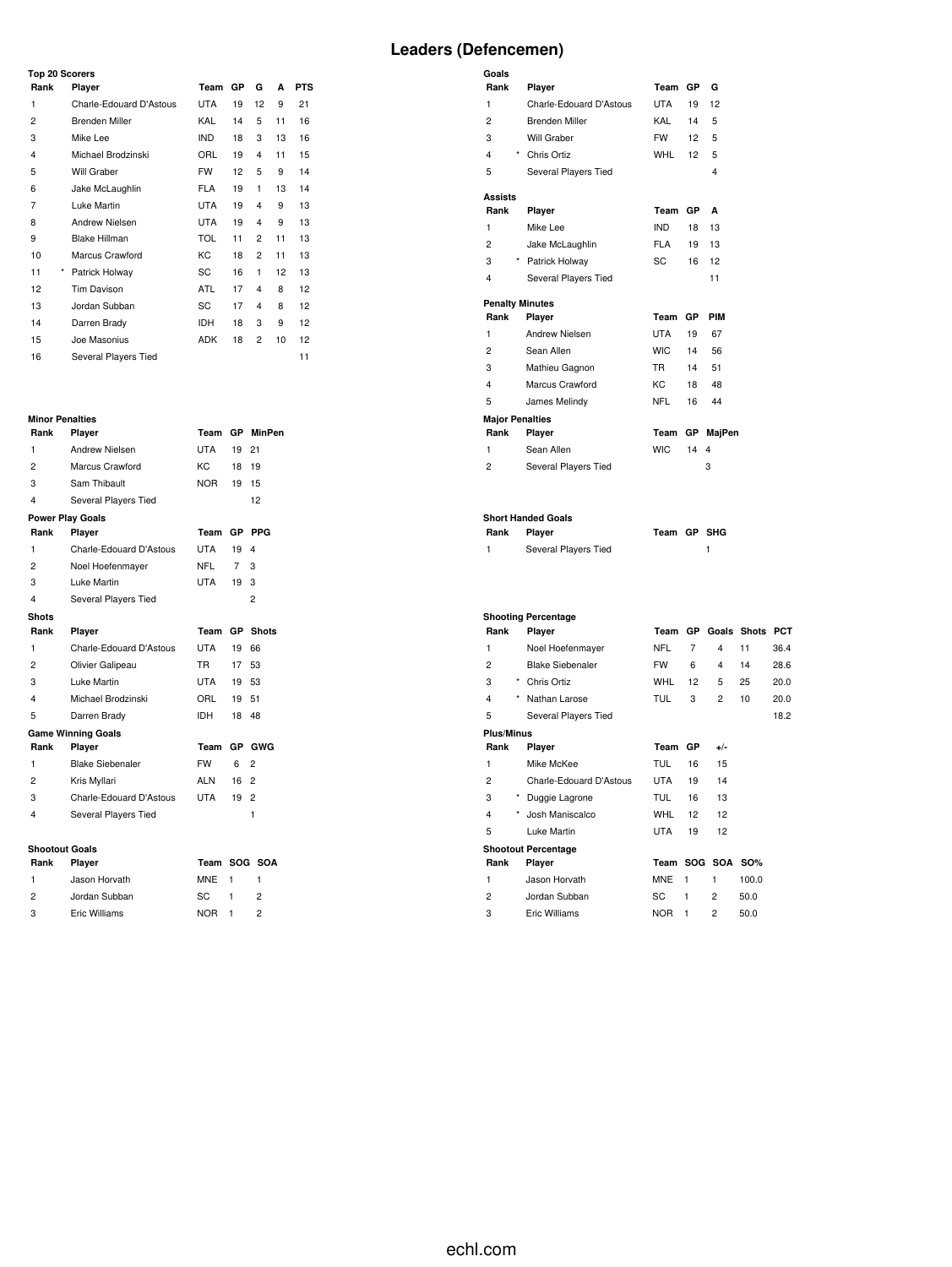## **Specialty Team Records**

|                | <b>Team Power Play</b>    |       |       |                 |                   |                    |                | <b>Team Penalty Kill</b>     |       |    |                   |             |  |
|----------------|---------------------------|-------|-------|-----------------|-------------------|--------------------|----------------|------------------------------|-------|----|-------------------|-------------|--|
|                | Rank Team                 |       |       |                 |                   | GP ADV GF PP% SHGA |                | Rank Team                    | GP.   |    | TSH PPGA PK% SHGF |             |  |
| 1              | <b>Maine Mariners</b>     | 17    | 47    | 14              | 29.8 3            |                    | 1              | <b>Idaho Steelheads</b>      | 19    | 49 | 6                 | 87.8 1      |  |
| 2              | <b>Toledo Walleye</b>     |       | 17 62 | 18              | 29.0              | $\overline{2}$     | 2              | <b>Newfoundland Growlers</b> | 18    | 73 | 9                 | 87.7 6      |  |
| 3              | Orlando Solar Bears       | 19 56 |       | 15              | 26.8 5            |                    | 3              | South Carolina Stingrays     | 17    | 62 | 8                 | 87.1 2      |  |
| 4              | Trois-Rivières Lions      | 17    | 65    | 16              | 24.6              | - 5                | 4              | Wichita Thunder              | 17    | 68 | 9                 | 86.8 4      |  |
| 5              | Idaho Steelheads          | 19 79 |       | 18              | 22.8 <sup>3</sup> |                    | 5              | Fort Wayne Komets            | 18    | 68 | 10                | 85.3 2      |  |
| 6              | Newfoundland Growlers     | 18 71 |       | 16              | $22.5$ 1          |                    | 6              | Rapid City Rush              | 20 80 |    | 12                | 85.0 1      |  |
| $\overline{7}$ | Rapid City Rush           |       | 20 72 | 16              | $22.2 \quad 3$    |                    | $\overline{7}$ | <b>Maine Mariners</b>        | 17    | 52 | 8                 | 84.6 0      |  |
| 8              | Adirondack Thunder        |       | 18 71 | 15              | $21.1$ 4          |                    | 8              | Norfolk Admirals             | 19    | 68 | 11                | 83.8 3      |  |
| 9              | <b>Reading Royals</b>     |       | 18 59 | 12              | 20.3 <sub>1</sub> |                    | 9              | <b>Tulsa Oilers</b>          | 16 70 |    | 12                | 82.9 2      |  |
| 10             | Kalamazoo Wings           | 16 59 |       |                 | 12 20.3 1         |                    | 10             | Cincinnati Cyclones          | 18 68 |    | 12                | 82.4 0      |  |
| 11             | <b>Wheeling Nailers</b>   | 17 63 |       | 12              | 19.02             |                    | 11             | Trois-Rivières Lions         | 17 67 |    | 12                | $82.1$ 1    |  |
| 12             | Wichita Thunder           |       | 17 64 | 12              | $18.8$ 2          |                    | 12             | Kansas City Mavericks        | 18    | 83 | 15                | 81.9 3      |  |
| 13             | South Carolina Stingrays  | 17 59 |       |                 | 11 18.6 4         |                    | 13             | <b>Toledo Walleye</b>        | 17 44 |    | 8                 | 81.8 2      |  |
| 14             | <b>Utah Grizzlies</b>     | 19 65 |       | 12              | $18.5 \quad 0$    |                    | 14             | Jacksonville Icemen          | 19    | 65 | 12                | 81.5 6      |  |
| 15             | Allen Americans           | 16 65 |       |                 | 12 18.5 8         |                    | 15             | Orlando Solar Bears          | 19 58 |    | 11                | 81.0 2      |  |
| 16             | <b>Norfolk Admirals</b>   | 19 66 |       |                 | 12 18.2 2         |                    | 16             | Florida Everblades           | 19 84 |    | 17                | 79.8 2      |  |
| 17             | Greenville Swamp Rabbits  |       | 16 78 | 14              | $17.9$ 2          |                    | 17             | <b>Iowa Heartlanders</b>     | 19 64 |    | 13                | 79.7 1      |  |
| 18             | Indy Fuel                 |       | 18 68 |                 | 12 17.6 3         |                    | 18             | <b>Wheeling Nailers</b>      | 17 78 |    | 16                | 79.5 3      |  |
| 19             | Florida Everblades        |       | 19 70 |                 | 12 17.1 2         |                    | 19             | Greenville Swamp Rabbits     | 16 57 |    | 12                | 78.9 1      |  |
| 20             | <b>Iowa Heartlanders</b>  | 19 73 |       |                 | 12 16.4 1         |                    | 20             | Kalamazoo Wings              | 16 47 |    | 10                | 78.7 4      |  |
| 21             | Cincinnati Cyclones       |       | 18 68 |                 | 11 16.2 3         |                    | 21             | <b>Allen Americans</b>       | 16 65 |    | 14                | 78.5 3      |  |
| 22             | <b>Worcester Railers</b>  |       | 16 63 | 10 <sup>°</sup> | $15.9$ 0          |                    | 22             | <b>Atlanta Gladiators</b>    | 17    | 69 | 15                | 78.3 4      |  |
| 23             | Kansas City Mavericks     |       | 18 82 |                 | 12 14.6 2         |                    | 23             | Indy Fuel                    | 18 76 |    | 17                | 77.6 2      |  |
| 24             | Jacksonville Icemen       |       | 19 70 | 10              | $14.3$ 1          |                    | 24             | <b>Utah Grizzlies</b>        | 19 87 |    | 20                | 77.0 6      |  |
| 25             | Fort Wayne Komets         |       | 18 70 | 9               | $12.9$ 2          |                    | 25             | Reading Royals               | 18 50 |    | 13                | $74.0\quad$ |  |
| 26             | <b>Atlanta Gladiators</b> | 17 56 |       | 6               | 10.7 <sub>1</sub> |                    | 26             | <b>Adirondack Thunder</b>    | 18 69 |    | 18                | 73.9 1      |  |
| 27             | <b>Tulsa Oilers</b>       |       | 16 52 | 5               | 9.6               | -1                 | 27             | <b>Worcester Railers</b>     | 16 52 |    | 16                | 69.2 2      |  |

#### **Team Overtime Performance**

|    | Rank Team                | GР                      | w              | L              | <b>SW</b>      | <b>SOL PTS</b> |    | <b>PCT</b> |
|----|--------------------------|-------------------------|----------------|----------------|----------------|----------------|----|------------|
| 1  | Norfolk Admirals         | 5                       | 3              | 0              | 1              | 1              | 9  | 0.900      |
| 2  | <b>Toledo Walleye</b>    | 3                       | 3              | 0              | 0              | 0              | 6  | 1.000      |
| 3  | <b>Wheeling Nailers</b>  | 4                       | 3              | 1              | 0              | 0              | 7  | 0.875      |
| 4  | Idaho Steelheads         | 3                       | $\overline{2}$ | 0              | 0              | 1              | 5  | 0.833      |
| 5  | Trois-Rivières Lions     | 3                       | $\overline{2}$ | 0              | 1              | 0              | 6  | 1.000      |
| 6  | Greenville Swamp Rabbits | $\overline{\mathbf{4}}$ | $\overline{2}$ | 1              | 0              | 1              | 6  | 0.750      |
| 7  | Jacksonville Icemen      | 6                       | $\overline{2}$ | 1              | $\overline{2}$ | 1              | 10 | 0.833      |
| 8  | Orlando Solar Bears      | $\overline{4}$          | $\overline{2}$ | 1              | 1              | 0              | 7  | 0.875      |
| 9  | Rapid City Rush          | 5                       | 2              | 1              | 0              | 2              | 7  | 0.700      |
| 10 | <b>Utah Grizzlies</b>    | 3                       | 2              | 1              | 0              | 0              | 5  | 0.833      |
| 11 | South Carolina Stingrays | 6                       | $\overline{2}$ | 2              | 2              | 0              | 10 | 0.833      |
| 12 | Kalamazoo Wings          | 1                       | 1              | 0              | 0              | 0              | 2  | 1.000      |
| 13 | Newfoundland Growlers    | $\overline{2}$          | $\mathbf{1}$   | 0              | 1              | 0              | 4  | 1.000      |
| 14 | <b>Tulsa Oilers</b>      | $\overline{c}$          | 1              | 0              | 0              | 1              | 3  | 0.750      |
| 15 | Atlanta Gladiators       | 3                       | 1              | 2              | 0              | 0              | 4  | 0.667      |
| 16 | <b>Reading Royals</b>    | 6                       | 1              | 4              | 0              | 1              | 7  | 0.583      |
| 17 | Cincinnati Cyclones      | 1                       | 0              | 0              | 1              | 0              | 2  | 1.000      |
| 18 | <b>Worcester Railers</b> | $\overline{c}$          | 0              | 0              | 1              | 1              | 3  | 0.750      |
| 19 | Adirondack Thunder       | 1                       | 0              | 1              | 0              | 0              | 1  | 0.500      |
| 20 | Kansas City Mavericks    | 2                       | 0              | 1              | 1              | 0              | 3  | 0.750      |
| 21 | Wichita Thunder          | $\overline{4}$          | 0              | 1              | 3              | 0              | 7  | 0.875      |
| 22 | Florida Everblades       | 5                       | 0              | 2              | 0              | 3              | 5  | 0.500      |
| 23 | Fort Wayne Komets        | 2                       | 0              | 2              | 0              | 0              | 2  | 0.500      |
| 24 | Indy Fuel                | 3                       | 0              | $\overline{2}$ | 0              | 1              | 3  | 0.500      |
| 25 | <b>Iowa Heartlanders</b> | 3                       | 0              | 2              | 0              | 1              | 3  | 0.500      |
| 26 | <b>Maine Mariners</b>    | 3                       | 0              | $\overline{2}$ | 0              | 1              | 3  | 0.500      |
| 27 | Allen Americans          | 4                       | 0              | 3              | 1              | 0              | 5  | 0.625      |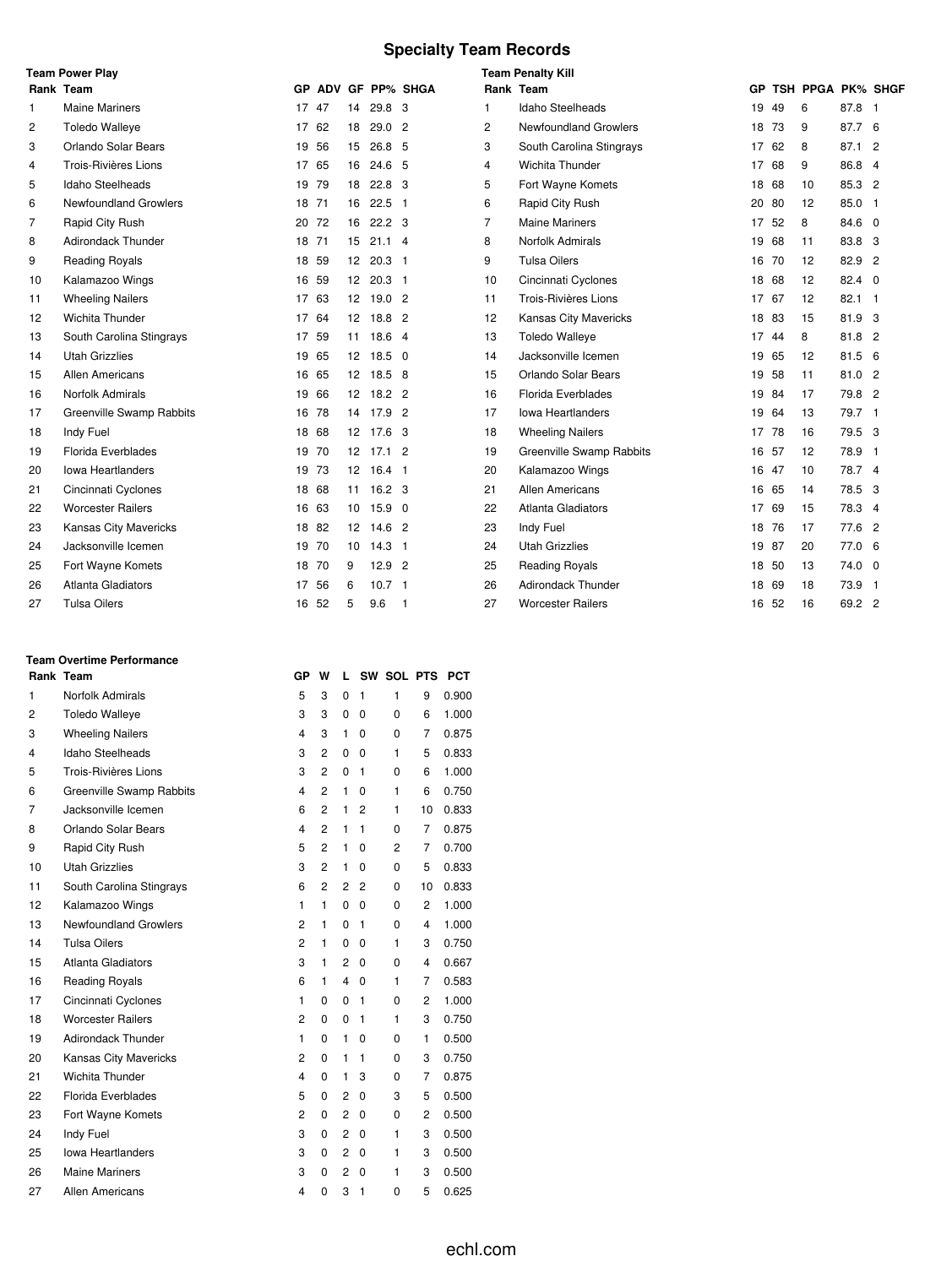## **Player Streaks**

|                |                | <b>Player Goal Streaks (Current)</b>      |            |              |              |                |                             |                             |
|----------------|----------------|-------------------------------------------|------------|--------------|--------------|----------------|-----------------------------|-----------------------------|
| Rank           |                | <b>GP Player</b>                          | Team       | From         | To           |                | <b>Goals Assists Points</b> |                             |
| 1              | 4              | Hugo Roy                                  | <b>ATL</b> | Nov 28, 2021 | Dec 4, 2021  | 4              | $\mathbf{0}$                | $\overline{4}$              |
| 2              | 4              | Dylan Sadowy                              | <b>TUL</b> | Nov 28, 2021 | Dec 5, 2021  | 4              | $\mathbf 0$                 | $\overline{4}$              |
| 3              | 3              | Ryan Lohin                                | <b>ALN</b> | Oct 31, 2021 | Nov 6, 2021  | 4              | $\overline{c}$              | 6                           |
| 4              | 3              | Alexis D'aoust                            | TR         | Dec 1, 2021  | Dec 4, 2021  | 4              | 1                           | 5                           |
| 5              | $*3$           | <b>Todd Burgess</b>                       | <b>NFL</b> | Oct 22, 2021 | Oct 26, 2021 | 3              | $\mathbf 0$                 | 3                           |
|                |                | <b>Player Goal Streaks (All Season)</b>   |            |              |              |                |                             |                             |
| Rank           |                | <b>GP</b> Player                          | Team       | <b>From</b>  | To           |                | <b>Goals Assists Points</b> |                             |
| 1              | 6              | Cody Sylvester                            | <b>ATL</b> | Nov 5, 2021  | Nov 19, 2021 | 6              | 2                           | 8                           |
| 2              | 5              | Josh Dickinson                            | <b>TOL</b> | Nov 14, 2021 | Nov 25, 2021 | $\overline{7}$ | 4                           | 11                          |
| 3              | 5              | <b>TJ Hensick</b>                         | <b>TOL</b> | Oct 30, 2021 | Nov 7, 2021  | 6              | 2                           | 8                           |
| 4              | 4              | Several Players Tied                      |            |              |              |                |                             |                             |
|                |                | <b>Player Assist Streaks (Current)</b>    |            |              |              |                |                             |                             |
| Rank           |                | <b>GP</b> Player                          | Team       | <b>From</b>  | To           |                | <b>Goals Assists Points</b> |                             |
| 1              | 5              | Jay Dickman                               | <b>WIC</b> | Nov 26, 2021 | Dec 5, 2021  | $\overline{c}$ | 5                           | $\overline{7}$              |
| 2              | 4              | Josh Dickinson                            | <b>TOL</b> | Nov 25, 2021 | Dec 5, 2021  | $\mathbf{1}$   | 9                           | 10                          |
| 3              | $*$ 4          | Logan Coomes                              | <b>TUL</b> | Nov 28, 2021 | Dec 5, 2021  | 3              | 4                           | $\overline{7}$              |
| 4              | $\overline{4}$ | Matthew Boucher                           | <b>UTA</b> | Oct 24, 2021 | Oct 31, 2021 | $\overline{2}$ | 5                           | $\overline{7}$              |
| 5              | 4              | A.J. White                                | <b>IDH</b> | Nov 26, 2021 | Dec 4, 2021  | $\mathbf{1}$   | $\overline{4}$              | 5                           |
|                |                | <b>Player Assist Streaks (All Season)</b> |            |              |              |                |                             |                             |
| Rank           |                | <b>GP</b> Player                          | Team       | From         | To           |                | <b>Goals Assists Points</b> |                             |
| 1              | $\overline{7}$ | Peter Abbandonato                         | TR         | Nov 19, 2021 | Dec 2, 2021  | 3              | 9                           | 12                          |
| 2              | 6              | Aaron Luchuk                              | ORL        | Oct 23, 2021 | Nov 9, 2021  | 5              | 8                           | 13                          |
| 3              | 6              | <b>Trey Bradley</b>                       | <b>UTA</b> | Oct 29, 2021 | Nov 28, 2021 | $\mathbf{1}$   | 12                          | 13                          |
| 4              | 5              | Several Players Tied                      |            |              |              |                |                             |                             |
|                |                | <b>Player Point Streaks (Current)</b>     |            |              |              |                |                             |                             |
| Rank           |                | <b>GP</b> Player                          | Team       | <b>From</b>  | To           |                | <b>Goals Assists Points</b> |                             |
| 1              | 12             | Nick Hutchison                            | <b>WHL</b> | Nov 7, 2021  | Dec 5, 2021  | 6              | 15                          | 21                          |
| 2              | 10             | Jay Dickman                               | <b>WIC</b> | Nov 12, 2021 | Dec 5, 2021  | 5              | 9                           | 14                          |
| 3              | 8              | Josh Dickinson                            | <b>TOL</b> | Nov 14, 2021 | Dec 5, 2021  | $\overline{7}$ | 11                          | 18                          |
| 4              | 8              | <b>TJ Hensick</b>                         | <b>TOL</b> | Nov 14, 2021 | Dec 5, 2021  | 8              | 9                           | 17                          |
| 5              | 8              | Peter Abbandonato                         | <b>TR</b>  | Nov 19, 2021 | Dec 4, 2021  | $\overline{7}$ | 9                           | 16                          |
|                |                | <b>Player Point Streaks (All Season)</b>  |            |              |              |                |                             |                             |
| Rank           |                | <b>GP</b> Player                          | Team       | From         | To           |                |                             | <b>Goals Assists Points</b> |
| $\mathbf{1}$   | 12             | Nick Hutchison                            | <b>WHL</b> | Nov 7, 2021  | Dec 5, 2021  | 6              | 15                          | 21                          |
| $\overline{c}$ | 11             | Aaron Luchuk                              | ORL        | Oct 23, 2021 | Nov 17, 2021 | 9              | 10                          | 19                          |
| 3              | 10             | <b>Blake Winiecki</b>                     | FLA        | Nov 5, 2021  | Nov 24, 2021 | 10             |                             | 6<br>16                     |
| 4              | 10             | Charle-Edouard D'Astous                   | <b>UTA</b> | Oct 30, 2021 | Nov 21, 2021 | 8              |                             | $\overline{7}$<br>15        |
| 5              | 10             | Jay Dickman                               | <b>WIC</b> | Nov 12, 2021 | Dec 5, 2021  | 5              |                             | 9<br>14                     |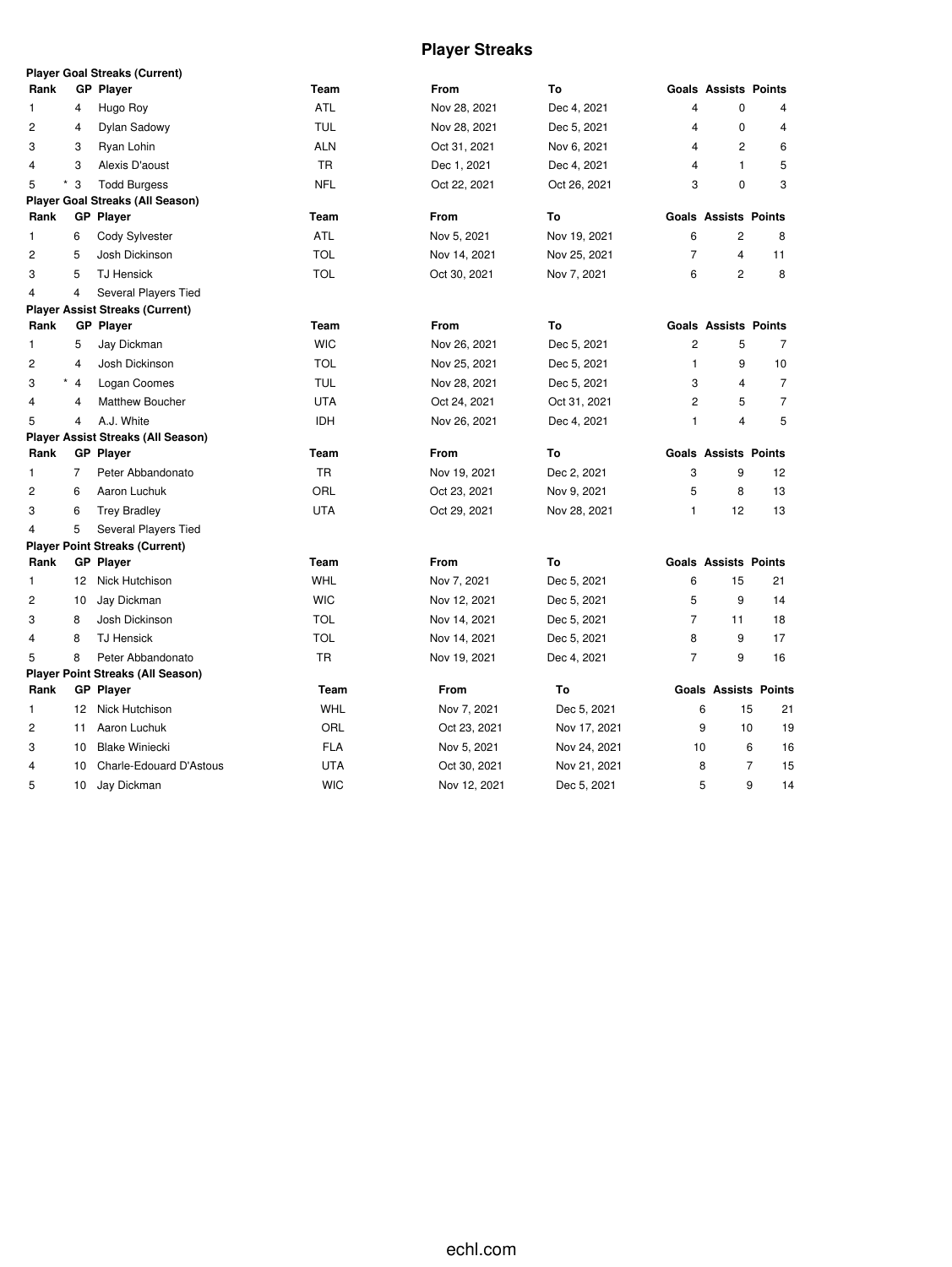### **Maine Mariners Roster**

| Ξ<br>×<br>۰, |  |
|--------------|--|
|--------------|--|

| #              | Name                     | Pronunciation Pos. Sh. Ht. Wt. Birthdate |   |              |         |                       | <b>Birthtown</b>       |
|----------------|--------------------------|------------------------------------------|---|--------------|---------|-----------------------|------------------------|
| $\overline{2}$ | <b>Andrew Peski</b>      |                                          | D | $\mathsf{R}$ | $6-0$   | 208 Mar 11, 1997      | Ottawa, ON, CAN        |
| 4              | <b>Brendan St-Louis</b>  |                                          | D | L            | $5-9$   | 185 Sep 7, 2000       | Baie-Comeau, QC, CAN   |
| 5              | J.D. Greenway            |                                          | D | L            | $6 - 5$ | 212 Apr 27, 1998      | Canton, NY, USA        |
| 6              | Jason Horvath            |                                          | D | L            | $6 - 1$ | 198 Mar 24, 2000      | Russell, ON, CAN       |
| 9              | Keltie Jeri-Leon         |                                          | F | $\mathsf{R}$ | 6-0     | 201 Jan 19, 2000      | Kelowna, BC, CAN       |
| 10             | <b>Nick Master</b>       |                                          | F | L            |         | 5-11 185 Jan 28, 1995 | Broomall, PA, USA      |
| 14             | <b>Brycen Martin</b>     |                                          | D | L            | $6-2$   | 195 May 9, 1996       | Calgary, AB, CAN       |
|                | 15 Brendan Robbins       |                                          | F | R            | $6-2$   | 190 Jul 30, 1995      | Nashua, NH, USA        |
|                | 16 Mathew Santos         |                                          | F | R            | 6-1     | 210 Mar 16, 1995      | Etobicoke, ON, CAN     |
|                | 19 Andrew Romano         |                                          | F | R            | 5-8     | 174 Jul 18, 1995      | Drexel Hill, PA, USA   |
| 20             | Devon Paliani            |                                          | F | R            |         | 5-10 170 Oct 10, 1996 | LaSalle, ON, CAN       |
| 21             | Conner Bleackley         | bleak-lee                                | F | $\mathsf{R}$ | $6-0$   | 192 Feb 7, 1996       | High River, AB, CAN    |
|                | 22 Cameron Askew         | Ask-You                                  | F | R            | 6-3     | 209 May 13, 1997      | Boston, MA, USA        |
|                | 23 Alex Kile             |                                          | F | R            | $6-0$   | 201 Jul 9, 1994       | Troy, MI, USA          |
|                | 24 Marc-Olivier Duquette | doo-KETT                                 | D | L            | 6-4     | 201 Mar 26, 1998      | Montreal, QC, CAN      |
| 25             | Jake Bricknell           |                                          | F | R            | 6-1     | 216 Jul 15, 1997      | Port Perry, ON, Canada |
| 26             | Nate Kallen              |                                          | D | R            | $6-0$   | 190 Nov 5, 1997       | San Diego, CA, USA     |
| 27             | <b>Patrick Shea</b>      |                                          | F | R            |         | 5-11 194 Mar 25, 1997 | Marshfield, MA, USA    |
| 28             | <b>Connor Doherty</b>    |                                          | D | L            |         | 6-2 210 Apr 12, 1993  | Holden, MA, USA        |
|                | 29 Pascal Laberge        |                                          | F | R            | 6-1     | 192 Apr 9, 1998       | Châteauguay, QC, CAN   |
| 33             | Callum Booth             |                                          | G | R            | 6-4     | 193 May 21, 1997      | Montreal, QC, CAN      |
|                | 35 Jeremy Brodeur        |                                          | G | L            | 6-0     | 185 Oct 29, 1996      | Essex Fells, NJ, USA   |
| 40             | Zachary Bouthillier      |                                          | G | L            | $6-2$   | 190 Nov 8, 1999       | Chambly, QC, CAN       |
|                | 41 Justin Brazeau        |                                          | F | R            | 6-6     | 225 Feb 2, 1998       | New Liskeard, ON, CAN  |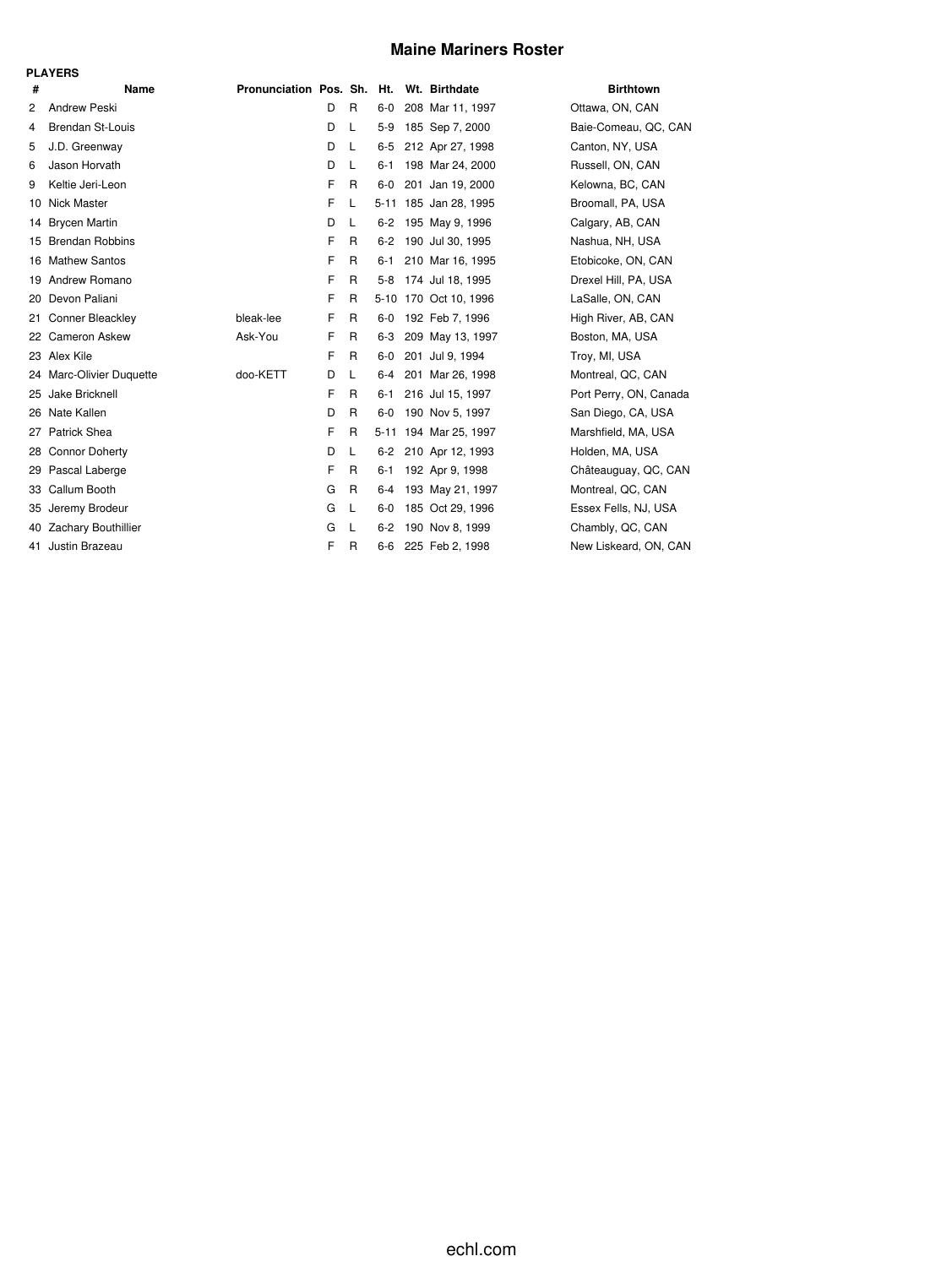### **Worcester Railers Roster**

|    | <b>PLAYERS</b>        |                |    |              |         |  |                            |                                   |  |  |  |  |  |
|----|-----------------------|----------------|----|--------------|---------|--|----------------------------|-----------------------------------|--|--|--|--|--|
| #  | Name                  | Pronunciation  |    |              |         |  | Pos. Sh. Ht. Wt. Birthdate | <b>Birthtown</b>                  |  |  |  |  |  |
| 4  | Zach Malatesta        | MAL-uh-TEST-uh | D  | R            | $5-9$   |  | 174 Jul 31, 1996           | Wilmington, MA, United States     |  |  |  |  |  |
| 7  | Liam Coughlin         |                | F. | L            | 6'2     |  | 201 Sep 19, 1994           | South Boston, MA, United States   |  |  |  |  |  |
| 9  | <b>Charlie Spetz</b>  |                | D  |              | $6 - 1$ |  | 200 Sep 12, 1996           | Oak Ridge, NJ                     |  |  |  |  |  |
| 11 | Nolan Vesev           |                | F  | L            | $6-0$   |  | 190 Mar 28, 1995           | North Reading, MA                 |  |  |  |  |  |
|    | 12 Brent Beaudoin     |                | F  | L            |         |  | 5-11 180 Feb 29, 1996      | Londonderry, NH                   |  |  |  |  |  |
|    | 14 Jordan Smotherman  |                | F  | L            |         |  | 6-3 225 May 11, 1986       | Corvallis, OR                     |  |  |  |  |  |
|    | 16 Jacob Hayhurst     |                | F. | L            | 5-9     |  | 170 Jan 20, 1997           | Mississauga, ON                   |  |  |  |  |  |
| 17 | <b>Tommy Besinger</b> |                | F  | $\mathsf{R}$ |         |  | 5-8 174 Jun 29, 1994       | Milton, Mass, USA                 |  |  |  |  |  |
| 21 | John Furgele          | FERG-elly      | D  | R            |         |  | 5-10 181 Jan 15, 1993      | Glen Mills, PA, USA               |  |  |  |  |  |
|    | 22 Carlos Fornaris    |                | F  | L            | 5-9     |  | 165 Feb 7, 1995            | Miami, FL                         |  |  |  |  |  |
| 23 | Ross Olsson           |                | F. | L            | 6-4     |  | 220 Nov 22, 1994           | Billerica, MA                     |  |  |  |  |  |
| 25 | Grant Jozefek         |                | F  | L            |         |  | 5-10 185 Oct 25, 1997      | Chester, NJ                       |  |  |  |  |  |
| 27 | <b>Myles McGurty</b>  |                | D  | R            | $6 - 1$ |  | 201 Feb 28, 1994           | Weehawken, NJ                     |  |  |  |  |  |
| 31 | Corbin Kaczperski     |                | G  | L            | $6 - 3$ |  | 185 Mar 2, 1996            | China Township, MI, United States |  |  |  |  |  |
| 31 | Joe Spagnoli          |                | G  | L            |         |  | 5-10 160 Jan 25, 1989      | Cranston, RI                      |  |  |  |  |  |
|    | 35 Ken Appleby        |                | G  | L            | 6-4     |  | 205 Apr 10, 1995           | North Bay, ON                     |  |  |  |  |  |
|    | 44 Will Cullen        |                | D  | $\mathsf{R}$ | 6-0     |  | 84 Jul 24, 1996            | Pelham Manor, NY                  |  |  |  |  |  |
|    | 72 Drew Callin        |                | F  | R            | $6-3$   |  | 205 Apr 5, 1995            | Middleton, WI                     |  |  |  |  |  |
| 81 | Anthony Repaci        |                | F  | L            | $6-0$   |  | 195 Sep 15, 1994           | Toronto, ON                       |  |  |  |  |  |
|    | 86 Karl Boudrias      |                | D  | L            | $6-0$   |  | 197 Apr 1, 2000            | Chateauguay, QC                   |  |  |  |  |  |
|    | 92 Colten Ellis       |                | G  |              | $6 - 1$ |  | 185 Oct 5, 2000            | River Denys, NS                   |  |  |  |  |  |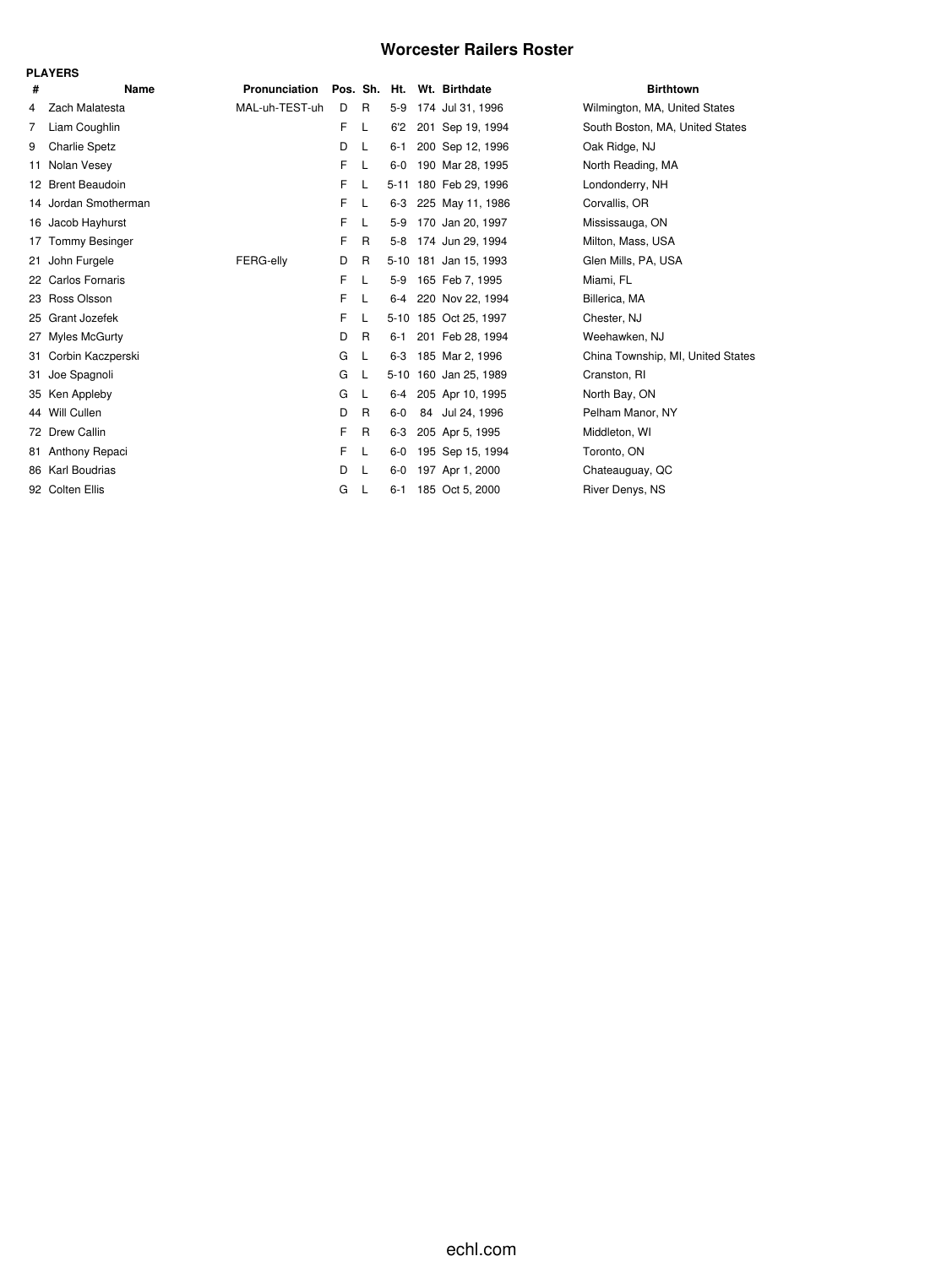### **2021-22 Regular Season Team Statistics Maine Mariners**

|          | <b>PLAYERS</b> |                             |      |                |                |                |                |              |                 |            |     |            |           |              |             |              |             |              |          |              |                |                          |                 |             |              |    |        |
|----------|----------------|-----------------------------|------|----------------|----------------|----------------|----------------|--------------|-----------------|------------|-----|------------|-----------|--------------|-------------|--------------|-------------|--------------|----------|--------------|----------------|--------------------------|-----------------|-------------|--------------|----|--------|
|          | #              | Name                        | Pos  | GP             | G              | A              | <b>PTS</b>     | $+/-$        | PIM             | <b>PPG</b> | PPA |            | SH SHA GW |              | FG          |              |             |              |          |              |                | IG OT UA EN SOG SOA SOGW | SO%             | Pt/G        | <b>PIMPG</b> |    | SA SH% |
|          | 41             | Justin Brazeau              | F    | 17             | 8              | 10             | 18             | -9           | 4               | 3          | 4   | 0          | 0         | 0            | 1           | $\mathbf{1}$ | 0           | $\mathbf{1}$ | 0        | 0            | 1              | 0                        | 0.0             | 1.06        | 0.24         | 66 | 12.1   |
|          | 29             | Pascal Laberge              | F    | 16             | 7              | 9              | 16             | -1           | 19              | 2          | 5   | $\Omega$   | 0         | 2            | 0           | 0            | 0           | 0            | 0        | $\Omega$     | 0              | $\Omega$                 | 0.0             | 1.00        | 1.19         | 48 | 14.6   |
| X.       | -7             | Lewis Zerter-Gossage        | F    | 7              | 7              | 5              | 12             | 3            | 0               | 4          | 2   | 0          | 0         | 0            | 0           | 0            | 0           | 0            | 0        | 0            | 0              | 0                        | 0.0             | 1.71        | 0.00         | 23 | 30.4   |
|          | 16             | <b>Mathew Santos</b>        | F    | 17             | 4              | 5              | 9              | -9           | 17              | 0          | 1   | 0          | 0         | 0            | 2           | 0            | 0           | 0            | 0        | 1            | $\mathbf{1}$   | 0                        | 100.0           | 0.53        | 1.00         | 36 | 11.1   |
| $\star$  | 10             | <b>Nick Master</b>          | F    | 12             | $\overline{2}$ | 7              | 9              | -8           | 8               | 1          | 3   | 0          | 0         | 1            | 0           | 0            | O           | 0            | 0        | 0            | 0              | 0                        | 0.0             | 0.75 0.67   |              | 24 | 8.3    |
|          | 22             | <b>Cameron Askew</b>        | F    | 17             | 5              | 3              | 8              | -3           | 8               | 0          | 1   | 0          | 0         | 1            | 1           | 0            | $\mathbf 0$ | -1           | 0        | 0            | $\mathbf{1}$   | 0                        | 0.0             | 0.47        | 0.47         | 53 | 9.4    |
|          | 14             | <b>Brycen Martin</b>        | D    | 16             | $\Omega$       | 8              | 8              | -3           | 8               | $\Omega$   | 6   | $\Omega$   | 0         | 0            | $\Omega$    | 0            | 0           | 0            | $\Omega$ | 0            | 0              | 0                        | 0.0             | 0.50        | 0.50         | 39 | 0.0    |
| *X 3     |                | <b>Eduards Tralmaks</b>     | F    | $\overline{2}$ | 4              | 3              | 7              | 3            | 2               | 1          | 2   | 0          | 0         | $\mathbf{1}$ | 1           | 2            | C           | 0            | 1        | 0            | 0              | 0                        | 0.0             | 3.50        | 1.00         | 10 | 40.0   |
|          | 9              | Keltie Jeri-Leon            | F    | 17             | 2              | 5              | 7              | -6           | $\mathbf 0$     | $\Omega$   | 0   | 0          | 0         | 0            | 1           | 0            | 0           | 0            | 0        | $\Omega$     | 0              | $\Omega$                 | 0.0             | 0.41        | 0.00         | 50 | 4.0    |
|          | 15             | <b>Brendan Robbins</b>      | F    | 14             | 1              | 4              | 5              | 1            | 4               | 0          | 0   | 0          | 0         | 0            | 0           | 1            | C           | 0            | 1        | 0            | 0              | 0                        | 0.0             | 0.36        | 0.29         | 19 | 5.3    |
| X        | 18             | Alex-Olivier Voyer          | F    | $\mathbf{1}$   | 3              | $\mathbf{1}$   | 4              | 1            | 0               | 2          | 0   | 0          | 0         | 1            | 0           | 0            | C           | 0            | 0        | 0            | 0              | 0                        | 0.0             | 4.00        | 0.00         | 6  | 50.0   |
|          | *X 11          | Victor Berglund             | D    | 3              | 1              | 3              | 4              | 0            | 0               | 1          | 1   | 0          | 0         | 0            | 0           | 0            | 0           | 0            | 0        | 0            | 0              | 0                        | 0.0             | 1.33        | 0.00         | 3  | 33.3   |
|          | 26             | Nate Kallen                 | D    | 10             | $\mathbf{1}$   | 3              | 4              | -4           | 4               | 0          | 1   | 0          | 0         | 0            | 0           | 0            | 0           | 0            | 0        | 0            | 0              | 0                        | 0.0             | 0.40        | 0.40         | 18 | 5.6    |
| X.       | 8              | Michael Kim                 | D    | 11             | 0              | $\overline{4}$ | 4              | 1            | 2               | 0          | 0   | 0          | 0         | 0            | 0           | 0            | 0           | 0            | 0        | 0            | 0              | 0                        | 0.0             | $0.36$ 0.18 |              | 19 | 0.0    |
|          | 19             | Andrew Romano               | F    | 11             | 2              | $\mathbf{1}$   | 3              | $-1$         | $\overline{c}$  | 0          | 0   | 0          | 0         | 0            | $\mathbf 0$ | 0            | C           | 0            | 0        | 0            | 0              | 0                        | 0.0             | 0.27        | 0.18         | 13 | 15.4   |
| $\star$  | 25             | Jake Bricknell (total)      | F    | 8              | 1              | $\overline{2}$ | 3              | -1           | 17              | $\Omega$   | 0   | 0          | 0         | 0            | $\Omega$    | 0            | 0           | 0            | 0        | $\Omega$     | 0              | 0                        | 0.0             | 0.38        | 2.13         | 5  | 20.0   |
|          |                | КC                          | F    | 8              | 1              | $\overline{2}$ | 3              | -1           | 17              | 0          | 0   | 0          | 0         | 0            | 0           | 0            | 0           | 0            | 0        | 0            | 0              | 0                        | 0.000           | 0.38        | 2.13         | 5  | 20.0   |
|          | $\overline{c}$ | <b>Andrew Peski</b>         | D    | 15             | $\mathbf{1}$   | $\overline{2}$ | 3              | -3           | $\overline{c}$  | $\Omega$   | 0   | 0          | 0         | 0            | 0           | 0            | 0           | 0            | 0        | 0            | 0              | 0                        | 0.0             | 0.20        | 0.13         | 19 | 5.3    |
|          | 6              | Jason Horvath               | D    | 7              | 0              | 3              | 3              | 1.           | 4               | 0          | 0   | 0          | 0         | 0            | 0           | 0            | C           | 0            | 0        | $\mathbf{1}$ | $\overline{1}$ | 0                        | 100.0           | 0.43        | 0.57         | 7  | 0.0    |
| $\star$  | 5              | J.D. Greenway               | D    | 12             | $\Omega$       | 3              | 3              | $-2$         | 12              | 0          | 1   | 0          | 0         | 0            | 0           | 0            | C           | 0            | 0        | 0            | 0              | 0                        | 0.0             | 0.25        | 1.00         | 13 | 0.0    |
|          | 28             | <b>Connor Doherty</b>       | D    | 17             | 0              | 3              | 3              | -8           | 29              | 0          | 0   | 0          | 0         | 0            | 0           | 0            | 0           | 0            | 0        | 0            | 0              | 0                        | 0.0             | 0.18        | 1.71         | 30 | 0.0    |
|          | 21             | Conner Bleackley            | F    | 12             | 0              | $\overline{c}$ | $\overline{c}$ | -6           | 24              | 0          | 1   | $\Omega$   | 0         | 0            | 0           | 0            | 0           | 0            | 0        | 1            | $\mathbf{1}$   | 0                        | 100.0 0.17 2.00 |             |              | 17 | 0.0    |
|          |                | 24 Marc-Olivier Duquette    | D    | 11             | 1              | 0              | -1             | -1           | 2               | 0          | 0   | 0          | 0         | 0            | 0           | 0            | 0           | 0            | U        | 0            | $\mathbf 0$    | 0                        | 0.0             | $0.09$ 0.18 |              | 13 | 7.7    |
| $^\star$ | 27             | Patrick Shea                | F    | 11             | 1              | 0              | $\mathbf{1}$   | -3           | 9               | 0          | 0   | 0          | 0         | 0            | 1           | 0            | C           | 0            | 0        | -1           | $\mathbf{1}$   | 0                        | 100.0           | 0.09        | 0.82         | 15 | 6.7    |
|          | 20             | Devon Paliani               | F    | 10             | 0              | -1             | -1             | -2           | 5               | 0          | 0   | 0          | 0         | 0            | 0           | 0            | 0           | 0            | 0        | 0            | $\mathbf 0$    | 0                        | 0.0             | 0.10        | 0.50         | 4  | 0.0    |
| X        | 42             | Félix-Olivier Chouinard     | D    | 1              | 0              | 0              | 0              | 1            | 0               | 0          | 0   | 0          | 0         | 0            | 0           | 0            | 0           | 0            | 0        | 0            | 0              | 0                        | 0.0             | 0.00        | 0.00         | 0  | 0.0    |
|          | *X 25          | Jonathan Desbiens           | F    |                | 0              | 0              | $\mathbf 0$    | 0            | 0               | 0          | 0   | 0          | 0         | 0            | $\Omega$    | 0            | 0           | $\Omega$     | U        | 0            | 0              | 0                        | 0.0             | $0.00\,$    | 0.00         | 3  | 0.0    |
|          | $\overline{4}$ | <b>Brendan St-Louis</b>     | D    | 4              | 0              | $\mathbf 0$    | 0              | -3           | 2               | 0          | 0   | 0          | 0         | 0            | 0           | 0            | 0           | 0            | 0        | 0            | 0              | 0                        | 0.0             | 0.00        | 0.50         | 3  | 0.0    |
| Goalies  |                |                             |      |                |                |                |                |              |                 |            |     |            |           |              |             |              |             |              |          |              |                |                          |                 |             |              |    |        |
|          | #              | GP<br>Name                  | Mins | GA             |                | <b>SO</b>      | GAA            | W            | <b>OTL</b><br>L | SOL        |     | SA         | SVS       | $SV\%$       |             |              |             |              |          |              |                |                          |                 |             |              |    |        |
|          | 35             | Jeremy Brodeur<br>12        | 655  | 31             | 0              |                | 2.84           | 5            | 4<br>L.         | 1          | 367 |            | 336       | 0.916        |             |              |             |              |          |              |                |                          |                 |             |              |    |        |
|          |                | 40 Zachary Bouthillier<br>5 | 256  | 18             | 0              |                | 4.22           | $\mathbf{1}$ | 2 <sub>1</sub>  | 0          |     | 136<br>154 |           | 0.883        |             |              |             |              |          |              |                |                          |                 |             |              |    |        |

|  | 40 Zachary Bouthiller 5 256 18 0 4.22 1 2 1 0 |    |              |   |          |                                |  |          |       | 154 136 0.883   |
|--|-----------------------------------------------|----|--------------|---|----------|--------------------------------|--|----------|-------|-----------------|
|  | 33 Callum Booth                               | 1. | 58           |   |          | 3 0 3.08 0 1 0                 |  | $\Omega$ | 30 27 | 0.900           |
|  | X 33 Jon Gillies                              |    | 58           | 2 | $\Omega$ | 2.07 0 1 0                     |  | $\Omega$ | 25 23 | 0.920           |
|  | <b>Empty Net</b>                              |    | $13 \quad 3$ |   |          |                                |  |          |       |                 |
|  | Totals                                        |    | $1027$ 57 0  |   |          | $3.29 \quad 6 \quad 8 \quad 2$ |  |          |       | 1 579 522 0.902 |

*\* indicates rookie*

*X indicates inactive*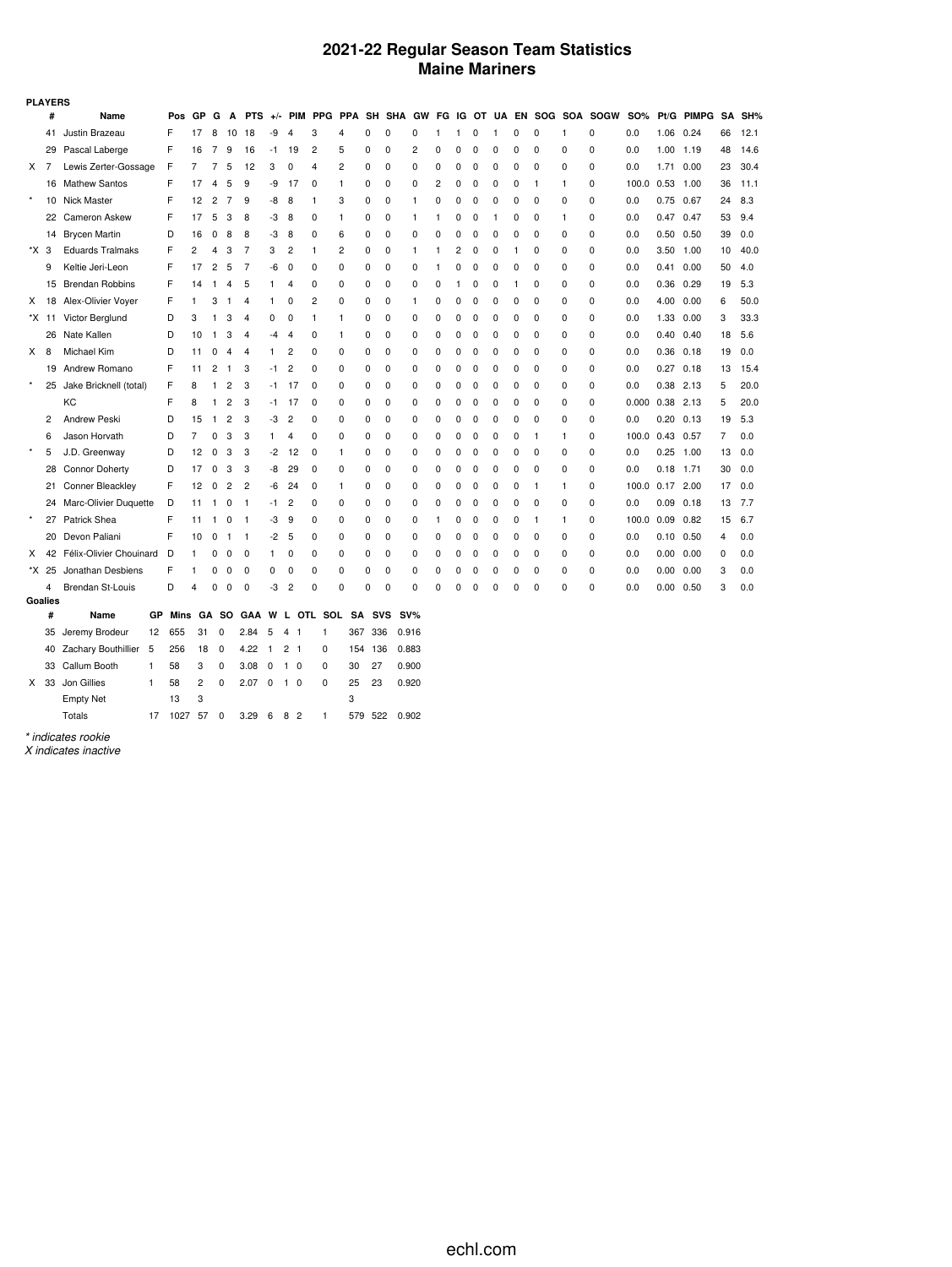### **2021-22 Regular Season Team Statistics Worcester Railers**

|          | <b>PLAYERS</b> |                                |      |                |                |              |                |             |                   |            |            |           |            |       |              |    |             |             |              |              |              |             |                    |      |              |    |      |
|----------|----------------|--------------------------------|------|----------------|----------------|--------------|----------------|-------------|-------------------|------------|------------|-----------|------------|-------|--------------|----|-------------|-------------|--------------|--------------|--------------|-------------|--------------------|------|--------------|----|------|
|          | #              | Name                           | Pos  | GP             | G              | Δ            | <b>PTS</b>     | $+/-$       | <b>PIM</b>        | <b>PPG</b> | <b>PPA</b> | SH        | <b>SHA</b> | GW    | FG           | IG | ΟТ          | UA          |              | EN SOG SOA   |              | <b>SOGW</b> | <b>SO%</b>         | Pt/G | <b>PIMPG</b> | SA | SH%  |
|          | 14             | Jordan Smotherman              | F    | 15             | 4              | 7            | 11             | 0           | 8                 | 1          | 1          | 0         | 0          | 0     | $\mathbf{1}$ | 0  | 0           | -1          | 0            | 0            | $\mathbf{1}$ | 0           | 0.0                | 0.73 | 0.53         | 49 | 8.2  |
| $\star$  | 16             | Jacob Hayhurst                 | F    | 16             | 4              | 7            | 11             | -2          | 10                | 1          | 3          | 1         | 0          | 0     | 0            | 0  | 0           | 1           | 0            | $\mathbf{1}$ | 2            | 0           | 50.0               | 0.69 | 0.63         | 42 | 9.5  |
|          | 23             | Ross Olsson                    | F    | 10             | 6              | 3            | 9              | -2          | 34                | 3          | 2          | 0         | 0          | 2     | 0            | 0  | 0           | 0           | 0            | 0            | $\mathbf 0$  | 0           | 0.0                | 0.90 | 3.40         | 23 | 26.1 |
|          | 7              | Liam Coughlin                  | F    | 10             | 4              | 4            | 8              | 3           | 5                 | 1          | 0          | 0         | 0          | 0     | 0            | 0  | 0           | 0           | 0            | -1           | $\mathbf{1}$ | 1           | 100.0 0.80         |      | 0.50         | 13 | 30.8 |
|          | 72             | <b>Drew Callin</b>             | F    | 14             | 3              | 5            | 8              | -1          | 8                 | 0          | 0          | 0         | 0          | 1     | 0            | 1  | 0           | -1          | 0            | 0            | $\mathbf 0$  | 0           | 0.0                | 0.57 | 0.57         | 38 | 7.9  |
|          | *X 10          | <b>Blake Christensen</b>       | F    | 12             | $\overline{4}$ | 3            | 7              | 0           | 12                | 1          | 2          | 0         | 0          | 0     | 1            | 2  | 0           | 0           | 0            | 1            | $\mathbf{1}$ | 0           | 100.0              | 0.58 | 1.00         | 35 | 11.4 |
|          | *X 19          | Felix Bibeau                   | F    | 9              | 3              | 4            | -7             | -1          | 6                 | 1          | 0          | 1         | 0          | 0     | 0            | 0  | 0           | 0           | $\mathbf{1}$ | 0            | 0            | 0           | 0.0                | 0.78 | 0.67         | 21 | 14.3 |
|          | 11             | Nolan Vesey                    | F    | 15             | 3              | 4            | -7             | 0           | 10                | 0          | 2          | 0         | 0          | 0     | 0            | 0  | 0           | -1          | 0            | -1           | 2            | 0           | 50.0               | 0.47 | 0.67         | 33 | 9.1  |
|          |                | 81 Anthony Repaci              | F    | 11             | 3              | 3            | - 6            | -1          | 4                 | 1          | 2          | 0         | 0          | 0     | -1           | 1  | 0           | 0           | 0            | $\mathbf{1}$ | $\mathbf{1}$ | 0           | 100.0 0.55 0.36    |      |              | 34 | 8.8  |
| X        |                | 15 Paul Thompson               | F    | 9              | 2              | 3            | 5              | -1          | 12                | 0          | 1          | 0         | 1          | 0     | 2            | 0  | 0           | 0           | 0            | 0            | $\mathbf{1}$ | 0           | 0.0                | 0.56 | 1.33         | 33 | 6.1  |
|          | 12             | <b>Brent Beaudoin</b>          | F    | 7              | 1              | 4            | 5              | 1           | 0                 | 0          | 1          | 0         | 0          | 0     | 0            | 0  | 0           | 0           | 0            | 0            | 0            | 0           | 0.0                | 0.71 | 0.00         | 13 | 7.7  |
|          | 86             | Karl Boudrias                  | D    | 10             | 0              | 5            | 5              | 2           | 7                 | $\Omega$   | 2          | 0         | 0          | 0     | 0            | 0  | 0           | 0           | 0            | 0            | 0            | 0           | 0.0                | 0.50 | 0.70         | 9  | 0.0  |
| X        | 61             | Nic Pierog                     | F    | 5              | 2              | 2            | $\overline{4}$ | $-2$        | $\overline{4}$    | 0          | 0          | 0         | 0          | 1     | 0            | 0  | 0           | 0           | 0            | 0            | 0            | 0           | 0.0                | 0.80 | 0.80         | 17 | 11.8 |
| *X 8     |                | Collin Adams                   | F    | 8              | 1              | 3            | $\overline{4}$ | -3          | 0                 | 0          | 0          | 0         | 0          | 1     | 0            | 0  | 0           | 0           | 0            | 0            | 0            | 0           | 0.0                | 0.50 | 0.00         | 14 | 7.1  |
|          | 25             | Grant Jozefek                  | F    | 13             | $\mathbf{1}$   | 3            | $\overline{4}$ | -6          | $\overline{4}$    | 0          | 1          | 0         | 0          | 0     | 0            | 0  | 0           | -1          | 0            | $\mathbf{1}$ | $\mathbf{1}$ | 0           | 100.0              | 0.31 | 0.31         | 19 | 5.3  |
|          | 4              | Zach Malatesta                 | D    | 16             | -1             | 3            | $\overline{4}$ | -5          | 15                | 0          | 1          | 0         | 0          | 0     | 0            | 0  | 0           | 0           | 0            | 0            | $\mathbf 0$  | 0           | 0.0                | 0.25 | 0.94         | 19 | 5.3  |
|          | 21             | John Furgele                   | D    | 12             | 1              | 2            | 3              | 4           | 6                 | 0          | 1          | 0         | 0          | 0     | 0            | 0  | 0           | 0           | 0            | 0            | 0            | 0           | 0.0                | 0.25 | 0.50         | 19 | 5.3  |
|          | 9              | <b>Charlie Spetz</b>           | D    | 13             | -1             | 2            | 3              | $-1$        | $\overline{2}$    | $\Omega$   | 0          | 0         | 0          | 0     | 0            | 0  | 0           | $\mathbf 0$ | 0            | 0            | $\mathbf 0$  | 0           | 0.0                | 0.23 | 0.15         | 16 | 6.3  |
|          |                | 17 Tommy Besinger (total)      | F    | 8              | 1              | 1            | $\overline{c}$ | -1          | 0                 | 0          | 1          | 0         | 0          | 0     | 0            | 1  | 0           | 0           | 0            | 0            | 0            | 0           | 0.0                | 0.25 | 0.00         | 11 | 9.1  |
|          |                | <b>GRN</b>                     | F    | 7              | 1              | $\mathbf{1}$ | $\overline{c}$ | -1          | 0                 | $\Omega$   | 1          | 0         | 0          | 0     | 0            | 1  | 0           | 0           | 0            | 0            | 0            | 0           | 0.000              | 0.29 | 0.00         | 8  | 12.5 |
|          |                | <b>WOR</b>                     | F    | 1              | 0              | 0            | 0              | 0           | 0                 | 0          | 0          | 0         | 0          | 0     | 0            | 0  | 0           | 0           | 0            | 0            | 0            | 0           | $0.000 \quad 0.00$ |      | 0.00         | 3  | 0.0  |
| X.       | 6              | Mike Cornell                   | D    | 9              | 1              | $\mathbf{1}$ | $\overline{2}$ | -3          | 16                | 0          | 0          | 0         | 0          | 0     | 0            | 0  | 0           | 0           | 0            | 0            | 0            | 0           | 0.0                | 0.22 | 1.78         | 18 | 5.6  |
|          | *X 13          | Connor McCarthy                | D    | 10             | 0              | 2            | $\overline{c}$ | 5           | 4                 | 0          | 0          | 0         | 0          | 0     | 0            | 0  | 0           | 0           | 0            | 0            | 0            | 0           | 0.0                | 0.20 | 0.40         | 3  | 0.0  |
| *X 5     |                | Nick Albano                    | D    | 3              | 1              | 0            | -1             | $-2$        | $\overline{4}$    | 1          | 0          | 0         | 0          | 0     | 0            | 0  | $\mathbf 0$ | $\mathbf 0$ | 0            | 0            | $\mathbf 0$  | 0           | 0.0                | 0.33 | 1.33         | 6  | 16.7 |
|          | 44             | Will Cullen                    | D    | 2              | 0              | -1           | $\overline{1}$ | -1          | 0                 | 0          | 0          | 0         | 0          | 0     | 0            | 0  | 0           | 0           | 0            | 0            | 0            | 0           | 0.0                | 0.50 | 0.00         | 2  | 0.0  |
|          |                | 27 Myles McGurty               | D    | 16             | 0              | 1            | $\overline{1}$ | -1          | $\overline{4}$    | 0          | 1          | 0         | 0          | 0     | 0            | 0  | 0           | 0           | 0            | 0            | 0            | 0           | 0.0                | 0.06 | 0.25         | 19 | 0.0  |
| X        | 22             | JD Dudek                       | F    | 1              | 0              | 0            | 0              | -2          | 0                 | 0          | 0          | 0         | 0          | 0     | 0            | 0  | 0           | 0           | 0            | 0            | 0            | 0           | 0.0                | 0.00 | 0.00         | 2  | 0.0  |
|          |                | *X 20 Mathias LaFerriere       | F    | 1              | 0              | 0            | 0              | -1          | 0                 | 0          | 0          | 0         | 0          | 0     | 0            | 0  | 0           | 0           | 0            | 0            | 0            | 0           | 0.0                | 0.00 | 0.00         | 1  | 0.0  |
|          |                | *X 17 Keean Washkurak          | F    | 1              | 0              | 0            | 0              | -1          | 0                 | 0          | 0          | 0         | 0          | 0     | 0            | 0  | 0           | 0           | 0            | 0            | 0            | 0           | 0.0                | 0.00 | 0.00         | 6  | 0.0  |
|          |                | 22 Carlos Fornaris (total)     | F    | 2              | 0              | 0            | 0              | -2          | 0                 | 0          | 0          | 0         | 0          | 0     | 0            | 0  | 0           | 0           | 0            | 0            | 0            | 0           | 0.0                | 0.00 | 0.00         | 2  | 0.0  |
|          |                | <b>WOR</b>                     | F    | 2              | 0              | 0            | $\mathbf 0$    | -2          | 0                 | 0          | 0          | 0         | 0          | 0     | 0            | 0  | 0           | 0           | 0            | 0            | 0            | 0           | 0.000              | 0.00 | 0.00         | 2  | 0.0  |
| X        | 18             | <b>Tyler Poulsen</b>           | LW   | $\overline{c}$ | 0              | 0            | 0              | -2          | 0                 | 0          | 0          | 0         | 0          | 0     | 0            | 0  | 0           | 0           | 0            | 0            | 0            | 0           | 0.0                | 0.00 | 0.00         | 0  | 0.0  |
|          | *X 18          | Dom Procopio                   | D    | 3              | 0              | 0            | 0              | -1          | 0                 | 0          | 0          | 0         | 0          | 0     | 0            | 0  | C           | 0           | 0            | 0            | 0            | 0           | 0.0                | 0.00 | 0.00         | 2  | 0.0  |
|          | Goalies        |                                |      |                |                |              |                |             |                   |            |            |           |            |       |              |    |             |             |              |              |              |             |                    |      |              |    |      |
|          | #              | Name<br>GP                     | Mins | GА             |                | so           | GAA            | W           | L.                | OTL        | SOL        | <b>SA</b> | <b>SVS</b> | SV%   |              |    |             |             |              |              |              |             |                    |      |              |    |      |
| $^\star$ | 35             | 9<br>Ken Appleby               | 524  | 25             |                | 0            | 2.86           | 3           | 5<br>0            | 1          |            | 297       | 272        | 0.916 |              |    |             |             |              |              |              |             |                    |      |              |    |      |
|          |                | 92 Colten Ellis<br>7           | 384  | 19             |                | 0            | 2.97           | 3           | 3<br>0            | 0          |            | 215       | 196        | 0.912 |              |    |             |             |              |              |              |             |                    |      |              |    |      |
|          |                | *X 31 Justin Kapelmaster<br>-1 | 60   | 6              |                | 0            | 6.00           | $\mathbf 0$ | $\mathbf{1}$<br>0 | 0          |            | 34        | 28         | 0.824 |              |    |             |             |              |              |              |             |                    |      |              |    |      |
|          |                | <b>Empty Net</b>               | 5    | 5              |                |              |                |             |                   |            | 5          |           |            |       |              |    |             |             |              |              |              |             |                    |      |              |    |      |

*\* indicates rookie*

*X indicates inactive*

Totals 16 968 55 0 3.39 6 9 0 1 551 496 0.900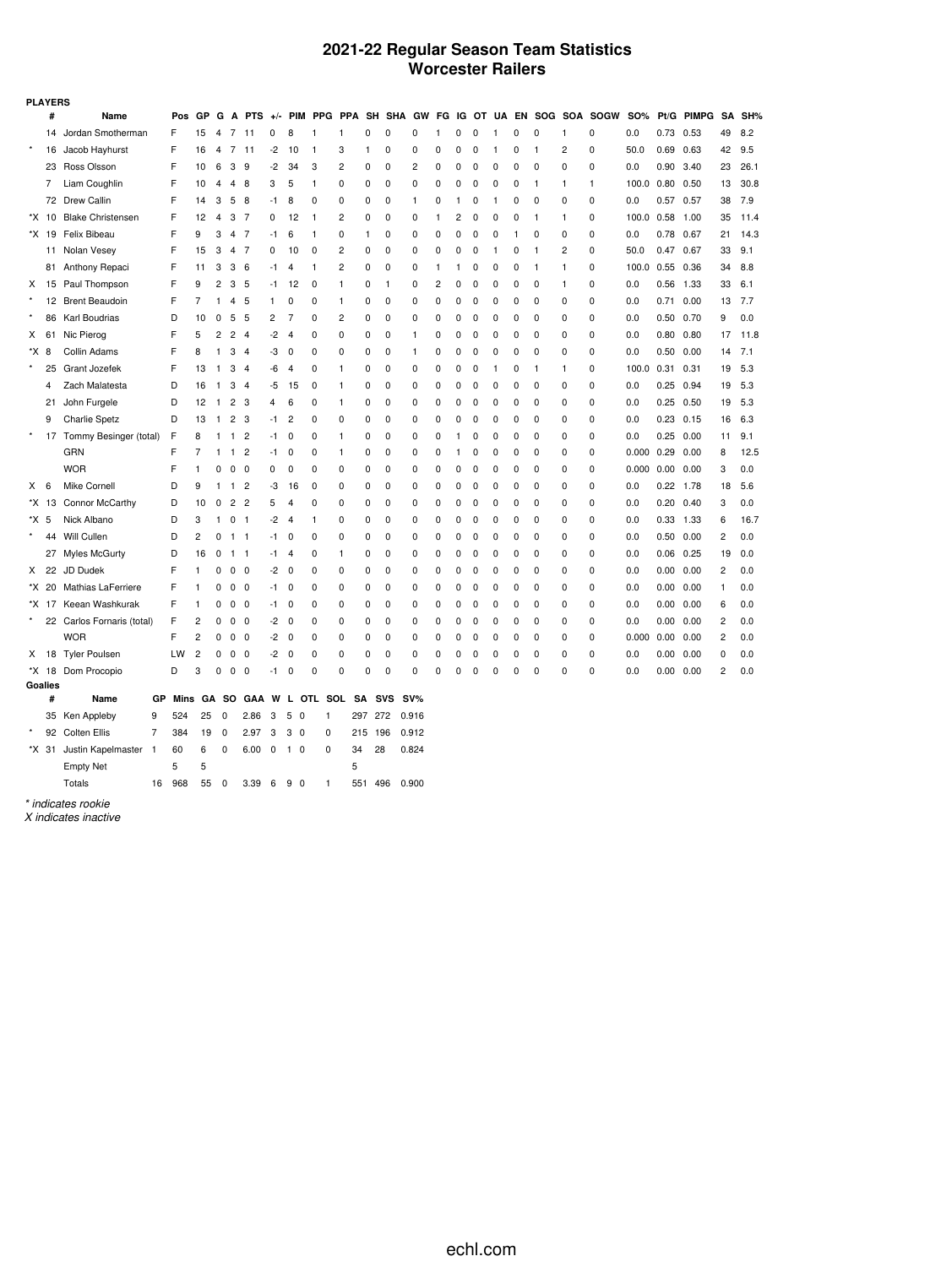### **Worcester Railers 2021-22 Regular Season Game Schedule**

| Date    | Opponent          | Result       | Record          |         | Score GWG    | Goaltender                        | <b>Opposing Goaltender</b>          |
|---------|-------------------|--------------|-----------------|---------|--------------|-----------------------------------|-------------------------------------|
| Oct. 22 | at Maine          | L            | $0 - 1 - 0 - 0$ | $3-6$   |              | Justin Kapelmaster (6 GA, 28 SVS) | Jeremy Brodeur (3 GA, 51 SVS)       |
| Oct. 23 | Maine             | W            | $1 - 1 - 0 - 0$ | $4 - 3$ | Nic Pierog   | Colten Ellis (3 GA, 42 SVS)       | Zachary Bouthillier (4 GA, 26 SVS)  |
| Oct. 27 | at Adirondack     | L            | $1 - 2 - 0 - 0$ | $2 - 6$ |              | Colten Ellis (5 GA, 29 SVS)       | Mareks Mitens (2 GA, 25 SVS)        |
| Nov. 6  | Florida           | Г            | $1 - 3 - 0 - 0$ | $2 - 4$ |              | Ken Appleby (3 GA, 29 SVS)        | Tomas Vomacka (2 GA, 33 SVS)        |
| Nov. 7  | Florida           | Г            | $1 - 4 - 0 - 0$ | $1 - 4$ |              | Ken Appleby (3 GA, 17 SVS)        | Cam Johnson (1 GA, 11 SVS)          |
| Nov. 12 | at Newfoundland   | SOL          | $1 - 4 - 0 - 1$ | 2-3 SO  |              | Ken Appleby (2 GA, 29 SVS)        | Evan Cormier (2 GA, 29 SVS)         |
| Nov. 13 | at Newfoundland   | W            | $2 - 4 - 0 - 1$ | $5-2$   | Ross Olsson  | Ken Appleby (2 GA, 30 SVS)        | Keith Petruzzelli (5 GA, 35 SVS)    |
| Nov. 14 | at Newfoundland   | Г            | $2 - 5 - 0 - 1$ | $3 - 5$ |              | Ken Appleby (4 GA, 28 SVS)        | Evan Cormier (3 GA, 23 SVS)         |
| Nov. 17 | at Trois-Rivières | W            | $3 - 5 - 0 - 1$ | $6 - 2$ | Drew Callin  | Ken Appleby (2 GA, 47 SVS)        | Philippe Desrosiers (4 GA, 14 SVS)  |
| Nov. 19 | Trois-Rivières    | Г            | $3 - 6 - 0 - 1$ | $1 - 4$ |              | Colten Ellis (4 GA, 26 SVS)       | Philippe Desrosiers (1 GA, 28 SVS)  |
|         |                   |              |                 |         |              |                                   | Philippe Desrosiers (3 GA, 30 SVS)  |
| Nov. 20 | Trois-Rivières    | W            | $4 - 6 - 0 - 1$ | $3 - 1$ | Collin Adams | Ken Appleby (1 GA, 35 SVS)        |                                     |
| Nov. 24 | at Maine          | L            | $4 - 7 - 0 - 1$ | $2 - 4$ |              | Ken Appleby (3 GA, 39 SVS)        | Jeremy Brodeur (2 GA, 27 SVS)       |
| Nov. 26 | at Adirondack     | W            | $5 - 7 - 0 - 1$ | $8 - 1$ | Ross Olsson  | Colten Ellis (1 GA, 31 SVS)       | Alex Sakellaropoulos (4 GA, 27 SVS) |
| Nov. 28 | Newfoundland      | L            | $5 - 8 - 0 - 1$ | $0 - 6$ |              | Ken Appleby (5 GA, 18 SVS)        | Evan Cormier (0 GA, 14 SVS)         |
| Dec. 1  | Maine             | W            | $6 - 8 - 0 - 1$ | 3-2 SO  |              | Colten Ellis (2 GA, 38 SVS)       | Jeremy Brodeur (2 GA, 33 SVS)       |
| Dec. 3  | Adirondack        | L            | $6 - 9 - 0 - 1$ | $2 - 3$ |              | Colten Ellis (3 GA, 20 SVS)       | Mareks Mitens (2 GA, 38 SVS)        |
| Dec. 8  | Maine             | 10:05 am EST |                 |         |              |                                   |                                     |
| Dec. 10 | at Maine          | 7:15 pm EST  |                 |         |              |                                   |                                     |
| Dec. 11 | Maine             | 7:05 pm EST  |                 |         |              |                                   |                                     |
| Dec. 17 | at Reading        | 7:00 pm EST  |                 |         |              |                                   |                                     |
| Dec. 18 | at Reading        | 7:00 pm EST  |                 |         |              |                                   |                                     |
|         |                   |              |                 |         |              |                                   |                                     |
| Dec. 19 | at Reading        | 3:00 pm EST  |                 |         |              |                                   |                                     |
| Dec. 26 | Maine             | 7:05 pm EST  |                 |         |              |                                   |                                     |
| Dec. 27 | Reading           | 7:05 pm EST  |                 |         |              |                                   |                                     |
| Dec. 29 | at Maine          | 3:00 pm EST  |                 |         |              |                                   |                                     |
| Dec. 31 | at Reading        | 3:00 pm EST  |                 |         |              |                                   |                                     |
| Jan. 2  | Reading           | 3:05 pm EST  |                 |         |              |                                   |                                     |
| Jan. 7  | at Reading        | 7:00 pm EST  |                 |         |              |                                   |                                     |
| Jan. 8  | at Reading        | 7:00 pm EST  |                 |         |              |                                   |                                     |
| Jan. 12 | Trois-Rivières    | 7:05 pm EST  |                 |         |              |                                   |                                     |
| Jan. 14 | Reading           | 7:05 pm EST  |                 |         |              |                                   |                                     |
| Jan. 15 | Reading           | 7:05 pm EST  |                 |         |              |                                   |                                     |
| Jan. 17 | at Reading        | 1:00 pm EST  |                 |         |              |                                   |                                     |
|         |                   |              |                 |         |              |                                   |                                     |
| Jan. 21 | Trois-Rivières    | 7:05 pm EST  |                 |         |              |                                   |                                     |
| Jan. 22 | Adirondack        | 7:05 pm EST  |                 |         |              |                                   |                                     |
| Jan. 23 | Adirondack        | 3:05 pm EST  |                 |         |              |                                   |                                     |
| Jan. 28 | at Maine          | 7:15 pm EST  |                 |         |              |                                   |                                     |
| Jan. 29 | Fort Wayne        | 7:05 pm EST  |                 |         |              |                                   |                                     |
| Jan. 30 | Fort Wayne        | 3:05 pm EST  |                 |         |              |                                   |                                     |
| Feb. 4  | Kalamazoo         | 7:05 pm EST  |                 |         |              |                                   |                                     |
| Feb. 5  | Kalamazoo         | 7:05 pm EST  |                 |         |              |                                   |                                     |
| Feb. 6  | Kalamazoo         | 3:05 pm EST  |                 |         |              |                                   |                                     |
| Feb. 12 | Adirondack        | 7:05 pm EST  |                 |         |              |                                   |                                     |
| Feb. 13 | Adirondack        | 1:05 pm EST  |                 |         |              |                                   |                                     |
| Feb. 18 | at Utah           |              |                 |         |              |                                   |                                     |
|         |                   | 7:10 pm MST  |                 |         |              |                                   |                                     |
| Feb. 20 | at Utah           | 1:10 pm MST  |                 |         |              |                                   |                                     |
| Feb. 21 | at Utah           | 1:10 pm MST  |                 |         |              |                                   |                                     |
| Feb. 23 | at Idaho          | 7:10 pm MST  |                 |         |              |                                   |                                     |
| Feb. 25 | at Idaho          | 7:10 pm MST  |                 |         |              |                                   |                                     |
| Feb. 26 | at Idaho          | 7:10 pm MST  |                 |         |              |                                   |                                     |
| Mar. 4  | Reading           | 7:05 pm EST  |                 |         |              |                                   |                                     |
| Mar. 5  | Maine             | 7:05 pm EST  |                 |         |              |                                   |                                     |
| Mar. 6  | Maine             | 3:05 pm EST  |                 |         |              |                                   |                                     |
| Mar. 9  | at Maine          | 7:00 pm EST  |                 |         |              |                                   |                                     |
| Mar. 11 | Adirondack        | 7:05 pm EST  |                 |         |              |                                   |                                     |
| Mar. 12 | at Adirondack     | 7:00 pm EST  |                 |         |              |                                   |                                     |
|         |                   |              |                 |         |              |                                   |                                     |
| Mar. 16 | at Trois-Rivières | 7:00 pm EDT  |                 |         |              |                                   |                                     |
| Mar. 18 | South Carolina    | 7:05 pm EDT  |                 |         |              |                                   |                                     |
| Mar. 19 | Newfoundland      | 7:05 pm EDT  |                 |         |              |                                   |                                     |
| Mar. 20 | Newfoundland      | 3:05 pm EDT  |                 |         |              |                                   |                                     |
| Mar. 25 | at Adirondack     | 7:00 pm EDT  |                 |         |              |                                   |                                     |
| Mar. 26 | at Adirondack     | 7:00 pm EDT  |                 |         |              |                                   |                                     |
| Mar. 27 | at Reading        | 3:00 pm EDT  |                 |         |              |                                   |                                     |
| Apr. 1  | at Newfoundland   | 7:00 pm NDT  |                 |         |              |                                   |                                     |
| Apr. 2  | at Newfoundland   | 7:00 pm NDT  |                 |         |              |                                   |                                     |
| Apr. 3  | at Newfoundland   | 4:00 pm NDT  |                 |         |              |                                   |                                     |
| Apr. 6  | Maine             | 7:05 pm EDT  |                 |         |              |                                   |                                     |
|         |                   |              |                 |         |              |                                   |                                     |
| Apr. 8  | Trois-Rivières    | 7:05 pm EDT  |                 |         |              |                                   |                                     |
| Apr. 9  | Trois-Rivières    | 7:05 pm EDT  |                 |         |              |                                   |                                     |
| Apr. 10 | at Adirondack     | 3:00 pm EDT  |                 |         |              |                                   |                                     |
| Apr. 15 | at Trois-Rivières | 7:00 pm EDT  |                 |         |              |                                   |                                     |
| Apr. 16 | at Trois-Rivières | 3:00 pm EDT  |                 |         |              |                                   |                                     |

<sup>\*</sup> Overtime Game \*\* Shootout Game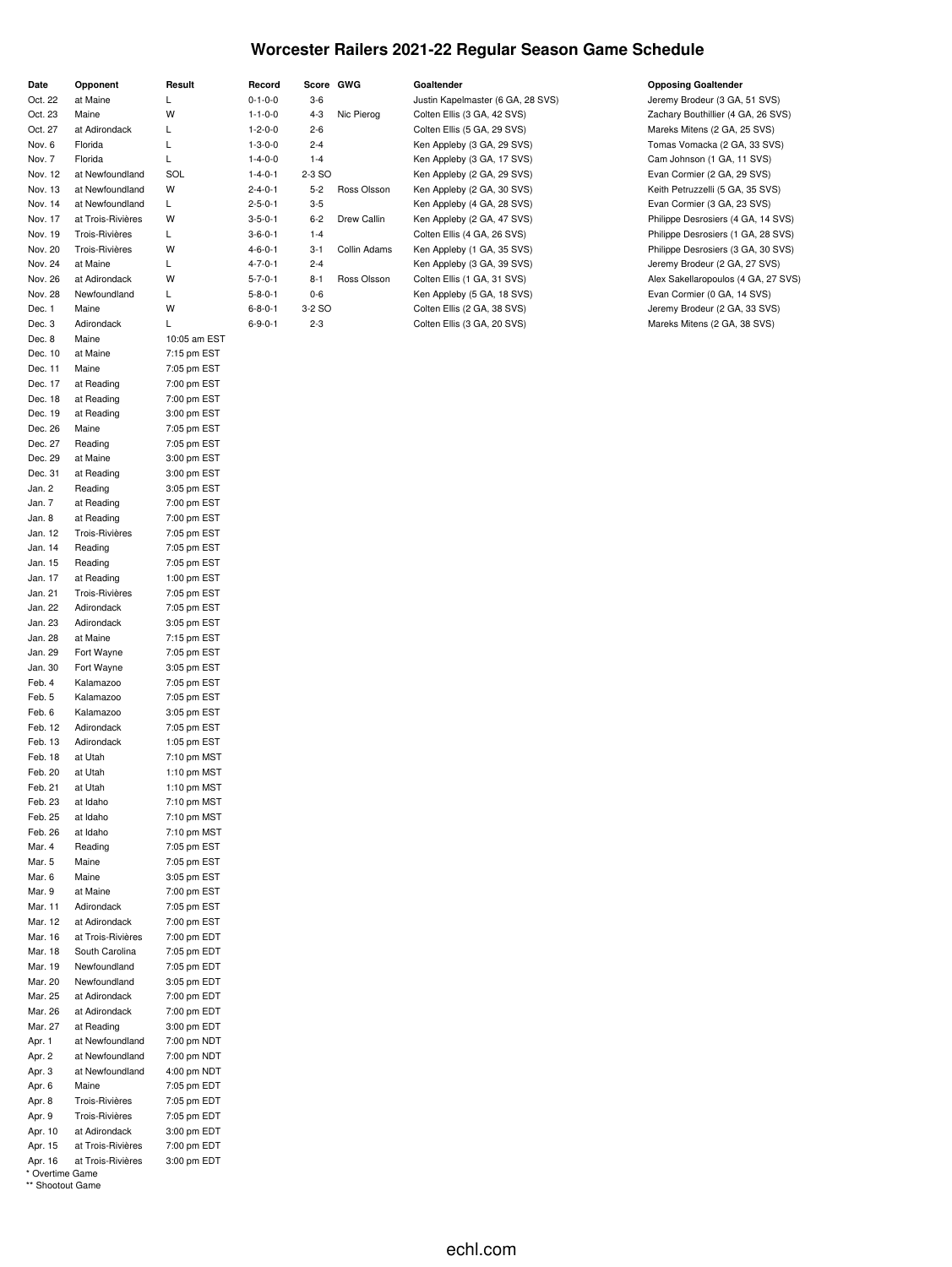## **Maine Mariners 2021-22 Regular Season Game Schedule**

| Date    | Opponent          | Result       | Record          | Score GWG |                         | Goaltender                         | <b>Opposing Goaltender</b>         |
|---------|-------------------|--------------|-----------------|-----------|-------------------------|------------------------------------|------------------------------------|
| Oct. 22 | Worcester         | W            | $1 - 0 - 0 - 0$ | 6-3       | <b>Eduards Tralmaks</b> | Jeremy Brodeur (3 GA, 51 SVS)      | Justin Kapelmaster (6 GA, 28 SVS)  |
| Oct. 23 | at Worcester      | L            | $1 - 1 - 0 - 0$ | $3 - 4$   |                         | Zachary Bouthillier (4 GA, 26 SVS) | Colten Ellis (3 GA, 42 SVS)        |
| Oct. 29 | Trois-Rivières    | L            | $1 - 2 - 0 - 0$ | $0 - 2$   |                         | Jon Gillies (2 GA, 23 SVS)         | Philippe Desrosiers (0 GA, 34 SVS) |
| Oct. 31 | Reading           | W            | $2 - 2 - 0 - 0$ | 4-1       | Nick Master             | Jeremy Brodeur (1 GA, 29 SVS)      | Pat Nagle (4 GA, 35 SVS)           |
| Nov. 5  | Florida           | Г            | $2 - 3 - 0 - 0$ | $1 - 4$   |                         | Jeremy Brodeur (3 GA, 29 SVS)      | Cam Johnson (1 GA, 24 SVS)         |
| Nov. 12 | Trois-Rivières    | OTL          | $2 - 3 - 1 - 0$ | 7-8 OT    |                         | Zachary Bouthillier (5 GA, 34 SVS) | Philippe Desrosiers (7 GA, 30 SVS) |
| Nov. 14 | Trois-Rivières    | W            | $3 - 3 - 1 - 0$ | 4-3       | Pascal Laberge          | Jeremy Brodeur (3 GA, 31 SVS)      | Kevin Poulin (4 GA, 31 SVS)        |
| Nov. 16 | at Jacksonville   | W            | $4 - 3 - 1 - 0$ | 3-1       | Pascal Laberge          | Jeremy Brodeur (1 GA, 22 SVS)      | Tyler Wall (2 GA, 18 SVS)          |
| Nov. 17 | at Jacksonville   | W            | $5 - 3 - 1 - 0$ | $2 - 1$   | Cameron Askew           | Zachary Bouthillier (1 GA, 37 SVS) | Charles Williams (2 GA, 18 SVS)    |
| Nov. 19 | at Jacksonville   | OTL          | $5 - 3 - 2 - 0$ | 3-4 OT    |                         | Jeremy Brodeur (4 GA, 33 SVS)      | Tyler Wall (3 GA, 23 SVS)          |
| Nov. 20 | at Orlando        | L            | $5 - 4 - 2 - 0$ | $4 - 5$   |                         | Zachary Bouthillier (5 GA, 23 SVS) | Zach Emond (4 GA, 21 SVS)          |
| Nov. 24 | Worcester         | W            | $6 - 4 - 2 - 0$ | $4 - 2$   | Alex-Olivier Voyer      | Jeremy Brodeur (2 GA, 27 SVS)      | Ken Appleby (3 GA, 39 SVS)         |
| Nov. 26 | Newfoundland      | L            | $6 - 5 - 2 - 0$ | $2 - 4$   |                         | Jeremy Brodeur (4 GA, 32 SVS)      | Evan Cormier (2 GA, 25 SVS)        |
| Nov. 27 | at Adirondack     | Г            | $6 - 6 - 2 - 0$ | $3 - 5$   |                         | Jeremy Brodeur (1 GA, 15 SVS)      | Mareks Mitens (3 GA, 37 SVS)       |
| Dec. 1  | at Worcester      | SOL          | $6 - 6 - 2 - 1$ | 2-3 SO    |                         | Jeremy Brodeur (2 GA, 33 SVS)      | Colten Ellis (2 GA, 38 SVS)        |
| Dec. 4  | Adirondack        | L            | $6 - 7 - 2 - 1$ | $1 - 4$   |                         | Callum Booth (3 GA, 27 SVS)        | Mareks Mitens (1 GA, 28 SVS)       |
| Dec. 5  | Adirondack        | L            | $6 - 8 - 2 - 1$ | $1 - 4$   |                         | Jeremy Brodeur (4 GA, 29 SVS)      | Mareks Mitens (1 GA, 30 SVS)       |
| Dec. 8  | at Worcester      | 10:05 am EST |                 |           |                         |                                    |                                    |
| Dec. 10 | Worcester         | 7:15 pm EST  |                 |           |                         |                                    |                                    |
| Dec. 11 | at Worcester      | 7:05 pm EST  |                 |           |                         |                                    |                                    |
| Dec. 12 | at Adirondack     | 3:00 pm EST  |                 |           |                         |                                    |                                    |
| Dec. 15 | at Trois-Rivières | 7:00 pm EST  |                 |           |                         |                                    |                                    |
| Dec. 17 | at Trois-Rivières | 7:00 pm EST  |                 |           |                         |                                    |                                    |
| Dec. 18 | at Trois-Rivières | 3:00 pm EST  |                 |           |                         |                                    |                                    |
| Dec. 26 | at Worcester      | 7:05 pm EST  |                 |           |                         |                                    |                                    |
| Dec. 29 | Worcester         | 3:00 pm EST  |                 |           |                         |                                    |                                    |
| Dec. 31 | Trois-Rivières    | 5:00 pm EST  |                 |           |                         |                                    |                                    |
| Jan. 1  | Adirondack        | 6:00 pm EST  |                 |           |                         |                                    |                                    |
| Jan. 7  | at Adirondack     | 7:00 pm EST  |                 |           |                         |                                    |                                    |
| Jan. 8  | Adirondack        | 6:00 pm EST  |                 |           |                         |                                    |                                    |
| Jan. 9  | Adirondack        | 3:00 pm EST  |                 |           |                         |                                    |                                    |
| Jan. 12 | at Newfoundland   | 7:00 pm NST  |                 |           |                         |                                    |                                    |
| Jan. 14 | at Newfoundland   | 7:00 pm NST  |                 |           |                         |                                    |                                    |
| Jan. 15 | at Newfoundland   | 7:00 pm NST  |                 |           |                         |                                    |                                    |
| Jan. 21 | Orlando           | 7:15 pm EST  |                 |           |                         |                                    |                                    |
| Jan. 22 | Orlando           | 6:00 pm EST  |                 |           |                         |                                    |                                    |
| Jan. 23 | Orlando           | 3:00 pm EST  |                 |           |                         |                                    |                                    |
| Jan. 28 | Worcester         | 7:15 pm EST  |                 |           |                         |                                    |                                    |
| Jan. 29 | Reading           | 6:00 pm EST  |                 |           |                         |                                    |                                    |
| Jan. 30 | Trois-Rivières    | 5:00 pm EST  |                 |           |                         |                                    |                                    |
| Feb. 2  | at Trois-Rivières | 7:00 pm EST  |                 |           |                         |                                    |                                    |
| Feb. 4  | at Trois-Rivières | 7:00 pm EST  |                 |           |                         |                                    |                                    |
| Feb. 5  | at Trois-Rivières | 3:00 pm EST  |                 |           |                         |                                    |                                    |
| Feb. 9  | at Newfoundland   | 7:00 pm NST  |                 |           |                         |                                    |                                    |
| Feb. 11 | at Newfoundland   | 7:00 pm NST  |                 |           |                         |                                    |                                    |
| Feb. 12 | at Newfoundland   | 7:00 pm NST  |                 |           |                         |                                    |                                    |
| Feb. 18 | Newfoundland      | 7:15 pm EST  |                 |           |                         |                                    |                                    |
| Feb. 19 | Trois-Rivières    | 6:00 pm EST  |                 |           |                         |                                    |                                    |
| Feb. 20 | Trois-Rivières    | 3:00 pm EST  |                 |           |                         |                                    |                                    |
| Feb. 23 | at Trois-Rivières | 7:00 pm EST  |                 |           |                         |                                    |                                    |
| Feb. 26 | at Adirondack     | 7:00 pm EST  |                 |           |                         |                                    |                                    |
| Mar. 5  | at Worcester      | 7:05 pm EST  |                 |           |                         |                                    |                                    |
| Mar. 6  | at Worcester      | 3:05 pm EST  |                 |           |                         |                                    |                                    |
| Mar. 9  | Worcester         | 7:00 pm EST  |                 |           |                         |                                    |                                    |
| Mar. 13 | at Adirondack     | 3:00 pm EDT  |                 |           |                         |                                    |                                    |
| Mar. 16 | Adirondack        | 7:00 pm EDT  |                 |           |                         |                                    |                                    |
| Mar. 18 | at Trois-Rivières | 7:00 pm EDT  |                 |           |                         |                                    |                                    |
| Mar. 19 | South Carolina    | 6:00 pm EDT  |                 |           |                         |                                    |                                    |
| Mar. 20 | South Carolina    | 3:00 pm EDT  |                 |           |                         |                                    |                                    |
| Mar. 25 | Newfoundland      | 7:15 pm EDT  |                 |           |                         |                                    |                                    |
| Mar. 26 | Newfoundland      | 6:00 pm EDT  |                 |           |                         |                                    |                                    |
| Mar. 27 | Newfoundland      | 3:00 pm EDT  |                 |           |                         |                                    |                                    |
| Apr. 1  | Adirondack        | 7:15 pm EDT  |                 |           |                         |                                    |                                    |
| Apr. 2  | at Adirondack     | 7:00 pm EDT  |                 |           |                         |                                    |                                    |
| Apr. 3  | at Adirondack     | 3:00 pm EDT  |                 |           |                         |                                    |                                    |
| Apr. 6  | at Worcester      | 7:05 pm EDT  |                 |           |                         |                                    |                                    |
| Apr. 8  | at Reading        | 7:00 pm EDT  |                 |           |                         |                                    |                                    |
| Apr. 9  | at Reading        | 7:00 pm EDT  |                 |           |                         |                                    |                                    |
| Apr. 10 | at Reading        | 3:00 pm EDT  |                 |           |                         |                                    |                                    |
| Apr. 13 | Reading           | 7:00 pm EDT  |                 |           |                         |                                    |                                    |
| Apr. 15 | Newfoundland      | 7:15 pm EDT  |                 |           |                         |                                    |                                    |
| Apr. 16 | Newfoundland      | 6:00 pm EDT  |                 |           |                         |                                    |                                    |

\* Overtime Game \*\* Shootout Game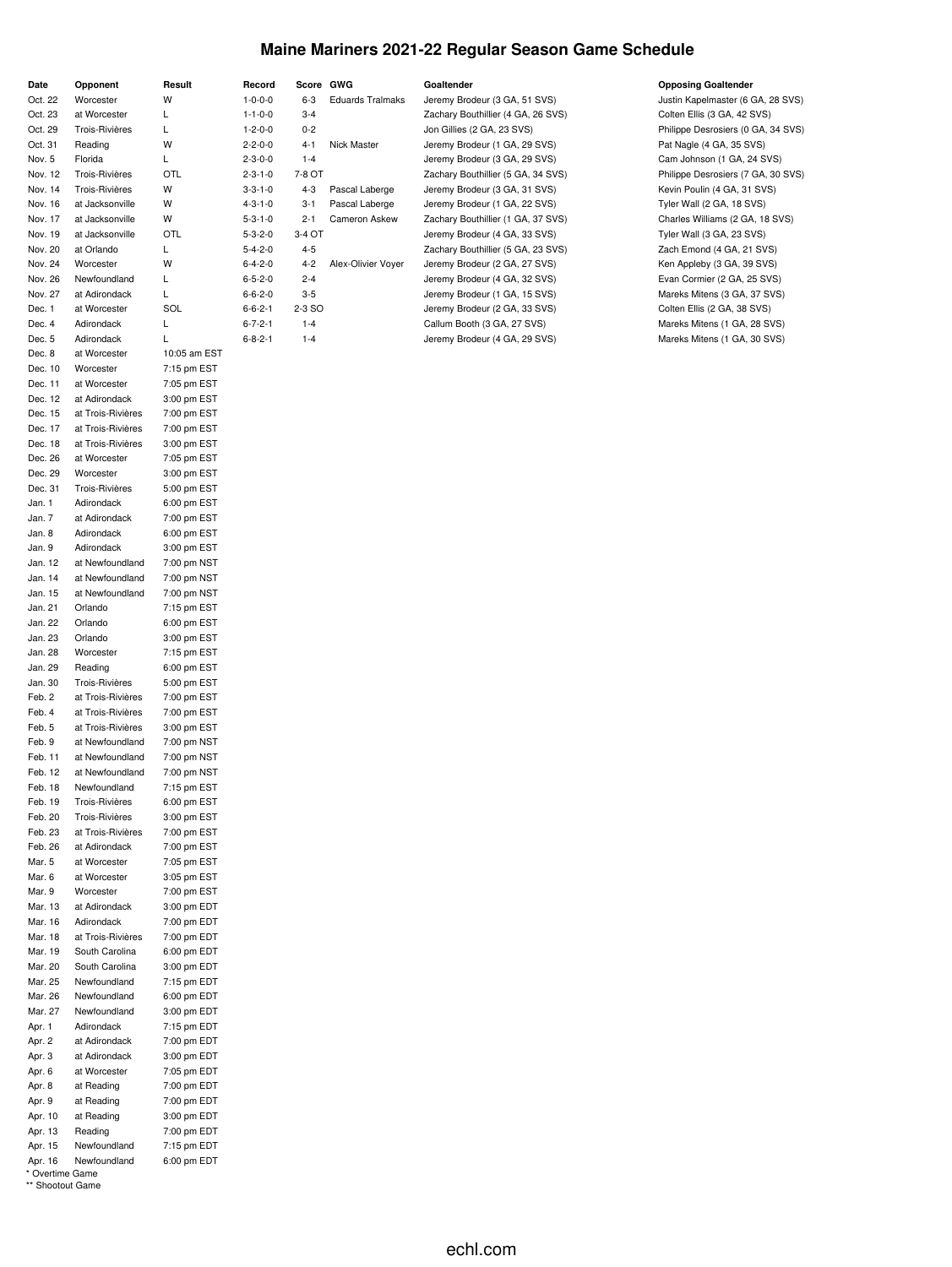### **Maine Mariners vs Worcester Railers Head to Head**

#### **Summary**

| Description                                          | Result                                                                                                                                                                             |                |
|------------------------------------------------------|------------------------------------------------------------------------------------------------------------------------------------------------------------------------------------|----------------|
| Head to Head Record 2021-22 Regular Season           | Worcester 2-2-0-0                                                                                                                                                                  | Maine 2-1-0-1  |
| Head to Head Record 2020-21 Regular Season           | Worcester 0-0-0-0                                                                                                                                                                  | Maine 0-0-0-0  |
| Last 5 Years record between teams                    | Worcester 10-12-4-3                                                                                                                                                                | Maine 19-7-1-2 |
| Worcester vs. Maine Last 5 Years record at Worcester | Worcester 8-3-2-1                                                                                                                                                                  | Maine 6-6-0-2  |
| Worcester vs. Maine Last 5 Years record at Maine     | Worcester 2-9-2-2                                                                                                                                                                  | Maine 13-1-1-0 |
| Previous Meetings This Season                        | Maine 2 @ Worcester 3 (Dec 1 2021) Final SO<br>Worcester 2 @ Maine 4 (Nov 24 2021) Final<br>Maine 3 @ Worcester 4 (Oct 23 2021) Final<br>Worcester 3 @ Maine 6 (Oct 22 2021) Final |                |

#### **Match Up**

|                               | Maine                                     | <b>Worcester</b>                          |
|-------------------------------|-------------------------------------------|-------------------------------------------|
| <b>Team Record</b>            | 6-8-2-1 -- 15 points                      | 6-9-0-1 -- 13 points                      |
| Division Ranking              | 5th North                                 | 6th North                                 |
| <b>Conference Ranking</b>     | 12th Eastern                              | 13th Eastern                              |
| League Ranking                | 23rd                                      | 26th                                      |
| Past 10 Games                 | $3 - 5 - 1 - 1$                           | $5 - 5 - 0 - 0$                           |
| Streak                        | $0 - 4 - 0 - 1$                           | $0 - 1 - 0 - 0$                           |
| Last Game                     | 4-1 L vs Adirondack (Dec 5 2021) Final    | 3-2 L vs Adirondack (Dec 3 2021) Final    |
| Home Record                   | $4 - 5 - 1 - 0$                           | $3 - 5 - 0 - 0$                           |
| Away Record                   | $2 - 3 - 1 - 1$                           | $3 - 4 - 0 - 1$                           |
| GF                            | 50                                        | 47                                        |
| GА                            | 58                                        | 56                                        |
| PP (Overall)                  | $(14/47)$ 29.8%                           | $(10/63)$ 15.9%                           |
| PP (Home)                     | $(11/29)$ 37.9%                           | $(3/31)$ 9.7%                             |
| PP (Away)                     | $(3/18)$ 16.7%                            | (7/32) 21.9%                              |
| PK (Overall)                  | $(8/52)$ 84.6%                            | $(16/52)$ 69.2%                           |
| PK (Home)                     | $(5/30)$ 83.3%                            | $(6/23)$ 73.9%                            |
| PK (Away)                     | (3/22) 86.4%                              | $(10/29)$ 65.5%                           |
| PP vs. Opp.                   | $(4/12)$ 33.3%                            | $(1/14)$ 7.1%                             |
| PK vs. Opp.                   | $(1/14)$ 92.9%                            | $(4/12)$ 66.7%                            |
| Leading Rookie                | Master (2-7-9)                            | Hayhurst (4-7-11)                         |
| Most PIM                      | Doherty - 29                              | Olsson - 34                               |
| Team PIM/GM                   | 10.3/Game                                 | 11.2/Game                                 |
| <b>Leading Scorers</b>        | Brazeau (8-10-18)                         | Smotherman (4-7-11)                       |
|                               | Laberge (7-9-16)                          | Hayhurst (4-7-11)                         |
|                               | Zerter-Gossage (7-5-12)                   | Olsson (6-3-9)                            |
|                               | Santos (4-5-9)                            | Coughlin (4-4-8)                          |
|                               | Master (2-7-9)                            | Callin (3-5-8)                            |
| Last 5 Games                  | 4-1 L vs Adirondack (Dec 5 2021) Final    | 3-2 L vs Adirondack (Dec 3 2021) Final    |
|                               | 4-1 L vs Adirondack (Dec 4 2021) Final    | 3-2 W vs Maine (Dec 1 2021) Final SO      |
|                               | 3-2 L @ Worcester (Dec 1 2021) Final SO   | 6-0 L vs Newfoundland (Nov 28 2021) Final |
|                               | 5-3 L @ Adirondack (Nov 27 2021) Final    | 8-1 W @ Adirondack (Nov 26 2021) Final    |
|                               | 4-2 L vs Newfoundland (Nov 26 2021) Final | 4-2 L @ Maine (Nov 24 2021) Final         |
| Leading After 1st             | $3 - 2 - 1 - 0$                           | $1 - 2 - 0 - 1$                           |
| Leading After 2nd             | $5 - 1 - 1 - 0$                           | $5 - 0 - 0 - 1$                           |
| Tied After 1st                | $2 - 3 - 0 - 1$                           | $2 - 2 - 0 - 0$                           |
| Tied After 2nd                | $1 - 3 - 1 - 0$                           | $1 - 2 - 0 - 0$                           |
| <b>Trailing After 1st</b>     | $1 - 3 - 1 - 0$                           | $3 - 5 - 0 - 0$                           |
| Trailing After 2nd            | $0 - 4 - 0 - 1$                           | $0 - 7 - 0 - 0$                           |
| <b>Out Shooting Opponents</b> | $3 - 3 - 0 - 1$                           | $2 - 3 - 0 - 0$                           |
| Out Shot by Opponents         | $3 - 5 - 2 - 0$                           | $4 - 6 - 0 - 1$                           |
| 1 Goal Games                  | $2 - 2 - 2 - 1$                           | $2 - 1 - 0 - 1$                           |
| 2 Goal Games                  | $2 - 3 - 0 - 0$                           | $1 - 3 - 0 - 0$                           |
| 3 Goal Games                  | $2 - 3 - 0 - 0$                           | $1 - 3 - 0 - 0$                           |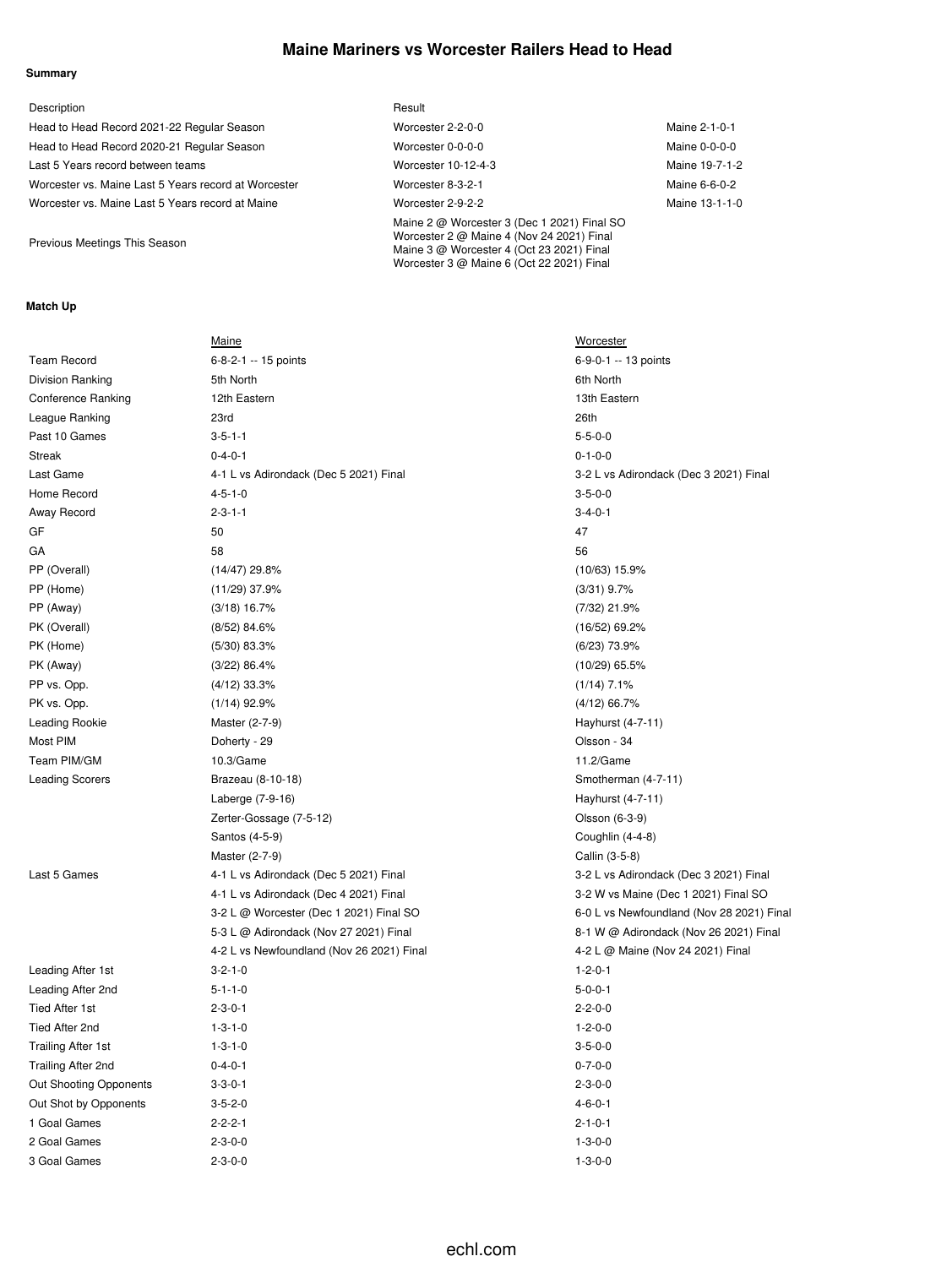### **Maine Mariners vs Worcester Railers Head to Head**

|    | <b>Worcester Railers</b> |                |                |   |                |         |             |    |      |         |
|----|--------------------------|----------------|----------------|---|----------------|---------|-------------|----|------|---------|
| #  | Name                     | GР             | G              | A | PTS PIM        |         | +/-         |    |      |         |
| 4  | Zach Malatesta           | 4              | 1              | 2 | 3              | 6       | 1           |    |      |         |
| 81 | Anthony Repaci           | 3              | 1              | 2 | 3              | 2       | 2           |    |      |         |
| 12 | <b>Brent Beaudoin</b>    | 3              | 0              | 3 | 3              | 0       | 5           |    |      |         |
| 11 | Nolan Vesey              | 4              | 2              | 0 | 2              | 6       | 0           |    |      |         |
| 19 | X Felix Bibeau           | 2              | 1              | 1 | 2              | 2       | -1          |    |      |         |
| 72 | <b>Drew Callin</b>       | 4              | 1              | 1 | $\overline{2}$ | 0       | -3          |    |      |         |
| 7  | Liam Coughlin            | 2              | 1              | 1 | 2              | 0       | -1          |    |      |         |
| 16 | Jacob Hayhurst           | 4              | 1              | 1 | 2              | 2       | -1          |    |      |         |
| 61 | X Nic Pierog             | 1              | 1              | 1 | 2              | 0       | 0           |    |      |         |
| 14 | Jordan Smotherman        | 4              | 0              | 2 | $\overline{2}$ | 2       | 0           |    |      |         |
| 5  | X Nick Albano            | 2              | 1              | 0 | 1              | 2       | 1           |    |      |         |
| 6  | X Mike Cornell           | 2              | 1              | 0 | 1              | 0       | 0           |    |      |         |
| 86 | <b>Karl Boudrias</b>     | 3              | 0              | 1 | 1              | 0       | -3          |    |      |         |
| 44 | Will Cullen              | 1              | $\Omega$       | 1 | 1              | 0       | -1          |    |      |         |
| 13 | X Connor McCarthy        | 2              | $\Omega$       | 1 | 1              | 0       | 0           |    |      |         |
| 23 | Ross Olsson              | 2              | 0              | 1 | 1              | 0       | 2           |    |      |         |
|    | 15 X Paul Thompson       | 2              | 0              | 1 | 1              | 4       | -3          |    |      |         |
| 8  | X Collin Adams           | 2              | 0              | 0 | 0              | 0       | -3          |    |      |         |
| 35 | Ken Appleby              | 1              | 0              | 0 | 0              | 0       | 0           |    |      |         |
| 10 | X Blake Christensen      | 2              | 0              | 0 | 0              | 2       | 1           |    |      |         |
|    | 92 Colten Ellis          | 2              | $\Omega$       | 0 | 0              | 0       | 0           |    |      |         |
|    | 22 Carlos Fornaris       | 1              | 0              | 0 | 0              | 0       | -1          |    |      |         |
| 21 | John Furgele             | 2              | 0              | 0 | 0              | 2       | 0           |    |      |         |
| 25 | Grant Jozefek            | 3              | 0              | 0 | 0              | 4       | 0           |    |      |         |
| 31 | X Justin Kapelmaster     | 1              | 0              | 0 | 0              | 0       | 0           |    |      |         |
| 20 | X Mathias LaFerriere     | 1              | 0              | 0 | 0              | 0       | -1          |    |      |         |
| 27 | Myles McGurty            | 4              | 0              | 0 | 0              | 0       | -1          |    |      |         |
|    | 18 X Dom Procopio        | 1              | 0              | 0 | 0              | 0       | -1          |    |      |         |
| 9  | <b>Charlie Spetz</b>     | 2              | 0              | 0 | 0              | 0       | 1           |    |      |         |
| 17 | X Keean Washkurak        | 1              | 0              | 0 | 0              | 0       | -1          |    |      |         |
| #  | Name                     | GP             | W              | L |                | OTL SOL | <b>Mins</b> | GΑ |      | GAA SV% |
| 92 | <b>Colten Ellis</b>      | $\overline{c}$ | $\overline{2}$ | 0 | 0              | 0       | 127:00      | 5  | 2.36 | 0.941   |
| 35 | Ken Appleby              | 1              | 0              | 1 | 0              | 0       | 59:16       | 3  | 3.04 | 0.929   |
| 31 | X Justin Kapelmaster     | 1              | 0              | 1 | 0              | 0       | 60:00       | 6  | 6.00 | 0.824   |

|    | <b>Maine Mariners</b>        |                |   |          |         |                |        |    |         |       |
|----|------------------------------|----------------|---|----------|---------|----------------|--------|----|---------|-------|
| #  | Name                         | GР             | G | Α        |         | PTS PIM        | $+/-$  |    |         |       |
| 3  | X Eduards Tralmaks           | $\overline{2}$ | 4 | 3        | 7       | $\overline{2}$ | 3      |    |         |       |
| 10 | Nick Master                  | 3              | 1 | 4        | 5       | 4              | 5      |    |         |       |
| 18 | X Alex-Olivier Voyer         | 1              | 3 | 1        | 4       | 0              | 1      |    |         |       |
| 41 | Justin Brazeau               | 4              | 0 | 4        | 4       | 0              | 0      |    |         |       |
| 9  | <b>Mathew Santos</b>         | 4              | 2 | 1        | 3       | 4              | 1      |    |         |       |
|    | 18 Keltie Jeri-Leon          | 4              | 1 | 2        | 3       | 0              | 0      |    |         |       |
| 7  | X Lewis Zerter-Gossage       | 2              | 1 | 2        | 3       | 0              | 0      |    |         |       |
| 29 | Pascal Laberge               | 3              | 2 | 0        | 2       | 0              | 0      |    |         |       |
|    | 26 Nate Kallen               | 2              | 0 | 2        | 2       | 0              | -2     |    |         |       |
|    | 15 Brendan Robbins           | 3              | 0 | 2        | 2       | 4              | 0      |    |         |       |
|    | 19 Andrew Romano             | 2              | 1 | 0        | 1       | 0              | 0      |    |         |       |
|    | 22 Cameron Askew             | 4              | 0 | 1        | 1       | 2              | -2     |    |         |       |
| 21 | <b>Conner Bleackley</b>      | 3              | 0 | 1        | 1       | 0              | 0      |    |         |       |
| 8  | X Michael Kim                | 2              | 0 | 1        | 1       | 2              | 0      |    |         |       |
|    | 14 Brycen Martin             | 4              | 0 | 1        | 1       | 0              | 5      |    |         |       |
| 2  | <b>Andrew Peski</b>          | 2              | 0 | 1        | 1       | 0              | 0      |    |         |       |
|    | 40 Zachary Bouthillier       | 1              | 0 | 0        | 0       | 0              | 0      |    |         |       |
|    | 35 Jeremy Brodeur            | 3              | 0 | 0        | 0       | 0              | 0      |    |         |       |
|    | 42 X Félix-Olivier Chouinard | 1              | 0 | 0        | 0       | 0              | 1      |    |         |       |
|    | 28 Connor Doherty            | 4              | 0 | 0        | 0       | 10             | $-1$   |    |         |       |
|    | 24 Marc-Olivier Duquette     | 4              | 0 | 0        | 0       | 2              | 2      |    |         |       |
| 5  | J.D. Greenway                | 1              | 0 | 0        | 0       | $\overline{c}$ | $-1$   |    |         |       |
| 6  | Jason Horvath                | 3              | 0 | 0        | 0       | 0              | -1     |    |         |       |
| 20 | Devon Paliani                | 2              | 0 | 0        | 0       | 0              | -2     |    |         |       |
|    | 27 Patrick Shea              | 2              | 0 | 0        | 0       | 0              | $-1$   |    |         |       |
| 4  | <b>Brendan St-Louis</b>      | 2              | 0 | 0        | 0       | 2              | -1     |    |         |       |
| #  | Name                         | GР             | w | L        | OTL SOL |                | Mins   | GΑ | GAA SV% |       |
|    | 35 Jeremy Brodeur            | 3              | 2 | $\Omega$ | 0       | 1              | 186:21 | 7  | 2.25    | 0.941 |
|    | 40 Zachary Bouthillier       | 1              | 0 | 1        | 0       | 0              | 58:15  | 4  | 4.12    | 0.867 |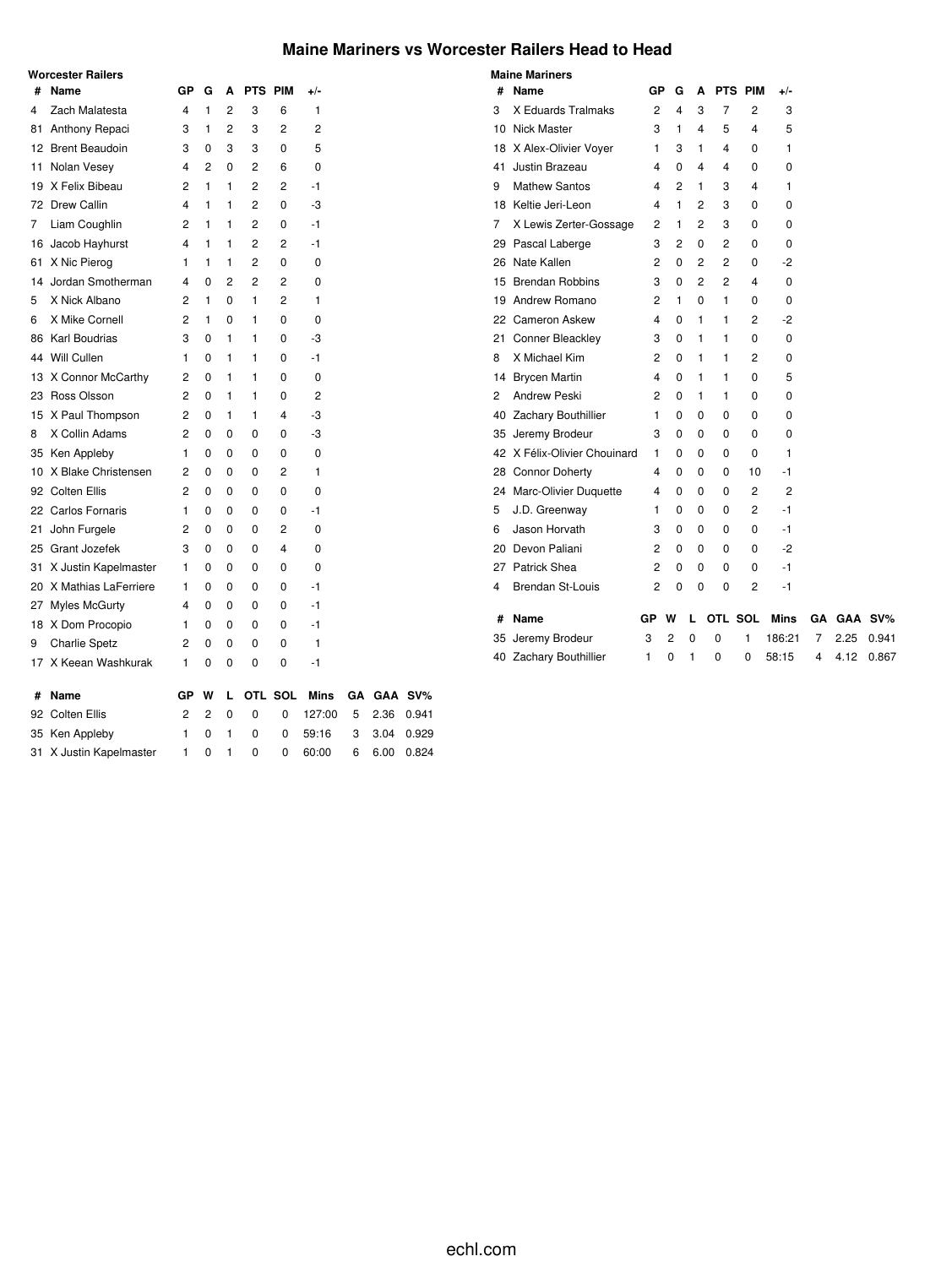### **Maine Mariners vs Worcester Railers Head to Head**

|                            |             |                             |                         | <b>Maine Mariners</b> |                               |                           | <b>Worcester Railers</b> |
|----------------------------|-------------|-----------------------------|-------------------------|-----------------------|-------------------------------|---------------------------|--------------------------|
| Goals                      |             | Nov. 12                     | TR                      | 7                     | Nov. 26                       | at ADK                    | 8                        |
| <b>Assists</b>             |             | Nov. 12                     | TR                      | 13                    | Nov. 26                       | at ADK                    | 12                       |
| <b>Points</b>              |             | Nov. 12                     | TR                      | 20                    | Nov. 26                       | at ADK                    | 20                       |
| <b>Penalty Minutes</b>     |             | Nov. 14                     | TR                      | 25                    | Oct. 27                       | at ADK                    | 26                       |
| Minors                     |             | Oct. 22                     | <b>WOR</b>              | 8                     | Oct. 27                       | at ADK                    | 8                        |
| Majors                     |             | Nov. 14                     | TR                      | 3                     | Nov. 26                       | at ADK                    | 3                        |
| Shots                      |             | Oct. 23                     | at WOR                  | 45                    | Oct. 22                       | at MNE                    | 54                       |
| <b>Power Play Goals</b>    |             | Nov. 12                     | TR                      | 4                     | Nov. 26                       | at ADK                    | 3                        |
| <b>Goals By Both Teams</b> |             | Nov. 12                     | TR                      | 15                    | Oct. 22<br>Nov. 26            | at MNE<br>at ADK          | 9<br>9                   |
| Goals in 1st               |             | Oct. 31<br>Nov. 12          | REA<br>TR               | 3<br>3                | Nov. 12<br>Nov. 17<br>Nov. 24 | at NFL<br>at TR<br>at MNE | 2<br>2<br>2              |
| Goals in 2nd               |             | Nov. 12                     | TR                      | 3                     | Nov. 26                       | at ADK                    | 5                        |
| Goals in 3rd               |             | Oct. 22                     | <b>WOR</b>              | 3                     | Nov. 13<br>Nov. 26            | at NFL<br>at ADK          | 3<br>3                   |
| <b>Short Handed Goals</b>  |             | Dec. 5                      | ADK                     | 0                     | Nov. 17<br>Nov. 26            | at TR<br>at ADK           | 1<br>1                   |
| <b>Winning Margin</b>      |             | Oct. 22<br>Oct. 31          | <b>WOR</b><br>REA       | 3<br>3                | Nov. 26                       | at ADK                    | 7                        |
| <b>Most PIM</b>            |             | Nov. 16                     | at JAX                  | 18                    | Nov. 7                        | FLA                       | 35                       |
| <b>Most Shots</b>          |             | Oct. 23                     | at WOR                  | 45                    | Oct. 22                       | at MNE                    | 54                       |
| <b>Most Shots in 1st</b>   |             | Oct. 29<br>Nov. 24          | TR<br><b>WOR</b>        | 15<br>15              | Oct. 22                       | at MNE                    | 26                       |
| <b>Most Shots in 2nd</b>   |             | Oct. 23                     | at WOR                  | 20                    | Nov. 26<br>Dec. 3             | at ADK<br>ADK             | 20<br>20                 |
| <b>Most Shots in 3rd</b>   |             | Dec. 1                      | at WOR                  | 22                    | Oct. 22                       | at MNE                    | 16                       |
| <b>Fewest Shots</b>        |             | Nov. 17                     | at JAX                  | 20                    | Nov. 7                        | <b>FLA</b>                | 12                       |
| <b>Fewest Shots in 1st</b> |             | Nov. 16                     | at JAX                  | 6                     | Nov. 7                        | FLA                       | 3                        |
| <b>Fewest Shots in 2nd</b> |             | Nov. 19                     | at JAX                  | 6                     | Nov. 12                       | at NFL                    | 4                        |
| <b>Fewest Shots in 3rd</b> |             | Nov. 17                     | at JAX                  | 1                     | Oct. 27<br>Nov. 7             | at ADK<br><b>FLA</b>      | 3<br>3                   |
| <b>Most Saves</b>          |             | Oct. 22                     | WOR                     | 51                    | Nov. 17                       | at TR                     | 47                       |
| <b>Most Saves in 1st</b>   |             | Oct. 22                     | <b>WOR</b>              | 25                    | Nov. 24                       | at MNE                    | 15                       |
| <b>Most Saves in 2nd</b>   |             | Nov. 19<br>Dec. 1<br>Dec. 5 | at JAX<br>at WOR<br>ADK | 14<br>14<br>14        | Oct. 23                       | <b>MNE</b>                | 19                       |
| <b>Most Saves in 3rd</b>   |             | Nov. 17<br>Nov. 26          | at JAX<br><b>NFL</b>    | 19<br>19              | Dec. 1                        | <b>MNE</b>                | 21                       |
| Schedule<br>Date           | Game #      |                             |                         |                       |                               |                           |                          |
| $00 + 20$                  | Marcootor 2 | Moino                       | Einel                   |                       |                               |                           |                          |

| Oct. 22 | 4 Worcester 3   | at Maine 6     | Final        |
|---------|-----------------|----------------|--------------|
| Oct. 23 | 21 Maine 3      | at Worcester 4 | Final        |
| Nov. 24 | 169 Worcester 2 | at Maine 4     | Final        |
| Dec. 1  | 210 Maine 2     | at Worcester 3 | Final SOL OT |
| Dec. 8  | 247 Maine       | at Worcester   | 10:05 am EST |
| Dec. 10 | 257 Worcester   | at Maine       | 7:15 pm EST  |
| Dec. 11 | 273 Maine       | at Worcester   | 7:05 pm EST  |
| Dec. 26 | 328 Maine       | at Worcester   | 7:05 pm EST  |
| Dec. 29 | 341 Worcester   | at Maine       | 3:00 pm EST  |
| Jan. 28 | 513 Worcester   | at Maine       | 7:15 pm EST  |
| Mar. 5  | 721 Maine       | at Worcester   | 7:05 pm EST  |

**Team Game Highs and Lows**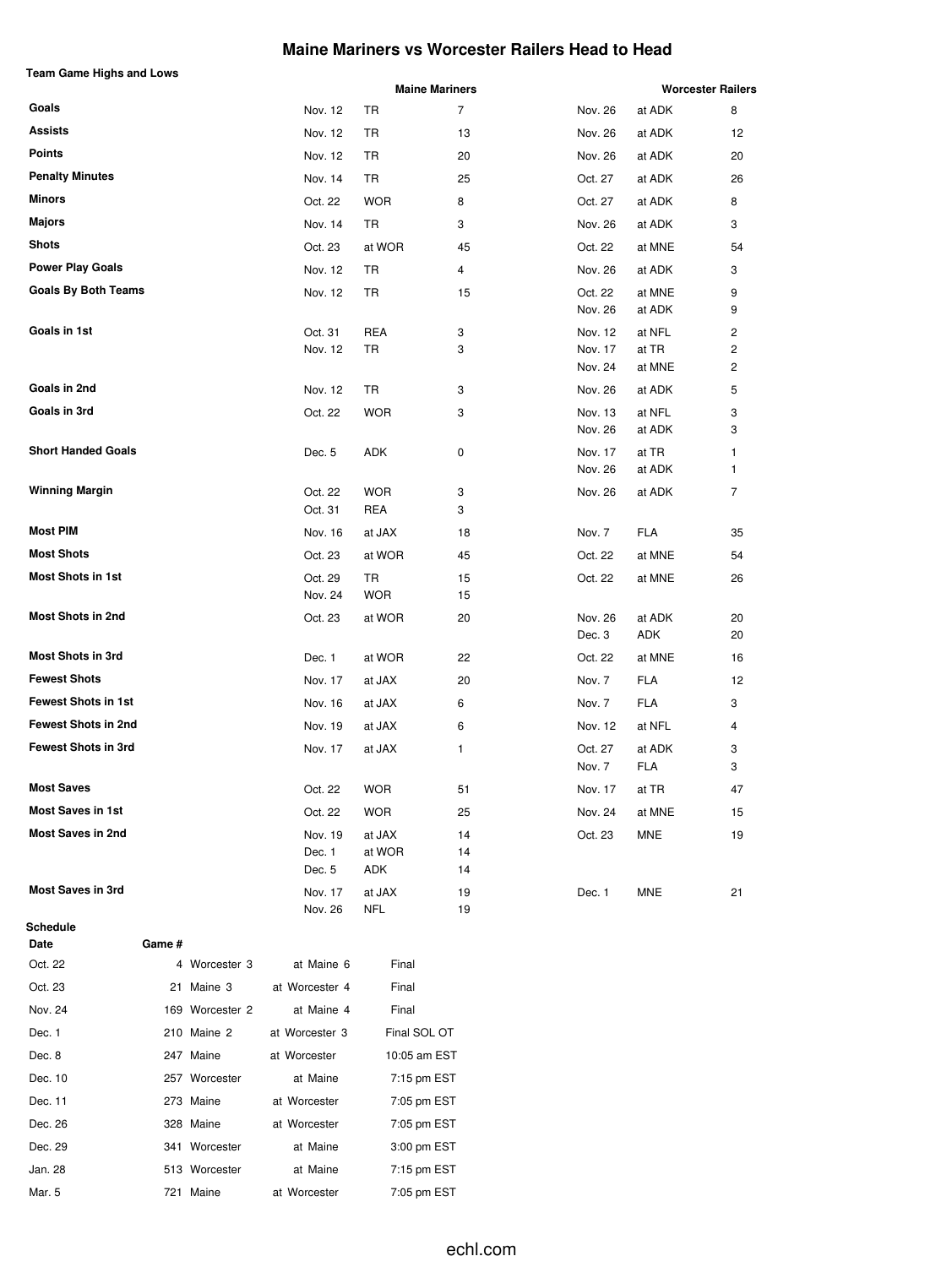| Mar. 6 | 727 Maine     | at Worcester | 3:05 pm EST |
|--------|---------------|--------------|-------------|
| Mar. 9 | 732 Worcester | at Maine     | 7:00 pm EST |
| Apr. 6 | 903 Maine     | at Worcester | 7:05 pm EDT |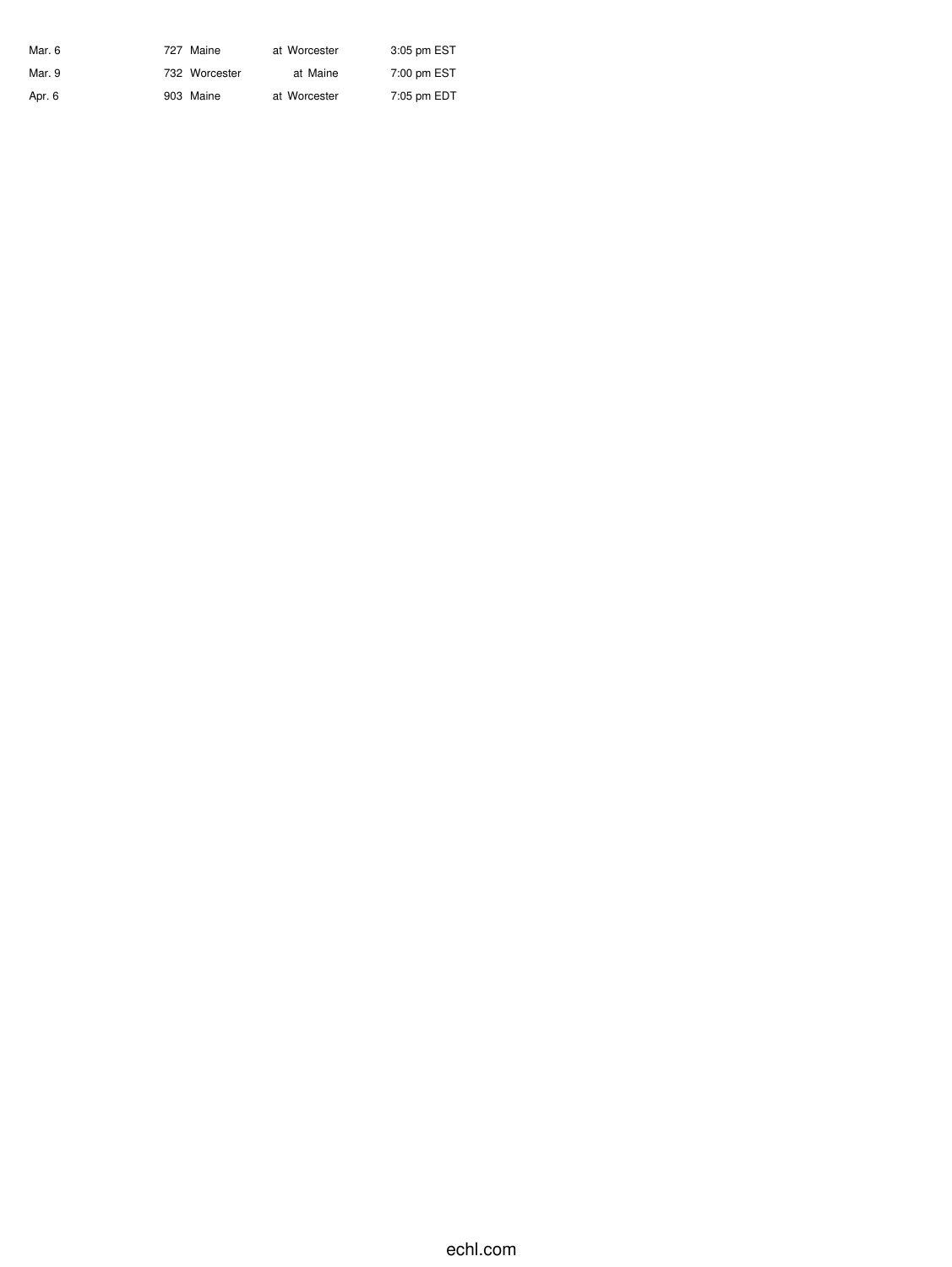## **Maine Mariners Player Game By Game (1/3)**

|         | <b>Player Game by Game Report</b> |             |        |                |           |                          |                                                                   |                          |           |                |                                             |           |  |
|---------|-----------------------------------|-------------|--------|----------------|-----------|--------------------------|-------------------------------------------------------------------|--------------------------|-----------|----------------|---------------------------------------------|-----------|--|
| Date    | Opp.                              | 2 Peski     |        |                |           |                          | 3 Tralmaks 4 St-Louis 5 Greenway 6 Horvath 7 Zerter-Gossage 8 Kim |                          |           |                | 9 Jeri-Leon 10 Master 11 Berglund 14 Martin |           |  |
| Oct. 22 | Worcester                         |             | 3042   | 0010           |           | 0010                     | 1240                                                              | 0020                     | $003 - 1$ | 0233           | $\sim$                                      | 0132      |  |
| Oct. 23 | at Worcester                      |             |        |                |           | $001 - 1$                | 0030                                                              | 0110                     | 0251      | 1161           | $\overline{\phantom{a}}$                    | 0050      |  |
| Oct. 29 | Trois-Rivières                    | $000 - 1 -$ |        |                | 0000      | $\sim$                   | $001 - 1$                                                         | 0000                     | $003 - 1$ | $000 - 1$      | $\blacksquare$                              | $006 - 1$ |  |
| Oct. 31 | Reading                           | $0021 -$    |        |                | 0020      | 0001                     | 0212                                                              | $006 - 1$                | 0040      | $101 - 1$      | $\sim$                                      | 0100      |  |
| Nov. 5  | Florida                           | $000-2 -$   |        | $\blacksquare$ | 0020      | $\blacksquare$           | $102 - 1$                                                         | 0021                     | 0020      | $003 - 1$      | $\sim$                                      | $001 - 3$ |  |
|         | Nov. 12 Trois-Rivières            | $0000 -$    |        | $\sim$         | $001 - 2$ | $\blacksquare$           | 5 1 1 1 2                                                         | $001 - 2001 - 1$         |           | $023-3$        | $\blacksquare$                              | $022 - 1$ |  |
|         | Nov. 14 Trois-Rivières            | $001 - 1 -$ |        | $\sim$         | 0000      | $\overline{\phantom{a}}$ | 0011                                                              | 0121                     | 0252      | $001 - 3$      | 0010                                        | 0220      |  |
|         | Nov. 16 at Jacksonville 002-1 -   |             |        | $\sim$         | 0010      | $\overline{\phantom{a}}$ |                                                                   | 0112                     | 0020      | 0110           | $\blacksquare$                              | 0012      |  |
|         | Nov. 17 at Jacksonville 0001 -    |             |        | $\sim$         | 0011      | $\overline{\phantom{a}}$ |                                                                   | 0010                     | $002 - 1$ | 0040           | $\overline{\phantom{a}}$                    | $010 - 1$ |  |
|         | Nov. 19 at Jacksonville 002-1 -   |             |        | $\blacksquare$ | 0100      | $\overline{\phantom{a}}$ |                                                                   | 0020                     | 0111      |                | 0110                                        | 0011      |  |
|         | Nov. 20 at Orlando                | $0010 -$    |        | $\sim$         | $011 - 2$ | 0100                     | $\overline{\phantom{a}}$                                          | 0110                     | $001 - 2$ | $\blacksquare$ | 1210                                        | $004 - 1$ |  |
|         | Nov. 24 Worcester                 | 001-1 1361  |        | $\blacksquare$ | $002 - 1$ | $\sim$                   |                                                                   | $\sim$                   | 0020      | 0111           | $\overline{\phantom{a}}$                    | 0062      |  |
|         | Nov. 26 Newfoundland              | $0111 -$    |        | $\sim$         | 0121      | $\sim$                   |                                                                   | $\overline{\phantom{a}}$ | 0010      |                | ٠                                           | 0130      |  |
| Nov. 27 | at Adirondack                     | $1021 -$    |        | $\sim$         | 0011      | 0201                     |                                                                   | $\overline{\phantom{a}}$ | $108 - 1$ | $\sim$         | ٠                                           | $001 - 1$ |  |
| Dec. 1  | at Worcester                      | $0141 -$    |        | $001 - 1$      |           | 0010                     | $\overline{\phantom{a}}$                                          | $\overline{\phantom{a}}$ | 1030      | $\blacksquare$ |                                             | 0021      |  |
| Dec. 4  | Adirondack                        | $003 - 1 -$ |        | 0010           | $\sim$    | . .                      | $\overline{a}$                                                    | $\sim$                   | $004 - 3$ | $000 - 4$      | $\sim$                                      | $002 - 3$ |  |
| Dec. 5  | Adirondack                        | 0000        | $\sim$ | $000-2$        |           | 0040                     |                                                                   | $\sim$                   | 0030      | 0010           |                                             | $\sim$    |  |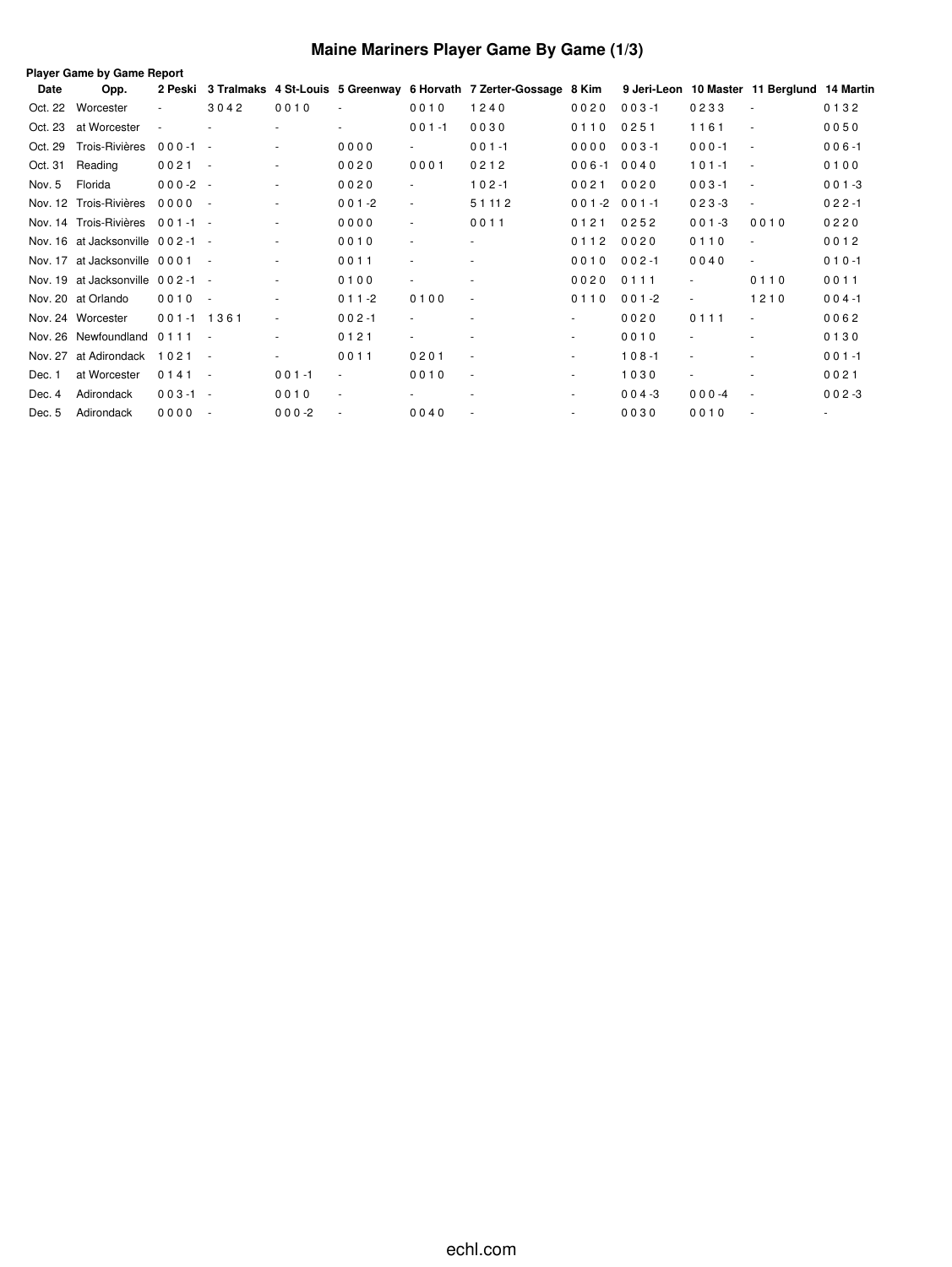## **Maine Mariners Player Game By Game (2/3)**

|         | Player Game by Game Report<br>16 Santos 18 Voyer 19 Romano 20 Paliani 21 Bleackley 22 Askew 24 Duquette 25 Bricknell 26 Kallen 27 Shea |            |           |                          |                |                          |                          |           |           |                          |                          |           |  |  |
|---------|----------------------------------------------------------------------------------------------------------------------------------------|------------|-----------|--------------------------|----------------|--------------------------|--------------------------|-----------|-----------|--------------------------|--------------------------|-----------|--|--|
| Date    | Opp.                                                                                                                                   | 15 Robbins |           |                          |                |                          |                          |           |           |                          |                          |           |  |  |
| Oct. 22 | Worcester                                                                                                                              | 0120       | 1041      | $\sim$                   |                |                          | 0000                     | 0121      | 0011      |                          |                          | ٠         |  |  |
| Oct. 23 | at Worcester                                                                                                                           | $001 - 1$  | 1151      | $\sim$                   | 0010           | $000 - 2$                | $\overline{\phantom{a}}$ | $002 - 2$ | $001 - 1$ | ٠                        |                          |           |  |  |
| Oct. 29 | Trois-Rivières                                                                                                                         | 0040       | $002 - 1$ | $\sim$                   | $\overline{a}$ | $\overline{\phantom{0}}$ | 0040                     | 0030      | $000 - 1$ | $\overline{\phantom{a}}$ |                          |           |  |  |
| Oct. 31 | Reading                                                                                                                                | $001 - 1$  | 0030      | $\sim$                   | 1022           | ٠                        | 0030                     | 1152      | ٠         |                          |                          |           |  |  |
| Nov. 5  | Florida                                                                                                                                | 0100       | $002 - 1$ | $\overline{\phantom{a}}$ | 0120           | $\sim$                   | $000 - 1$                | $001 - 1$ | $002 - 1$ | ٠                        |                          |           |  |  |
| Nov. 12 | Trois-Rivières                                                                                                                         | 0010       | $001 - 2$ | $\sim$                   | $000 - 1$      | $\sim$                   | 0020                     | $002 - 2$ | $\sim$    | ٠                        | 0011                     |           |  |  |
|         | Nov. 14 Trois-Rivières                                                                                                                 | 0010       | $000 -2$  | $\sim$                   |                | $\overline{\phantom{0}}$ | 0011                     | 1050      | $\sim$    | ٠                        | $\overline{\phantom{a}}$ | 1020      |  |  |
|         | Nov. 16 at Jacksonville                                                                                                                | 1011       | 0111      |                          | 0010           | 0001                     | $\overline{\phantom{a}}$ | 0001      | $\sim$    |                          | 0011                     | 0010      |  |  |
| Nov. 17 | at Jacksonville 0111                                                                                                                   |            | 0111      | ٠                        | 0020           | $000 - 1$                | $\overline{\phantom{a}}$ | 1031      | $\sim$    |                          | 0000                     | $001 - 1$ |  |  |
| Nov. 19 | at Jacksonville 0020                                                                                                                   |            | 1120      | ٠                        | $000 - 1$      | $000 - 1$                | $\overline{\phantom{a}}$ | 1041      | $\sim$    |                          | 0141                     | 0010      |  |  |
|         | Nov. 20 at Orlando                                                                                                                     | $001 - 2$  | $012 - 1$ | $\sim$                   |                | 0010                     | $\overline{\phantom{a}}$ | 1150      | 0010      | ٠                        | ۰.                       | 0011      |  |  |
|         | Nov. 24 Worcester                                                                                                                      |            | $000 - 1$ | 3161                     |                |                          | 0110                     | 0010      | 0022      |                          | $013 - 1$                | 0000      |  |  |
| Nov. 26 | Newfoundland                                                                                                                           | 0011       | 0020      |                          | 0001           | 0111                     | $000-3$                  | $003 - 1$ | 1011      |                          | $001 - 2$                | $005 - 1$ |  |  |
| Nov. 27 | at Adirondack                                                                                                                          | 0001       | $002 - 2$ | $\overline{\phantom{a}}$ |                | 0000                     | $001 - 1$                | $005 - 1$ | $002 - 1$ |                          | $106 - 2$                | 0021      |  |  |
| Dec. 1  | at Worcester                                                                                                                           | 0131       | 0040      | $\overline{\phantom{a}}$ | 1020           | 0020                     | 0010                     | $004 - 1$ | 0020      | ٠                        | $011 - 1$                | $000 - 1$ |  |  |
| Dec. 4  | Adirondack                                                                                                                             |            | $102 - 1$ |                          | 0020           | 0000                     | 0110                     | 0031      | $000 - 1$ |                          | $001 - 1$                | $001 - 1$ |  |  |
| Dec. 5  | Adirondack                                                                                                                             |            | $003 - 2$ |                          | $001 - 2$      | 0000                     | $003 - 2$                | $005 - 2$ | 0010      |                          | 0000                     | $001 - 1$ |  |  |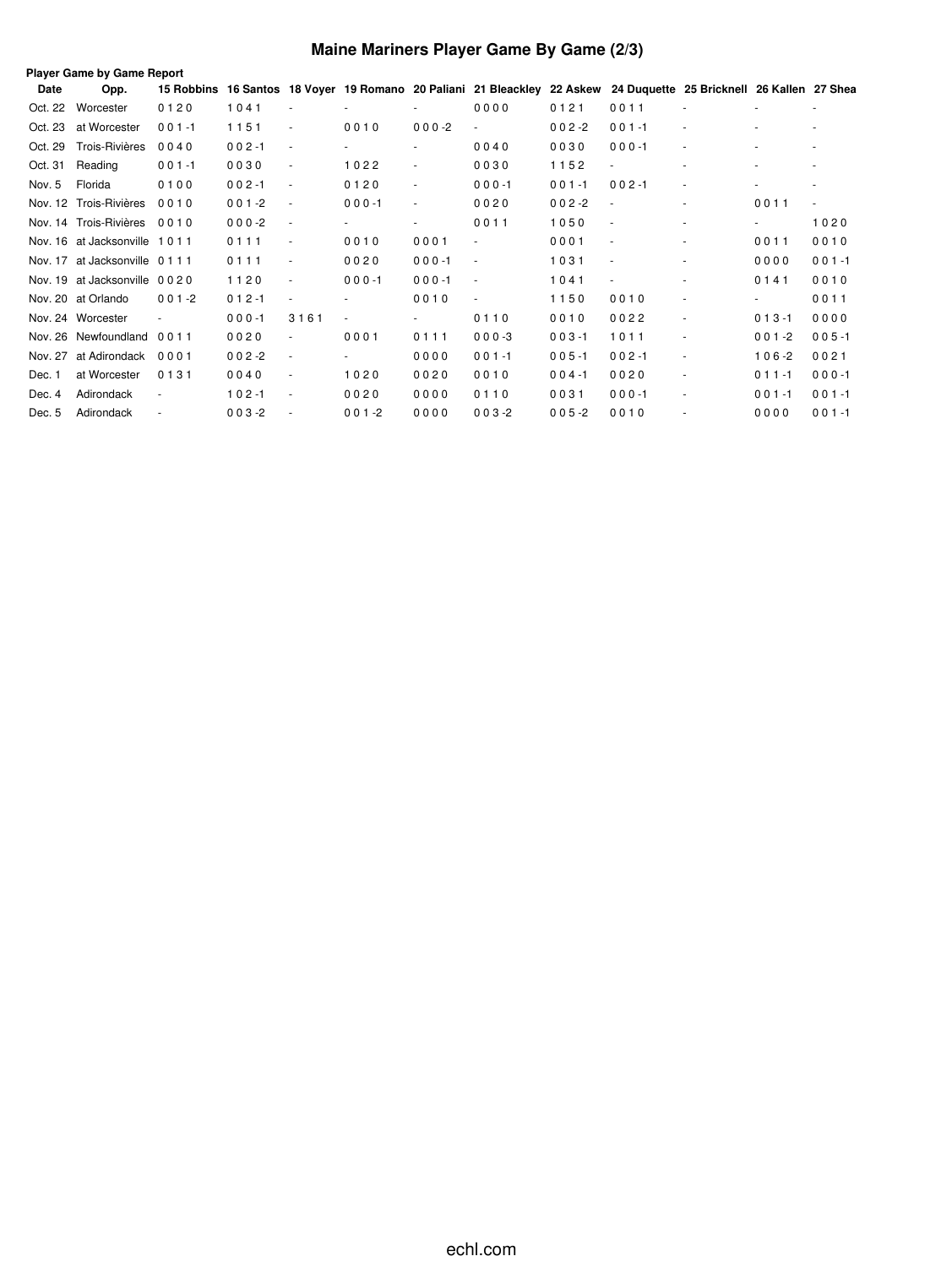## **Maine Mariners Player Game By Game (3/3)**

|         | <b>Player Game by Game Report</b> |           |           |           |                                                                              |        |                          |          |                          |  |  |  |  |  |
|---------|-----------------------------------|-----------|-----------|-----------|------------------------------------------------------------------------------|--------|--------------------------|----------|--------------------------|--|--|--|--|--|
| Date    | Opp.                              |           |           |           | 28 Doherty 29 Laberge 41 Brazeau 42 Chouinard 33 Booth 33 Gillies 35 Brodeur |        |                          |          | 40 Bouthillier           |  |  |  |  |  |
| Oct. 22 | Worcester                         | 0001      | 1021      | 0221      |                                                                              |        |                          | 3 51 W   |                          |  |  |  |  |  |
| Oct. 23 | at Worcester                      | $002 - 1$ | 1050      | $017 - 1$ | 0001                                                                         |        |                          |          | 4 26 L                   |  |  |  |  |  |
| Oct. 29 | Trois-Rivières                    | $001 - 1$ | $003 - 1$ | $004 - 1$ | $\overline{\phantom{a}}$                                                     |        | 2 23 L                   |          |                          |  |  |  |  |  |
| Oct. 31 | Reading                           | 0021      | 0210      | $106 - 1$ | $\sim$                                                                       |        |                          | 1 29 W   | ٠                        |  |  |  |  |  |
| Nov. 5  | Florida                           | $001 - 1$ | $002 - 2$ | $003 - 3$ | $\overline{\phantom{a}}$                                                     |        |                          | 3 29 L   |                          |  |  |  |  |  |
|         | Nov. 12 Trois-Rivières            | 0101      | 1342      | 1470      | $\overline{\phantom{a}}$                                                     |        |                          | 35       | 5 34 OTL                 |  |  |  |  |  |
|         | Nov. 14 Trois-Rivières            | 0140      | 1141      | 1150      | $\overline{\phantom{a}}$                                                     |        |                          | 3 31 W   |                          |  |  |  |  |  |
|         | Nov. 16 at Jacksonville 0031      |           | 2031      | 0120      | $\overline{\phantom{a}}$                                                     |        |                          | 1 22 W   |                          |  |  |  |  |  |
|         | Nov. 17 at Jacksonville 001-1     |           | 0100      | 1030      | $\overline{\phantom{a}}$                                                     |        | ٠                        |          | 1 37 W                   |  |  |  |  |  |
|         | Nov. 19 at Jacksonville 0020      |           | 1030      | 0011      | $\overline{\phantom{a}}$                                                     |        |                          | 4 33 OTL |                          |  |  |  |  |  |
|         | Nov. 20 at Orlando                | $000 - 1$ | 0120      | 2030      | $\overline{\phantom{a}}$                                                     |        |                          |          | 5 23 L                   |  |  |  |  |  |
|         | Nov. 24 Worcester                 | $003 - 1$ | $007 - 1$ | $002 - 1$ | $\overline{\phantom{a}}$                                                     |        |                          | 2 27 W   |                          |  |  |  |  |  |
|         | Nov. 26 Newfoundland              | $000-2$   | $002 - 1$ | $104 - 1$ | $\overline{\phantom{a}}$                                                     |        |                          | 4 32 L   |                          |  |  |  |  |  |
| Nov. 27 | at Adirondack                     | $014 - 1$ | 0131      | $003 - 2$ | $\overline{\phantom{a}}$                                                     |        |                          | 115L     | 3 1 6                    |  |  |  |  |  |
| Dec. 1  | at Worcester                      | 0040      |           | 0161      | $\overline{\phantom{a}}$                                                     |        | ٠                        | 2 33 SOL | $\overline{\phantom{a}}$ |  |  |  |  |  |
| Dec. 4  | Adirondack                        | $002 - 1$ | $003 - 1$ | 0040      | $\overline{\phantom{a}}$                                                     | 3 27 L | $\overline{\phantom{a}}$ |          | ٠                        |  |  |  |  |  |
| Dec. 5  | Adirondack                        | $001 - 2$ | $004 - 1$ | $104 - 2$ | ٠                                                                            |        |                          | 4 29 L   |                          |  |  |  |  |  |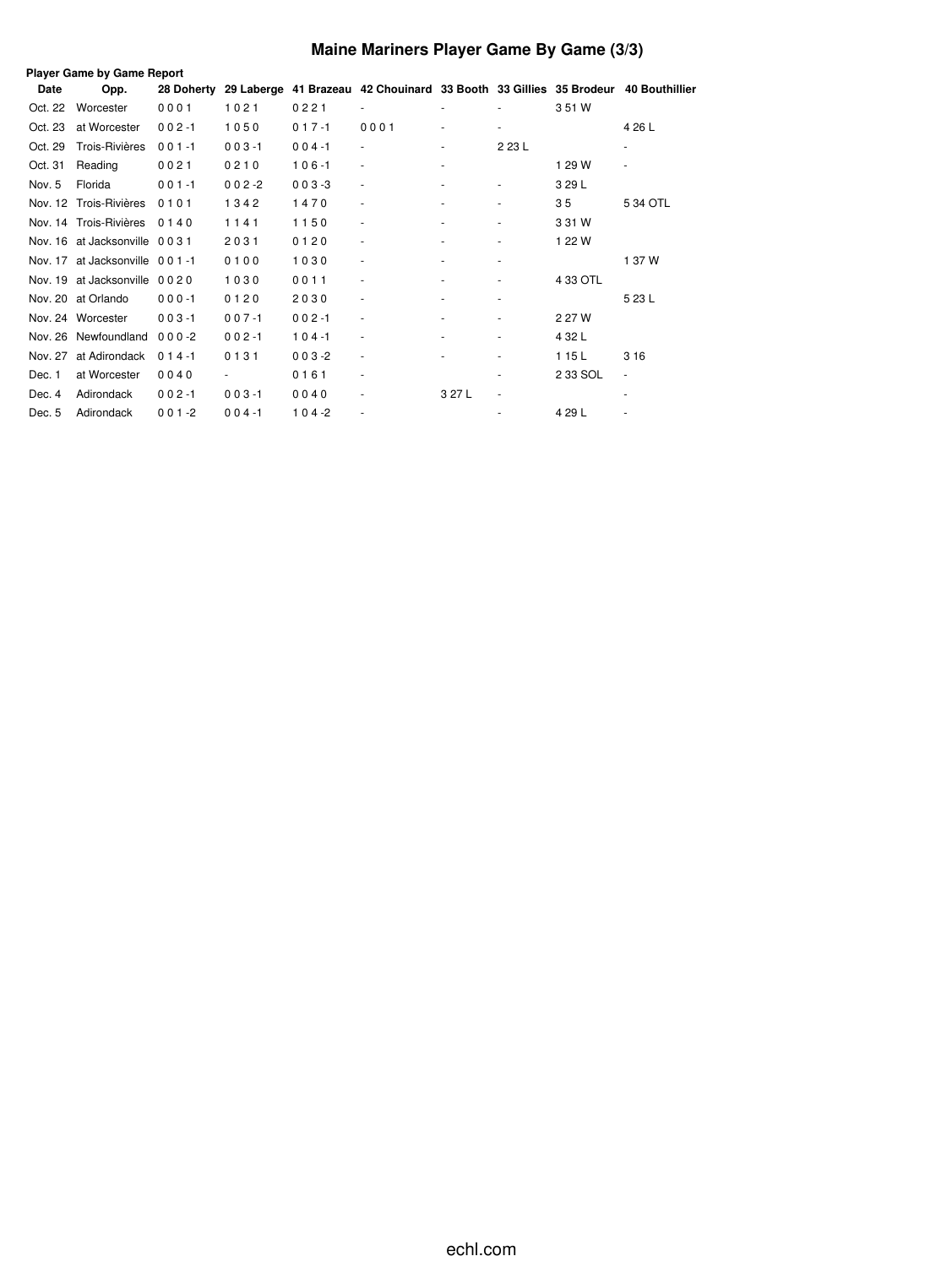## **Worcester Railers Player Game By Game (1/3)**

| Date          | Opp.                          |           |                          |           |                          |                |                          | 4 Malatesta 5 Albano 6 Cornell 7 Coughlin 8 Adams 9 Spetz 10 Christensen 11 Vesey 12 Beaudoin 13 McCarthy 14 Smotherman |                         |                          |           |                          |
|---------------|-------------------------------|-----------|--------------------------|-----------|--------------------------|----------------|--------------------------|-------------------------------------------------------------------------------------------------------------------------|-------------------------|--------------------------|-----------|--------------------------|
|               | Oct. 22 at Maine              | $003 - 2$ | 1030                     | $105 - 1$ | $\sim$                   | $002 - 1$      | $\sim$                   |                                                                                                                         | $003 - 1$               | $\overline{\phantom{a}}$ | 0110      | $003 - 2$                |
| Oct. 23 Maine |                               | 0212      | 0021                     | 0011      | $\sim$                   | $000-2$        | $\overline{\phantom{a}}$ | 0021                                                                                                                    | 2042                    | 0223                     | 0010      | 0171                     |
| Oct. 27       | at Adirondack                 | 0020      | $001 - 3$                | 0130      | $\sim$                   |                | $\overline{\phantom{a}}$ | 0050                                                                                                                    | 0010                    | 1020                     | $000 - 1$ | 1030                     |
| Nov. 6        | Florida                       | $001 - 1$ | $\sim$                   | $005 - 3$ | $002 - 2$                | $\blacksquare$ | $003-3$ 104-2            |                                                                                                                         | $012 - 2$<br>$\sim$ $-$ |                          | 0111      | 0000                     |
| Nov. 7        | Florida                       | $001 - 1$ | $\overline{\phantom{a}}$ | $000 - 1$ | $000 - 1$                | $\blacksquare$ | 1010 000-2               |                                                                                                                         | $001 - 1$<br>$\sim$ $-$ |                          | 0000      | 0100                     |
|               | Nov. 12 at Newfoundland 0020  |           | $\sim$                   | 0001      | $\overline{\phantom{a}}$ | 0000           | 0110                     | 0050                                                                                                                    | 0000                    | $\sim$                   | 0000      | 0040                     |
|               | Nov. 13 at Newfoundland 002-1 |           | ٠                        | $001 - 1$ | 1224                     | $004 - 1$      | 0000                     | 1050                                                                                                                    |                         | $\sim$                   | 0003      | $\overline{\phantom{a}}$ |
|               | Nov. 14 at Newfoundland 001-1 |           | $\overline{\phantom{a}}$ | 0000      | $000-2$                  | $021 - 1$      | 0021                     | $\sim$                                                                                                                  | 1232                    | $\sim$                   | 0000      | 2051                     |
|               | Nov. 17 at Trois-Rivières     | 0001      |                          | 0031      | $\overline{\phantom{a}}$ | 0122           | 0001                     | 1142                                                                                                                    | $000 - 1$               | $\sim$                   | 0001      | 0121                     |
|               | Nov. 19 Trois-Rivières        | $000 - 3$ | $\overline{\phantom{a}}$ |           |                          | 0030           | 0010                     | $001 - 1$                                                                                                               | 0011                    | $\sim$                   | 0001      | 0040                     |
|               | Nov. 20 Trois-Rivières        | 0001      |                          | $\sim$    | 0112                     | 1020           | $001 - 1$ 1020           |                                                                                                                         | 0021                    | $\sim$                   | $\sim$    | $002 - 1$                |
|               | Nov. 24 at Maine              | 0000      |                          | $\sim$    | $011 - 1$                | $\blacksquare$ | 0011                     | 0030                                                                                                                    | $002 - 1$               | 0021                     | $\sim$    | 0050                     |
|               | Nov. 26 at Adirondack         | 0012      |                          |           | 1023                     | $\blacksquare$ | 0122                     | 0242                                                                                                                    | 0031                    | $003 - 1$                |           | 1342                     |
|               | Nov. 28 Newfoundland          | $000 - 3$ | ٠                        | ٠         | 0010                     | $\sim$         | $001 - 10000$            |                                                                                                                         | $005 - 1$               | $000-2$                  | $\sim$    | $002 - 3$                |
| Dec. 1        | Maine                         | 1031      |                          | ٠         | 1020                     | $\sim$         | $0020 -$                 |                                                                                                                         | 0010                    | 0131                     | $\sim$    | 0161                     |
| Dec. 3        | Adirondack                    | 0120      |                          |           | 1020                     | $\blacksquare$ | $001 - 1 -$              |                                                                                                                         | 0150                    | $011 - 1$                |           | 0020                     |

*Player Stats (G, A, Shots, -/-) Goalie Stats (GA, SVS, Decision)*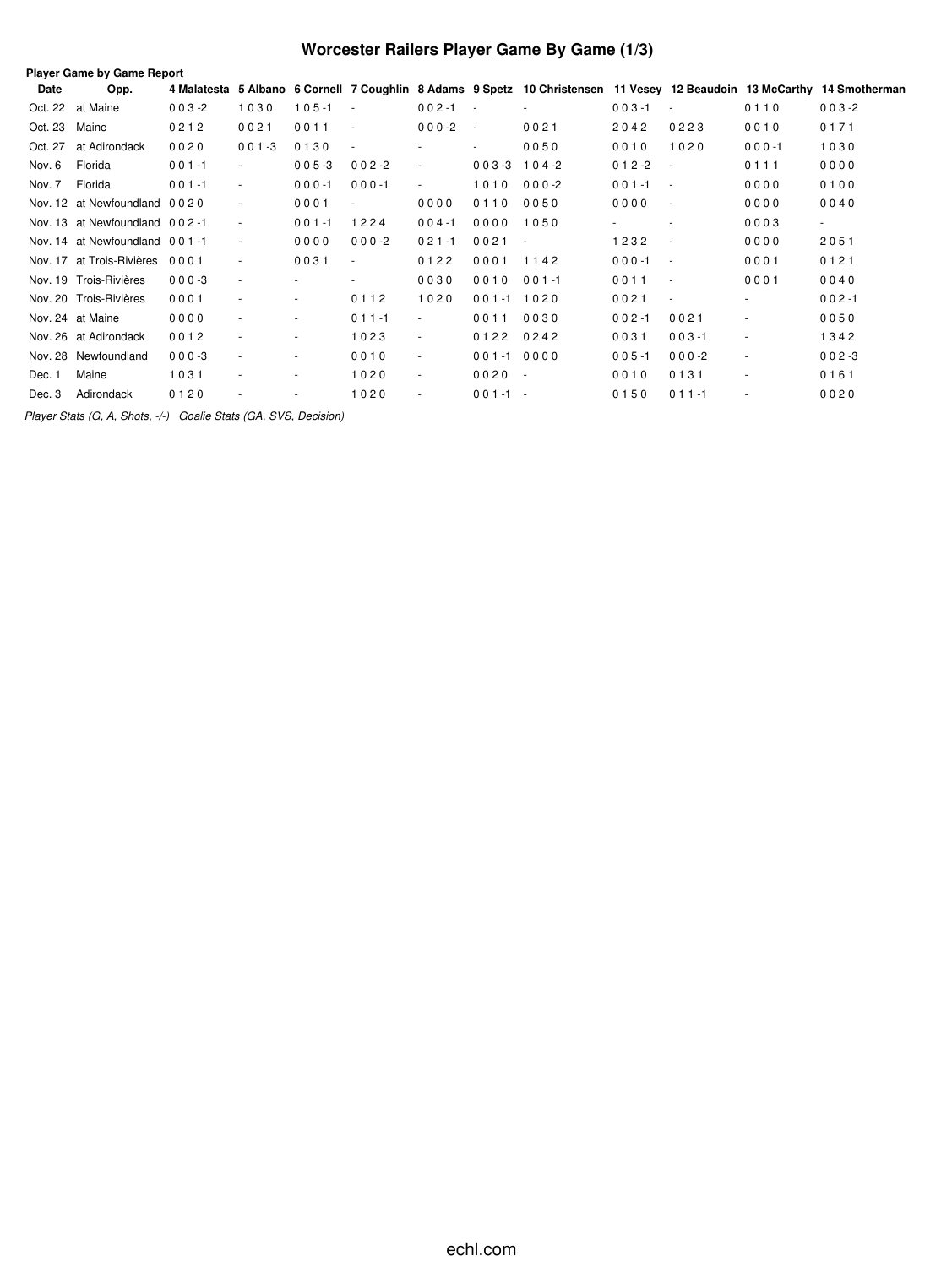## **Worcester Railers Player Game By Game (2/3)**

|         | <b>Player Game by Game Report</b> |                          |           |      |                                                                                                           |                          |                          |           |           |           |                          |               |  |
|---------|-----------------------------------|--------------------------|-----------|------|-----------------------------------------------------------------------------------------------------------|--------------------------|--------------------------|-----------|-----------|-----------|--------------------------|---------------|--|
| Date    | Opp.                              | 15 Thompson              |           |      | 16 Hayhurst 17 Besinger 17 Washkurak 18 Procopio 19 Bibeau 20 LaFerriere 21 Furgele 22 Fornaris 23 Olsson |                          |                          |           |           |           |                          | 25<br>Jozefek |  |
| Oct. 22 | at Maine                          | $015 - 1$                | $103 - 1$ |      | $006 - 1$                                                                                                 | ٠                        | $014 - 1$                | $001 - 1$ |           |           | $\sim$                   | 0030          |  |
| Oct. 23 | Maine                             | $002 - 2$                | 0112      |      | ٠                                                                                                         | ٠                        | 1010                     | ٠         |           |           | ٠                        | ٠             |  |
| Oct. 27 | at Adirondack                     | $\overline{\phantom{a}}$ | $003 - 1$ |      |                                                                                                           | ٠                        | 0010                     | $\sim$    |           |           | ٠                        | $000-3$       |  |
| Nov. 6  | Florida                           | 0040                     | 0220      |      |                                                                                                           | ٠                        | $005 - 2$                | ٠         | 1031      |           | $000 - 2$                | $\sim$        |  |
| Nov. 7  | Florida                           | 0021                     | $001 - 2$ |      |                                                                                                           | ٠                        | 0120                     | ٠         | 0000      | ٠         | 0010                     | $\sim$        |  |
| Nov. 12 | at Newfoundland 1080              |                          | 1121      |      | ٠                                                                                                         | ٠                        | 0010                     | ٠         | 0021      | ٠         | $\overline{\phantom{a}}$ | 0110          |  |
| Nov. 13 | at Newfoundland 0030              |                          | $102 - 1$ |      |                                                                                                           | ٠                        | 0121                     | ٠         | 0043      | ٠         | 1121                     | $012 - 1$     |  |
| Nov. 14 | at Newfoundland -                 |                          | 0060      |      |                                                                                                           | ٠                        | $\sim$                   | ٠         | $001 - 1$ | $\sim$    | $000 - 4$                | 0020          |  |
| Nov. 17 | at Trois-Rivières                 | 1122                     | 0031      |      |                                                                                                           | ٠                        | 2141                     | ÷         |           |           | ٠                        | 0111          |  |
| Nov. 19 | Trois-Rivières                    | $002 - 2$                | 0021      |      | ۰                                                                                                         | ٠                        | 0010                     | ٠         | 0010      |           | ٠                        | $102 - 2$     |  |
| Nov. 20 | Trois-Rivières                    | 0151                     | 0141      |      | ۰                                                                                                         | $\overline{\phantom{0}}$ |                          | ٠         | 0000      | ٠         | 1051                     | 0021          |  |
| Nov. 24 | at Maine                          |                          | $001 - 1$ |      | ×.                                                                                                        | $001 - 1$                |                          |           | 0000      | ٠         | 0121                     | 0011          |  |
| Nov. 26 | at Adirondack                     | $\sim$                   | 1141      |      | ۰                                                                                                         | 0010                     |                          |           | 0241      | ٠         | 3141                     | 0000          |  |
| Nov. 28 | Newfoundland                      | ٠                        | $001 - 2$ |      |                                                                                                           | 0000                     | $\overline{\phantom{a}}$ | ٠         | $001 - 1$ | ٠         | 0000                     | $000 -2$      |  |
| Dec. 1  | Maine                             |                          | $004 - 1$ |      |                                                                                                           |                          |                          |           | 0020      | $000 - 1$ | 0031                     | $002 - 1$     |  |
| Dec. 3  | Adirondack                        |                          | 0130      | 0030 |                                                                                                           |                          |                          |           | 0010      | $002 - 1$ | $106 - 1$                | 0030          |  |

*Player Stats (G, A, Shots, -/-) Goalie Stats (GA, SVS, Decision)*